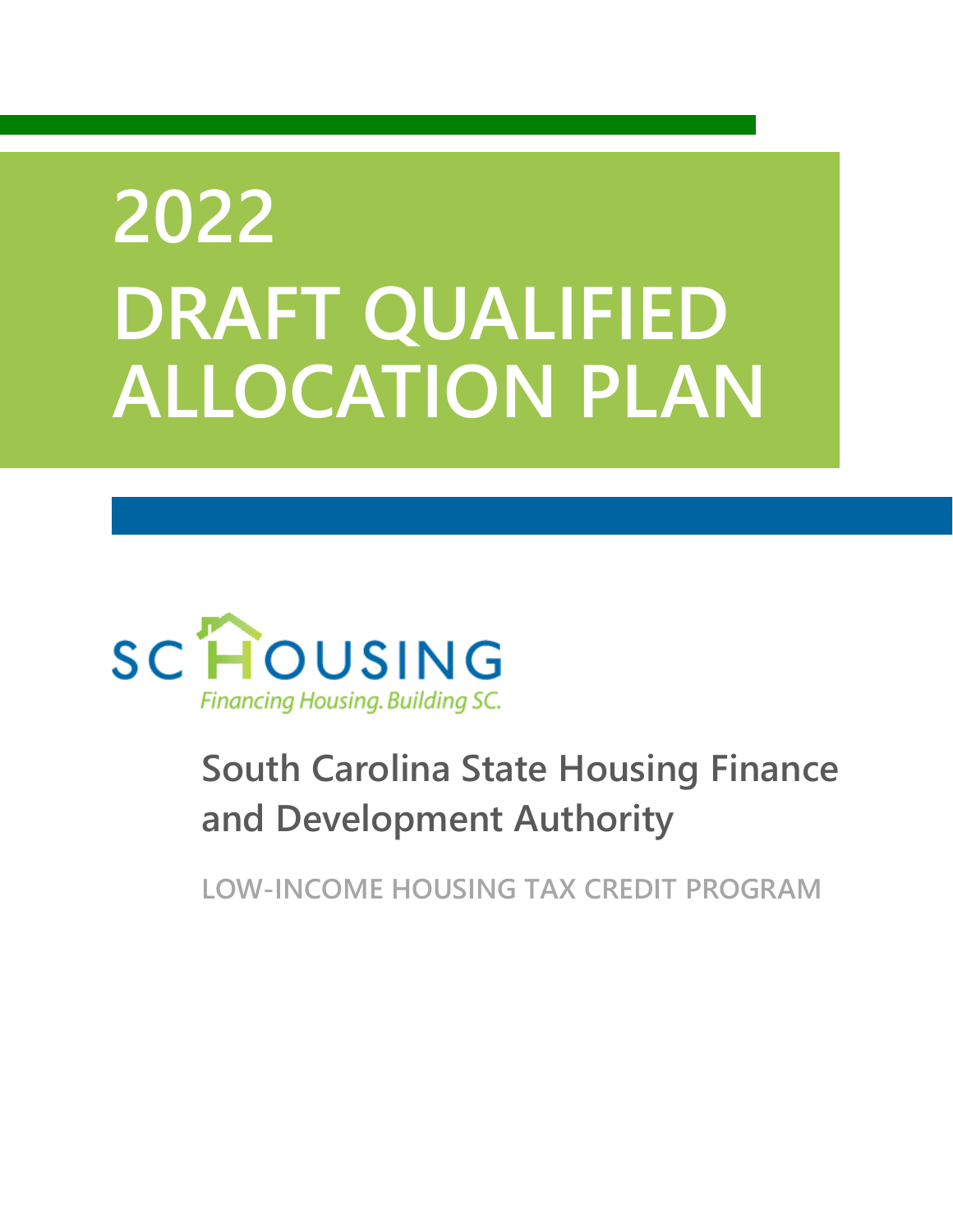# Table of Contents

| A. Fees<br>4                                                                |  |
|-----------------------------------------------------------------------------|--|
| B. Opinions, Certifications and Exhibits<br>5                               |  |
| C. Third Party Professionals 5                                              |  |
| D. 9% LIHTC Applications<br>5                                               |  |
| E. LIHTC Award Limitations<br>5                                             |  |
|                                                                             |  |
| A. Missing and/or Incomplete Documents<br>6                                 |  |
| $\overline{7}$<br>B. Disqualification and Scoring Review                    |  |
| C. Reconsideration Process<br>- 7                                           |  |
| D. Final Scoring Decision<br>8                                              |  |
|                                                                             |  |
| County Groups 8<br>А.                                                       |  |
| В.<br>Set-Asides<br>8                                                       |  |
|                                                                             |  |
| 2.                                                                          |  |
| 3.                                                                          |  |
| 4.                                                                          |  |
| C.<br>Nonprofit Set-Aside<br>9                                              |  |
|                                                                             |  |
| A. Required Documentation: 11                                               |  |
|                                                                             |  |
|                                                                             |  |
|                                                                             |  |
|                                                                             |  |
|                                                                             |  |
|                                                                             |  |
|                                                                             |  |
| B. Site Control, Ground Leases, and Scattered Sites 12                      |  |
| C. Zoning<br>13                                                             |  |
| D. Wetlands 13                                                              |  |
| E. Applicant Qualification:<br>13                                           |  |
| F. Required Development Experience 14                                       |  |
| G. Required Management Experience 14                                        |  |
| H. Required Capacity 15                                                     |  |
| I. Appraisals 15                                                            |  |
| J. City/County/Legislative Notification: 16                                 |  |
| K. Mandatory Site Requirements<br>16                                        |  |
| L. Market Requirements<br>17                                                |  |
| 1.                                                                          |  |
| 2.                                                                          |  |
| 3.                                                                          |  |
| M. Targeting, Public Housing Agency Waiting Lists, and Average Income<br>18 |  |
| N. Size Requirements 18                                                     |  |
| O. Maximum LIHTCs Per Unit 18                                               |  |
| P. Mandatory Design Criteria 18                                             |  |
| Q. Minimum Rehabilitation Hard Costs and Permanent Displacement 18          |  |
| R. STC<br>19                                                                |  |
| S. Financial Underwriting<br>19                                             |  |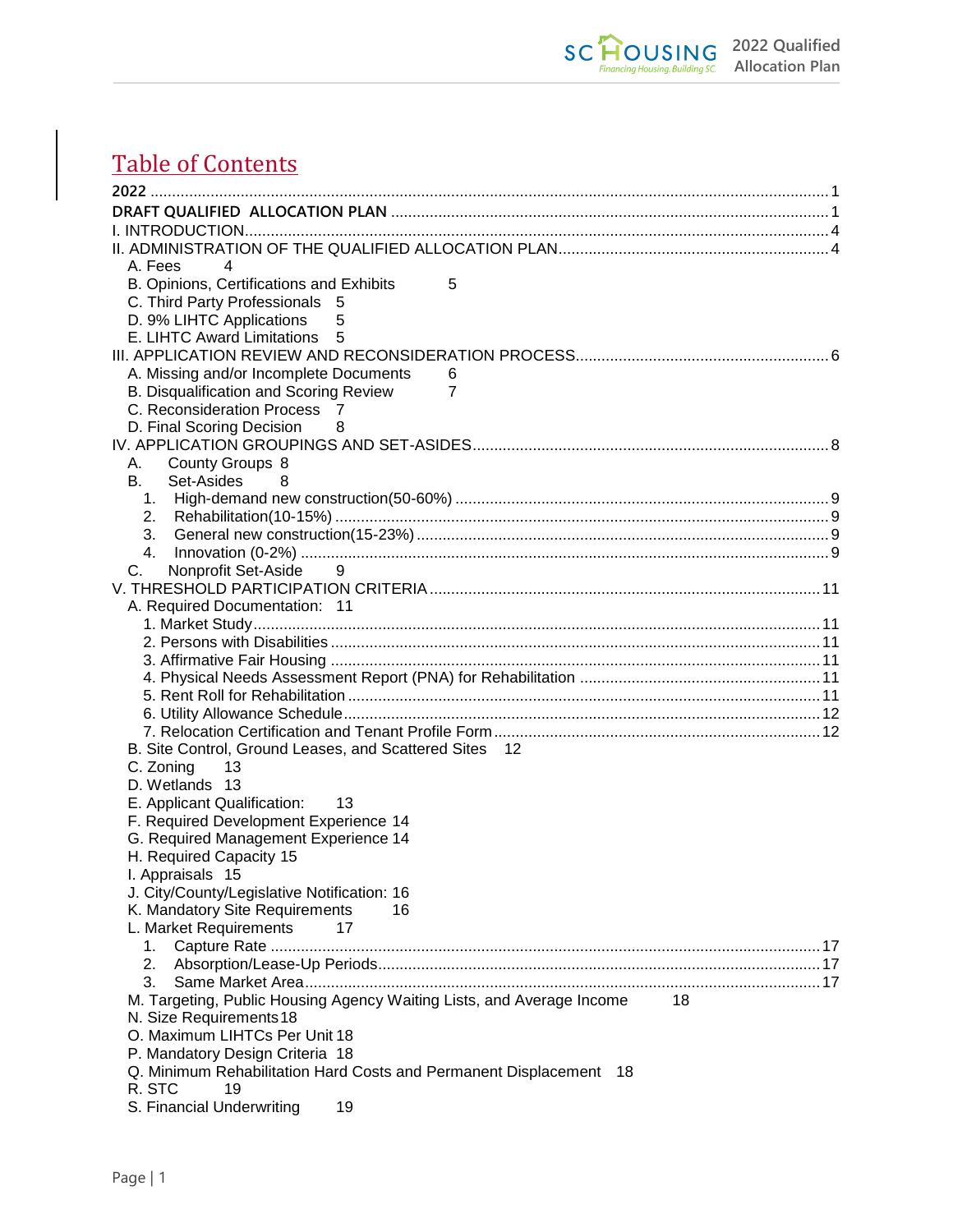| A. Positive Site Characteristics<br>23                                                                    |  |
|-----------------------------------------------------------------------------------------------------------|--|
| <b>B. Land Donation</b><br>24                                                                             |  |
| 24<br>C. Affordability                                                                                    |  |
| D. Affordable Housing Shortage<br>25                                                                      |  |
| E. Funding Sources 25                                                                                     |  |
| F. Sustainable Building<br>25                                                                             |  |
| G. Leveraging<br>26                                                                                       |  |
| H. Revitalization or Local Policies<br>26                                                                 |  |
| I. Supportive Housing 28                                                                                  |  |
|                                                                                                           |  |
|                                                                                                           |  |
|                                                                                                           |  |
|                                                                                                           |  |
| A. Market Study Process:<br>-1                                                                            |  |
| B. Requirements:<br>-1                                                                                    |  |
| C. Signed Statement Requirements: 6                                                                       |  |
| Applicability<br>$\blacksquare$ 1<br>A. .                                                                 |  |
|                                                                                                           |  |
| 2.                                                                                                        |  |
| 3.                                                                                                        |  |
| 4.                                                                                                        |  |
| 5.                                                                                                        |  |
| 6.                                                                                                        |  |
| Applicants must submit the following 2<br>В.                                                              |  |
| C.<br>Replacement Reserve 2                                                                               |  |
|                                                                                                           |  |
| A. Reservation Certificates<br>1                                                                          |  |
| <b>B. Carryover Allocations</b><br>1                                                                      |  |
| C. Phase I Environmental Site Assessment 1                                                                |  |
|                                                                                                           |  |
| III. Progress Monitoring Applicable to projects awarded in the competitive funding cycle and all 4% LIHTC |  |
|                                                                                                           |  |
| A. Progress Inspections<br>2<br><b>B. Progress Deadlines</b><br>3                                         |  |
|                                                                                                           |  |
|                                                                                                           |  |
| A. Material Changes Prohibited $\hphantom{1}4$                                                            |  |
| B. Transfers 4                                                                                            |  |
| C. Return of Credits and Returned Credit Allocation Procedures<br>5                                       |  |
|                                                                                                           |  |
| A. Mandatory Compliance Training Session for On-Site Management Staff 5                                   |  |
| B. Rent Increases:<br>5                                                                                   |  |
| C. Annual Audited Financial Statements:<br>5                                                              |  |
| VII. Developments Utilizing Non-Competitive Tax Credits with Tax Exempt Bond Financing5                   |  |
| A. Application Process<br>6                                                                               |  |
| <b>B.</b> Requirements<br>6                                                                               |  |
| 1.                                                                                                        |  |
| 2.                                                                                                        |  |
| 3.<br>4.                                                                                                  |  |
| 5.                                                                                                        |  |
| 6.                                                                                                        |  |
| 7.                                                                                                        |  |
| 8.                                                                                                        |  |
|                                                                                                           |  |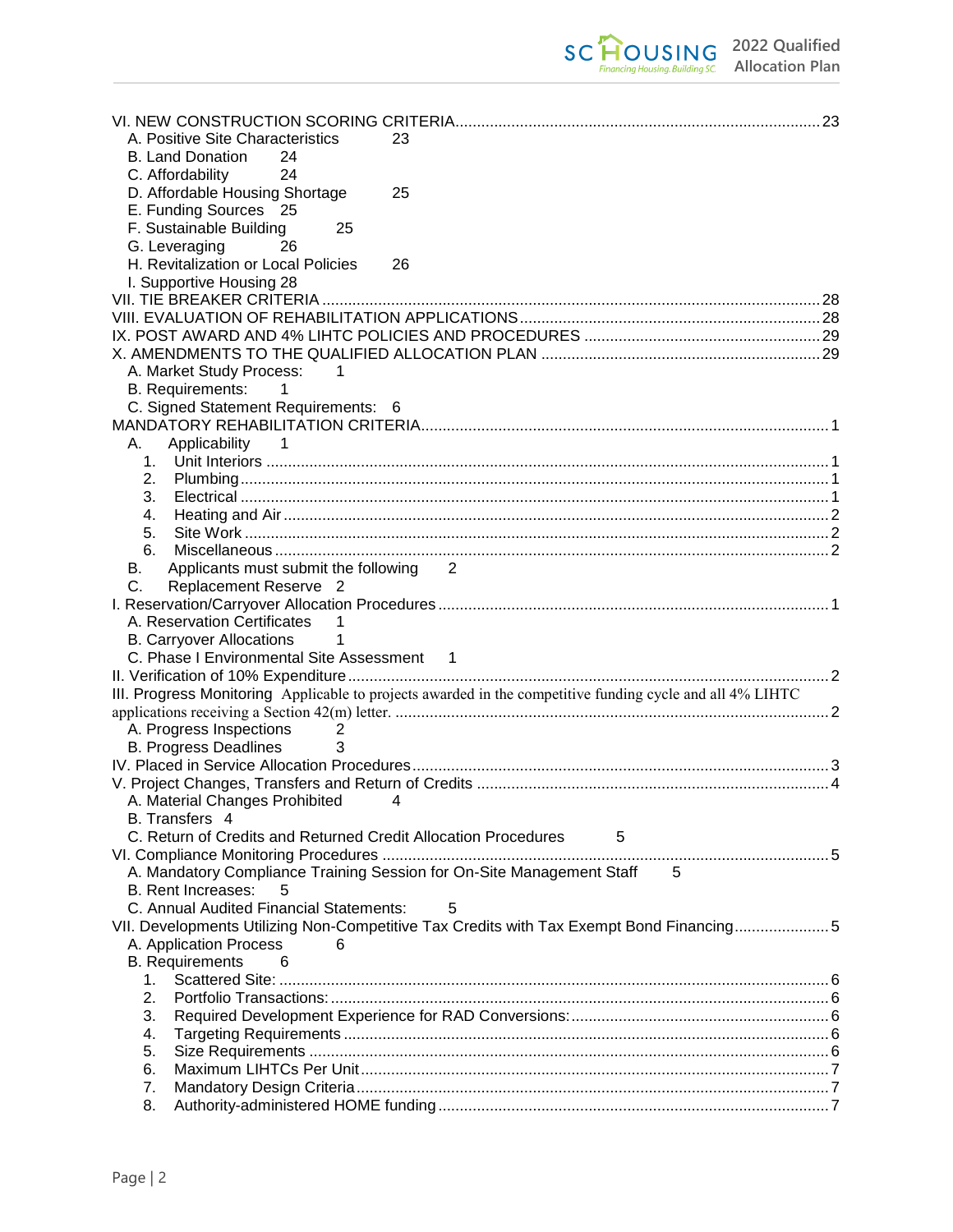| C Fees 8 |  |
|----------|--|
|          |  |

 $\begin{array}{c} \hline \end{array}$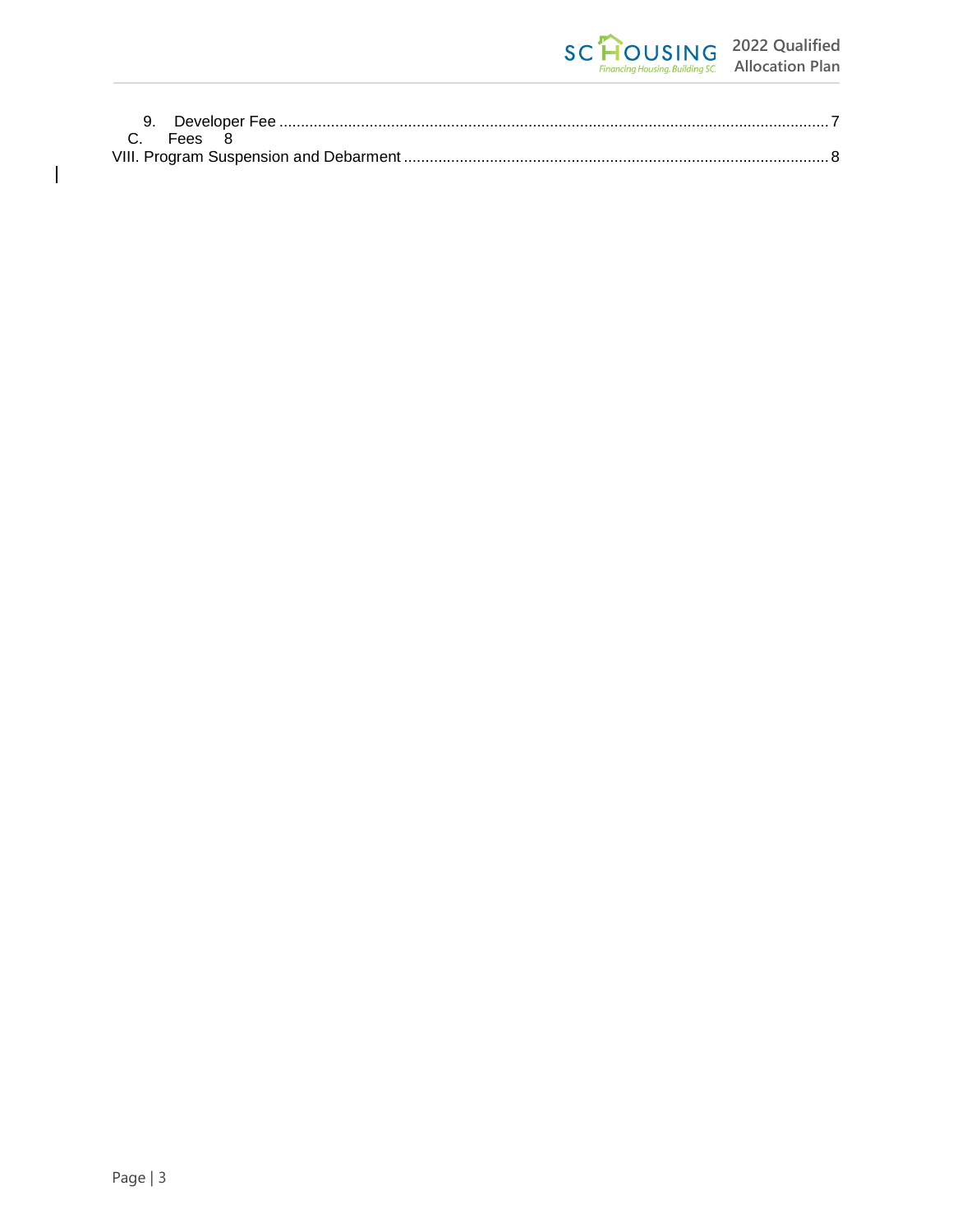# <span id="page-4-0"></span>**I. INTRODUCTION**

The federal Low-Income Housing Tax Credit (the "LIHTC"), including the 4% LIHTC associated with tax-exempt bond financing, is governed by Section 42 of the Internal Revenue Code (the "Code") and regulations found in Title 26 of the Code of Federal Regulations. South Carolina Code of Laws Section 12-6-3795 governs the state housing tax credit ("STC").

The Authority, as the designated LIHTC agency for the state, is responsible for the adoption of a Qualified Allocation Plan ("QAP"). The Authority may post bulletins or public notices on its web page; applicants are responsible to check for updates.

# <span id="page-4-1"></span>**II. ADMINISTRATION OF THE QUALIFIED ALLOCATION PLAN**

The Authority will make interpretations, apply criteria to facts and/or representations, and resolve all conflicts, inconsistencies, or ambiguities, if any, in the QAP or that arise in administering the LIHTC Program. Unless otherwise stated, the Authority is entitled to the full discretion allowed by law in making all such decisions. In the event of a natural disaster, disruption in the financial markets, or reduction in subsidy resources available, the Authority may disregard any section of the QAP, including point scoring and evaluation criteria, that interferes with an appropriate response. Applicants should seek guidance from the Authority regarding any situation not explicitly addressed in the QAP.

The Authority will honor Freedom of Information Act requests seeking any documents submitted with and/or related to LIHTC applications after reservation documents are executed and returned. The Authority will not notify the Applicant prior to complying with a request or prior to uploading the applications, or any portion thereof, to a web page.

### <span id="page-4-2"></span>**A. Fees**

Payment of all fees must be in the form of a wire or cashier's check made payable to the South Carolina State Housing Finance and Development Authority. All fees are nonrefundable.

- LIHTC Application Fees: \$1,500 for preliminary, \$4,500 for full, each due at time of application submission.
- Market Study Review Fee: \$600 due at time of application submission.
- Appraisal Fee: \$2,500 due at time of application submission. Should the final cost of the appraisal exceed this amount, the Applicant shall pay the difference.
- Missing Documents Fee: \$1,000 assessed for the first missing document for each application and an additional \$500 for each additional.
- Reconsideration Fee: \$1,500 due at the time a request for reconsideration is submitted.
- Reservation Fee: 10% of the LIHTC award amount due 14 calendar days after notification of the award.
- Plan Review and Construction Inspections Fee: \$5,850 due 14 calendar days after notification of the award.
- Compliance Monitoring Fees: \$50 per unit annually, plus an additional \$50 per unit annually for projects using the average income minimum set-aside. All compliance monitoring fees must be paid to the Authority within thirty (30) days of the date on which the first building is placed in service and on or before the first day of February of each succeeding year throughout the remainder of the fifteen (15) year compliance period and any extended use period. The Authority will assess a ten percent (10%) late fee of the total outstanding balance for payments received after thirty (30) days from the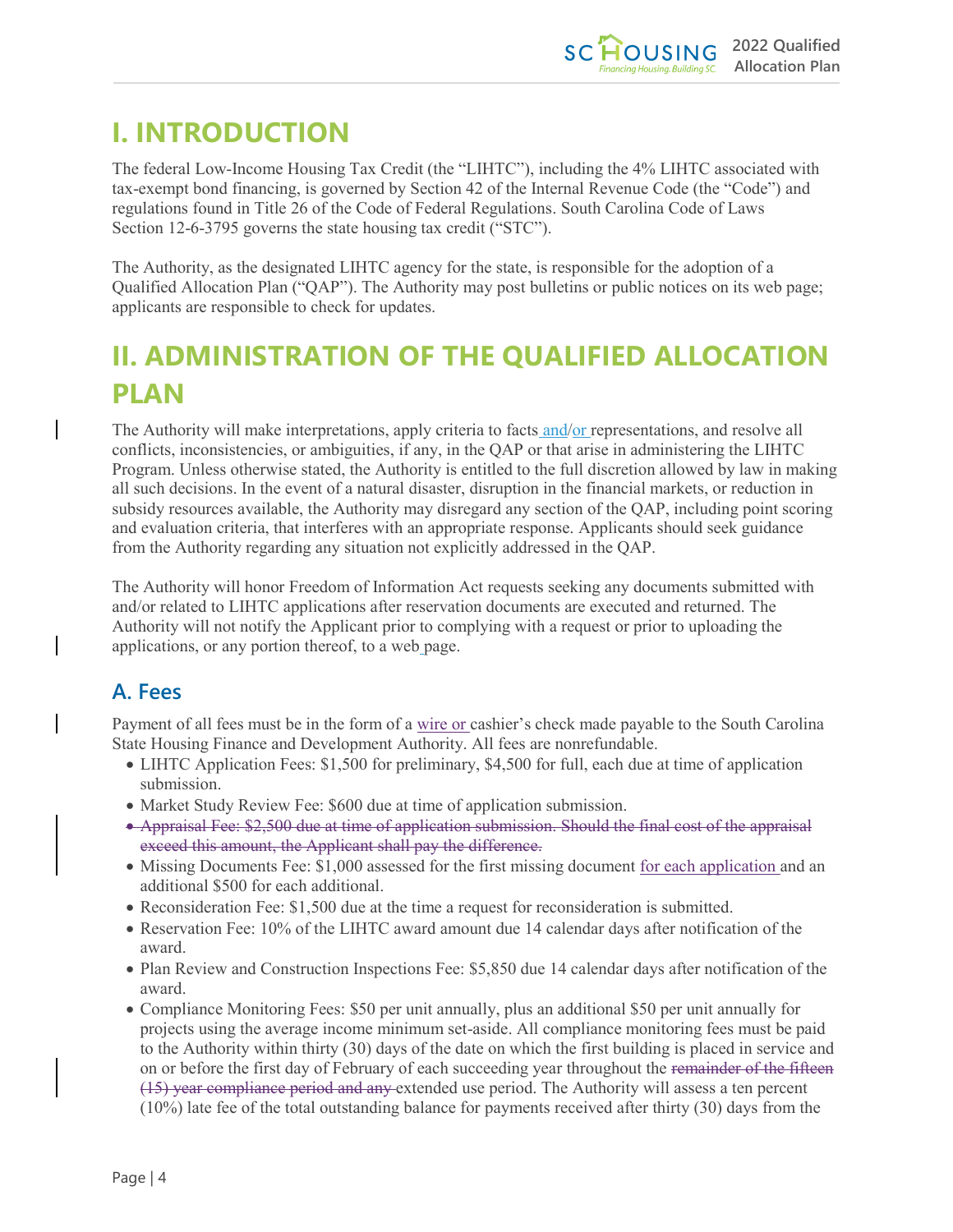date due. The minimum late fee will be \$50. The Authority may adjust the amount of the fee at any time. Such an adjustment shall not be treated as a QAP amendment.

- Reprocessing of Form 8609 Fee: \$100 per Form 8609 for errors in the final cost certification by either the developer or certified public accountant (CPA) resulting in Authority staff re-underwriting a development.
- Re-underwriting Fee: \$2,000 if the Authority has to re-underwrite an awarded a development due to a change at any time-during the 30 year compliance period.

### <span id="page-5-0"></span>**B. Opinions, Certifications and Exhibits**

All opinions, certifications and exhibits must be based on an independent investigation into the facts and circumstances surrounding the proposed development. All opinions, certifications, and exhibits must be in the form specified by the Authority. Applications will be disqualified if an opinion, certification, or exhibit has been materially altered, amended, or changed.

All opinions and certifications submitted by attorneys, architects and/or engineers, and CPAs must be on letterhead with original signatures (scanned copies are acceptable).

### <span id="page-5-1"></span>**C. Third Party Professionals**

Architects, engineers and CPAs must be independent third-party professionals and be licensed to practice their respective professions in South Carolina. Attorneys may be licensed to practice law in any state, but matters of South Carolina law may be opined upon only by South Carolina licensed attorneys.

### <span id="page-5-2"></span>**D. 9% LIHTC Applications**

Unless otherwise specified, all QAP and Appendix references to "application" refer to the full application. A member of a Development Team (as defined herein) may not be associated with or submit more than four (4) full applications; there are no limits on preliminary applications.

To be considered in the competitive round, all applications must be submitted by the required due dates as specified in the LIHTC Program Schedule.

### <span id="page-5-3"></span>**E. LIHTC Award Limitations**

1. The Authority will not award more than two (2) applications and/or \$2,000,000 in in federal LIHTCs to any member of a Development Team as defined herein.

A member of a Development Team may exceed the project-award and submission limits above for one (1) application meeting the following criteria for a Junior Developer or partnering with a nonprofit:

- a. Involves both a "Senior Developer" who has successfully placed at least three (3) South Carolina LIHTC projects in service within the prior five  $(5)$  years and "Junior Developer" or nonprofit that does not meet capacity and experience requirements.
- b. The Junior Developer or nonprofit has a stake of at least  $250\%$  but no more than 49.9% in the general partner or managing member of the Owner entity.
- c. The Junior Developer or nonprofit was incorporated or otherwise established prior to January 1, 20210, with staff employed and other resources deployed for the development of affordable housing prior to July 1, 2021 $\theta$ . If the Junior Developer is a tax-exempt entity, its bylaws must identify housing as a mission.
- d. The Senior and Junior Developers or nonprofit do not have an identity of interest.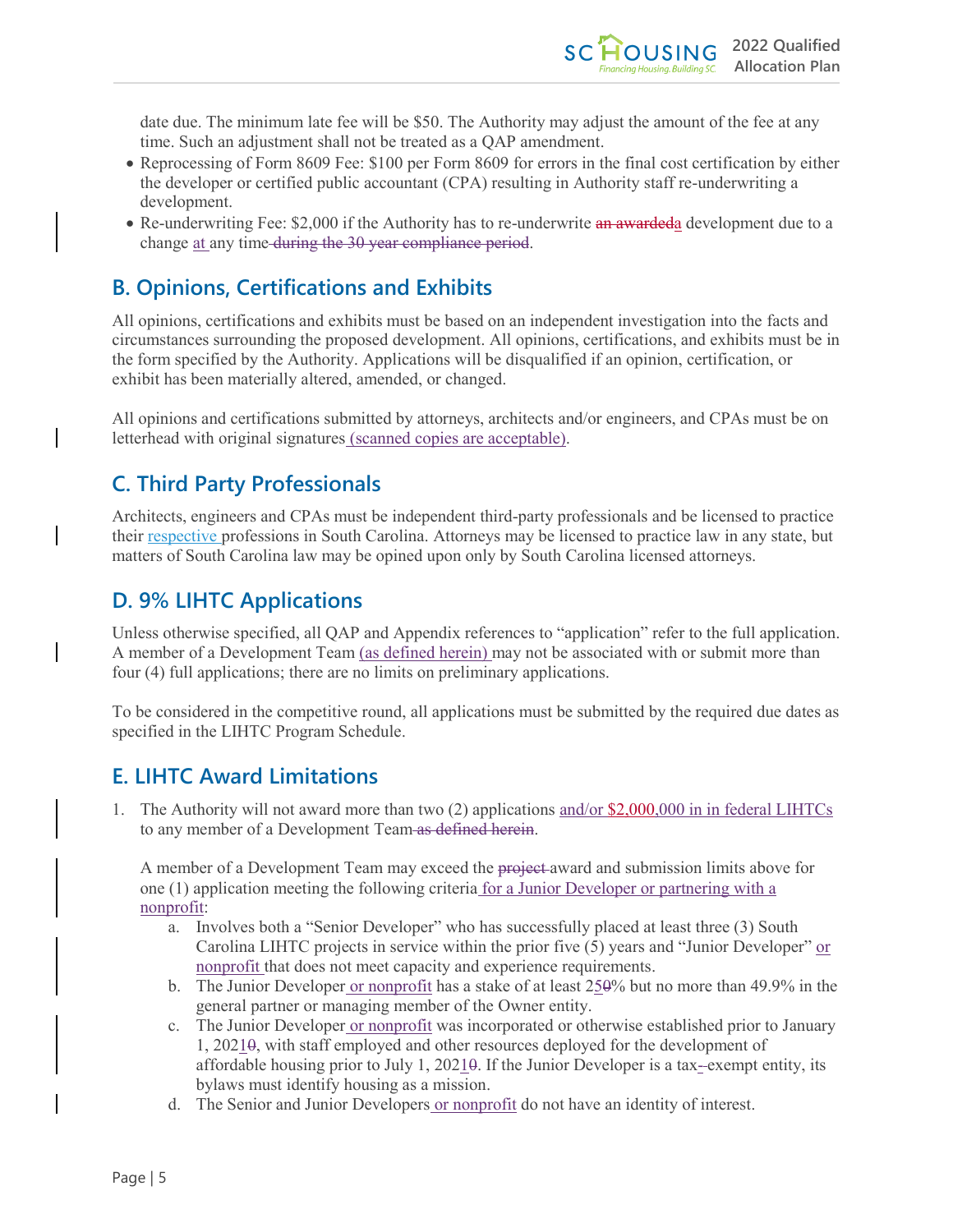e. The application includes a material participation agreement identifying the project and how development responsibilities will be divided. Material participation means the regular, continuous and substantial involvement in the operation of the development throughout the compliance period, as defined by the Code.

For purposes of the maximums in this section, the Authority may determine that a person or entity not listed in an application is a member of the Development Team for the proposed project based on relationships between the parties in previously awarded projects and other common interests. Standard fee for service contract relationships (such as accountants or attorneys) will not be considered.

2. The Authority will not award more than the following number of 9% LIHTC-two new construction applications per county.

Three: Anderson, Berkeley, Charleston, Greenville, Horry, Lexington, Richland, Spartanburg, York • Two: all counties not listed

If the selection criteria would result in exceeding these amounts across set-asides, the Authority will make awards in the order listed in Section IV(B).

3. Subject to the limitations in paragraph 2 above, the Authority will not award more than one (1) 9% LIHTC project the following number of 9% LIHTC new construction applications targeting older persons per Group A county as defined in Section IV Application Grouping and Set-Asidesin certain counties.

Two: Anderson, Berkeley, Charleston, Greenville, Horry, Lexington, Richland, Spartanburg, York One: Aiken, Beaufort, Dorchester, Georgetown, Jasper, Lancaster

If the selection criteria would result in exceeding these amounts across set-asides, the Authority will make awards in the order listed in Section IV(B).

# <span id="page-6-0"></span>**III. APPLICATION REVIEW AND RECONSIDERATION PROCESS**

In computing the periods of time in this Section III, the date of the notification is not included in the calculation of days. Any intervening Saturday, Sunday or a State holiday, likewise, is/are not included in the calculation of days.

### <span id="page-6-1"></span>**A. Missing and/or Incomplete Documents**

The Authority will notify Applicants in writing of any

- missing and/or incomplete documents, and/or
- submitted documents requiring clarification.

The applicant must respond by 5:00 p.m. (Eastern) on the third business day.

Applicants may only provide documentation that existed at the time of the application deadline.

Documentation provided in response to Authority requests will not increase an application's point score.

•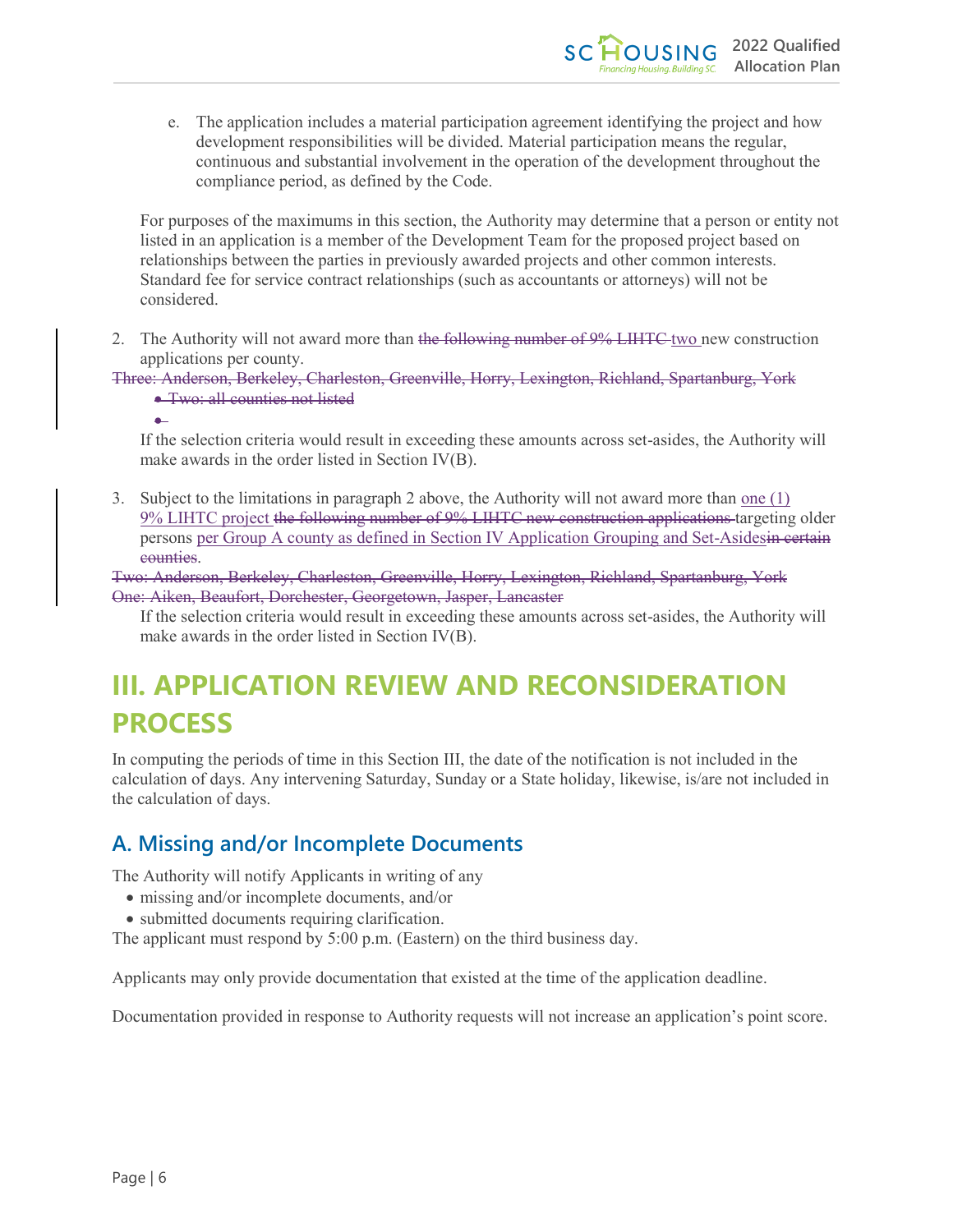### <span id="page-7-0"></span>**B. Disqualification and Scoring Review**

1. The Authority may provide Applicants with three (3) business days to respond to a request for clarification. The applicant must respond by 5:00 p.m. (EST) on the third business day.

Responses to clarifications cannot modify an application or provide documentation that was not submitted as part of the original application.

2. The Authority will notify Applicants in writing of proposed disqualifications and preliminary point scores. Applicants have three (3) days to respond to the potential disqualification and/or preliminary point score. The applicant must respond by 5:00 p.m. (EST) on the third business day.

The response must be limited to:

- the Applicants' opinions regarding the Authority's determinations;
- references to information submitted in the original application; and/or
- explanations of previously submitted documentation.
- 3. The Authority will post the disqualifications and point scores to its website.

### <span id="page-7-1"></span>**C. Reconsideration Process**

- 1. The process described in this section is the exclusive means by which an Applicant may request reconsideration of a disqualification and/or a point score. The Authority will not consider information submitted outside of these processes, whether in writing or otherwise. Applicants may request reconsideration only for applications in which they qualify as a member of the Development Team.
- 2. Applicants may request a reconsideration of a disqualification and/or a point score in writing via:
	- hand delivery or overnight courier; and
	- $\bullet$  email to reconsiderations @schousing.com

by 5:00 p.m. (EST) within three (3) business days of the date of the disqualification and/or point score determination. The request will not be processed without receipt of the fee within the specified time frame.

- 3. The request must specifically identify the grounds for the reconsideration request using only the application, any materials provided under the process described in Section III(B), documents then existing in the Authority's file, and documentation explaining previous submissions. The burden of proof is on the Applicant to demonstrate any errors in the review and/or point scoring process.
- 4. The Authority's Legal Department will forward the reconsideration request, along with the Authority staff's response, to a Hearing/Review Officer to make a recommendation on the reconsideration request to the Review Committee. The Applicant and staff are copied on this correspondence. The Hearing/Review Officer may request additional information and/or conduct a meeting with the Applicant and Authority. Neither the Applicant nor Authority staff shall demand or request the Hearing/Review Officer to request additional information or conduct a meeting or conference regarding the reconsideration request. The Hearing/Review Officer does not represent any party.
- 5. In the event the Hearing/Review Officer recommends overturning the original decision, the Authority's Legal Department will provide the reconsideration request, staff's response, and the Hearing/Review Officer's recommendation to a Review Committee appointed by the Authority's Chairman of the Board of Commissioners. The Review Committee shall consist of at least three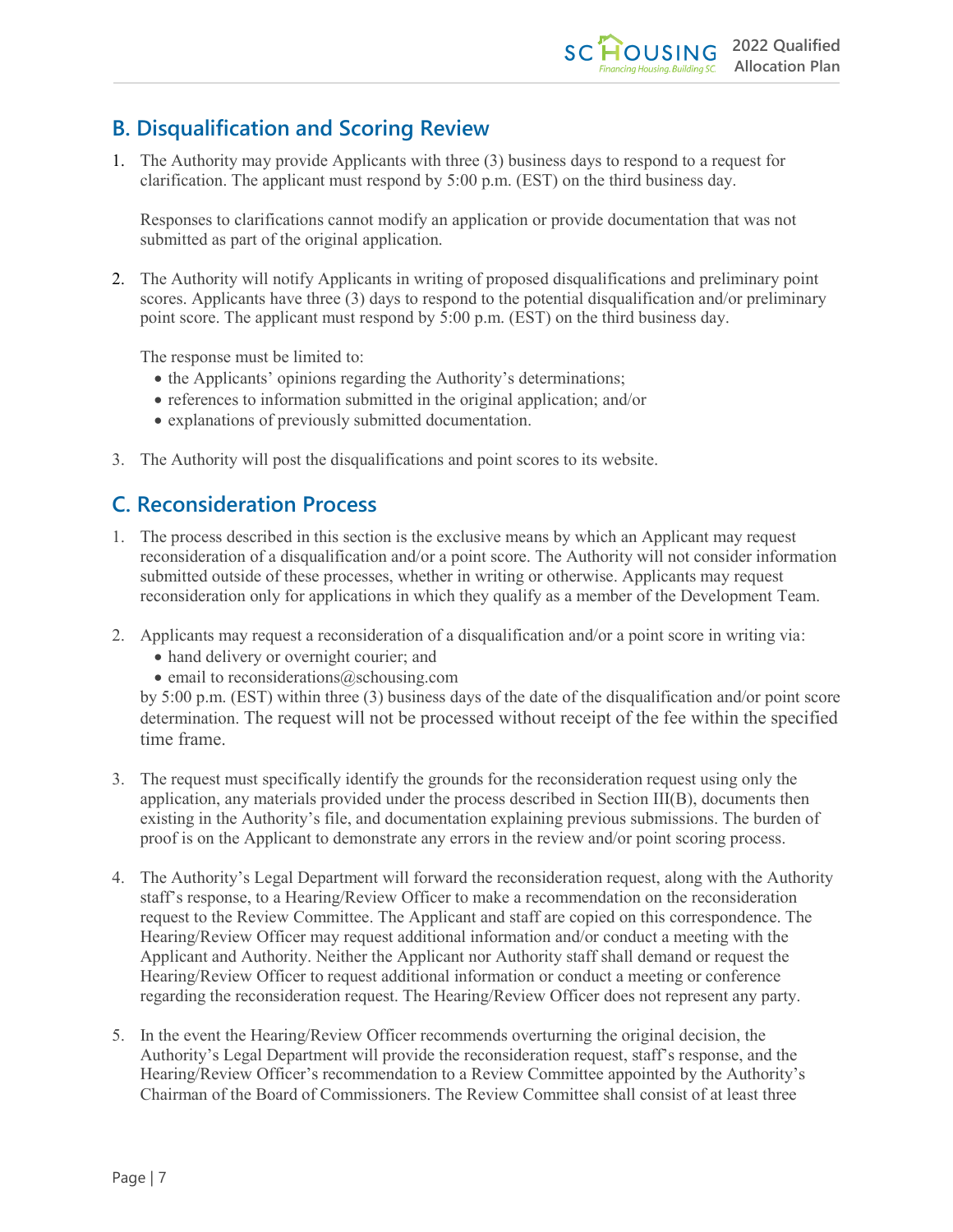members, but may be more so long as the number of members of the Review Committee remains an odd number. The Review Committee shall not include any Development Division staff. The Review Committee may review any or all documents submitted to the Hearing/Review Officer, the Hearing/Review Officer's report and recommendation, documents from the application or the Authority's file, or may make independent inquiry into the matters concerning the reconsideration request. The Authority retains final decision-making authority on any reconsideration request, and the Review Committee's determination is the final decision of the Authority.

- 6. In the event the Hearing/Review Officer recommends upholding the original decision, the original decision is the final decision of the Authority. The Authority retains final decisionmaking authority on any reconsideration request.
- 7. No party may have ex parte communications with the Hearing/Review Officer regarding the reconsideration request or any related topic from the filing of the reconsideration request until the Authority renders its final determination. Ex parte communication includes, but is not limited to,
	- unsolicited communication with the Hearing/Review Officer, or

• failing to copy the Authority in response to a request by the Hearing/Review Officer. Any violation may result in disqualification of the pending application and suspension from participation in future funding cycle(s) for all of the development team members, regardless of which team member initiated the prohibited contact.

### <span id="page-8-0"></span>**D. Final Scoring Decision**

Upon completion of the reconsideration process, the Authority will post final point scores to the Authority's website. If there is a tie between developments when final point scores are determined, the Authority will utilize the Tie Breaker Criteria outlined in this QAP to determine the development(s) to be awarded LIHTCs. Applications that do not score high enough to receive an award will be placed on a waiting list.

# <span id="page-8-1"></span>**IV. APPLICATION GROUPINGS AND SET-ASIDES**

### <span id="page-8-2"></span>**A. County Groups**

For purposes of this QAP, counties fall into one of two three groups:

- 1. **Group A**: Aiken, Anderson, Beaufort, Berkeley, Charleston, Dorchester, Georgetown, Greenville, Horry, Jasper, Lancaster, Lexington, Richland, Spartanburg, and York
- 2. **Group B**: Abbeville, Allendale, Bamberg, Barnwell, Calhoun, Cherokee, Chester, Chesterfield, Clarendon, Colleton, Darlington, Dillon, Edgefield, Fairfield, Florence, Greenwood, Hampton, Kershaw, Laurens, Lee, Marlboro, Marion, McCormick, Newberry, Oconee, Orangeburg, Pickens, Saluda, Sumter, Union, and Williamsburg
- 3. **Group C**: Abbeville, Bamberg, Cherokee, Florence, Kershaw, Laurens, McCormick, Newberry, Oconee, Pickens, Saluda, and Sumter

#### <span id="page-8-3"></span>**B. Set-Asides**

The Authority will place Applications for 9% LIHTCs in one of the set-asides below. The percentages are of 9% LIHTCs available to the state in 2022. The Authority will award LIHTCs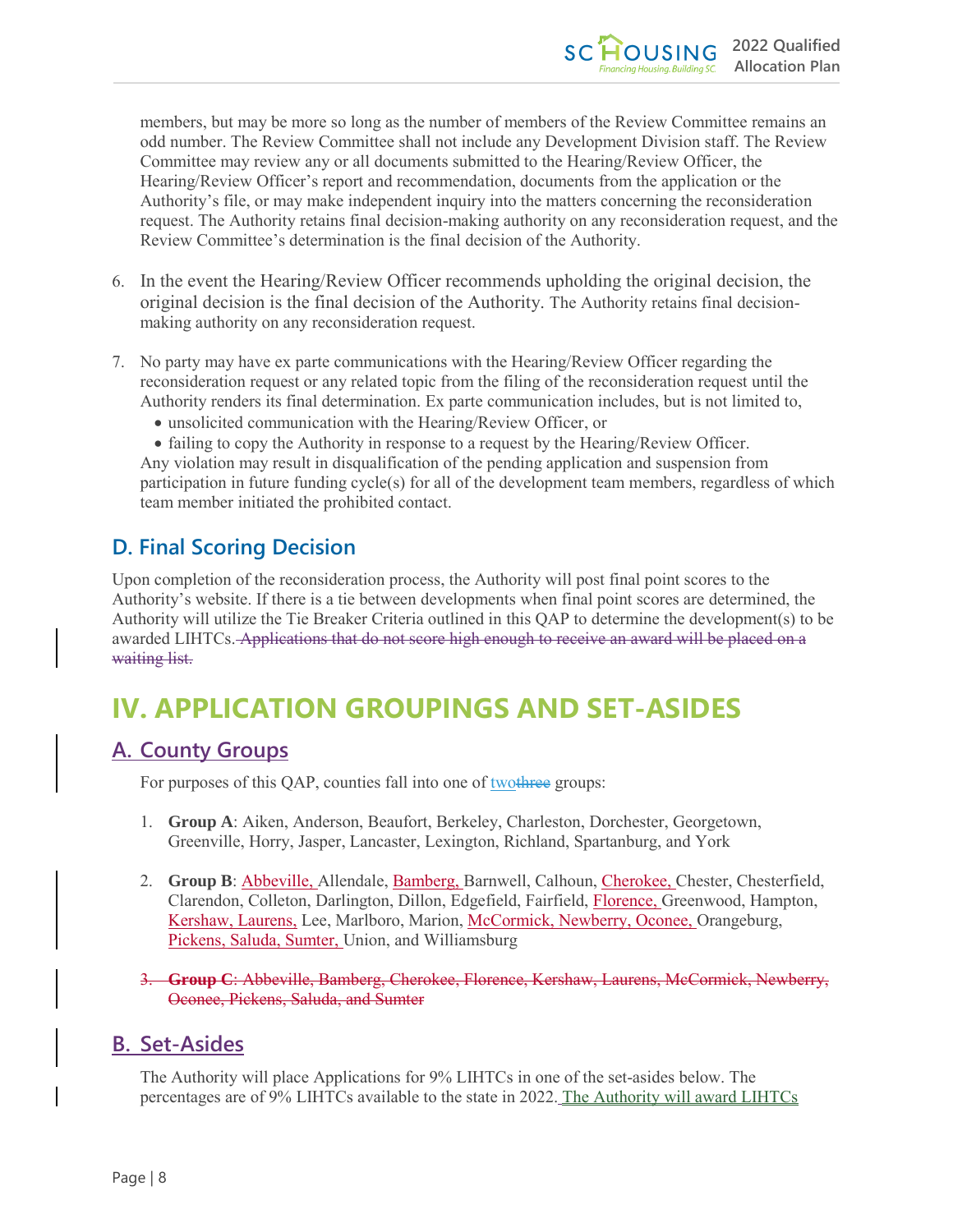starting with eligible applications earning the selection criteria ranking within each of the set-asides and continuing in descending order through the last application that can be fully funded within the range of LIHTC available in each of the set-asides.

#### <span id="page-9-0"></span>**1. HIGH-DEMAND NEW CONSTRUCTION (45-50-60%)**

New construction projects located in a Group A county.

#### <span id="page-9-1"></span>**2. HIGH-DEMAND RREHABILITATION (10-15%)**

Rehabilitation projects located in a Group B county or developments with USDA Rural Development operating assistance (RD) funds. The Authority will award \$600,000 of this set-aside to RD projects (or the total among eligible applications if less).

#### <span id="page-9-2"></span>**3. GENERAL NEW CONSTRUCTION (10-15-23%)**

New construction projects located in a Group B or Group C county.

#### 1. **General rehabilitation** (5-10%)

Rehabilitation projects located in a Group A or Group C county that were not originally built using RD funds.

For purposes of this QAP, "Rehabilitation" shall mean a project where all of the units are in one or more currently existing residential building(s). Applications including any of the following will be considered "New Construction":

- adaptive re-use;
- redevelopment of entirely vacant residential buildings; and/or
- proposals to increase and/or substantially re-configure residential units.

The Authority will award LIHTCs starting with eligible applications earning the highest scores within each of the set-asides and continuing in descending score order through the last application that can be fully funded within the range of LIHTC available in each of the set-asides.

#### <span id="page-9-3"></span>**4. INNOVATION (0-2%)**

Applicants may request consideration under the Innovation set-aside by including a narrative describing how the proposed development would be new or unique to South Carolina because of:

- design elements,
- populations served,
- services provided, and/or
- other characteristics.

The Authority may award one (1) application without respect to scoring criteria. In its sole discretion, the Authority may also choose to not make an award.

### <span id="page-9-4"></span>**C. Nonprofit Set-AsideApplicants may request consideration under any of the following categories:**

#### 1. Nonprofit Organizations

If necessary, the Authority may adjust the allocations of awards of the state's federal tax credit ceiling under the QAP to award projects involving tax-exempt organizations (nonprofits). The Authority may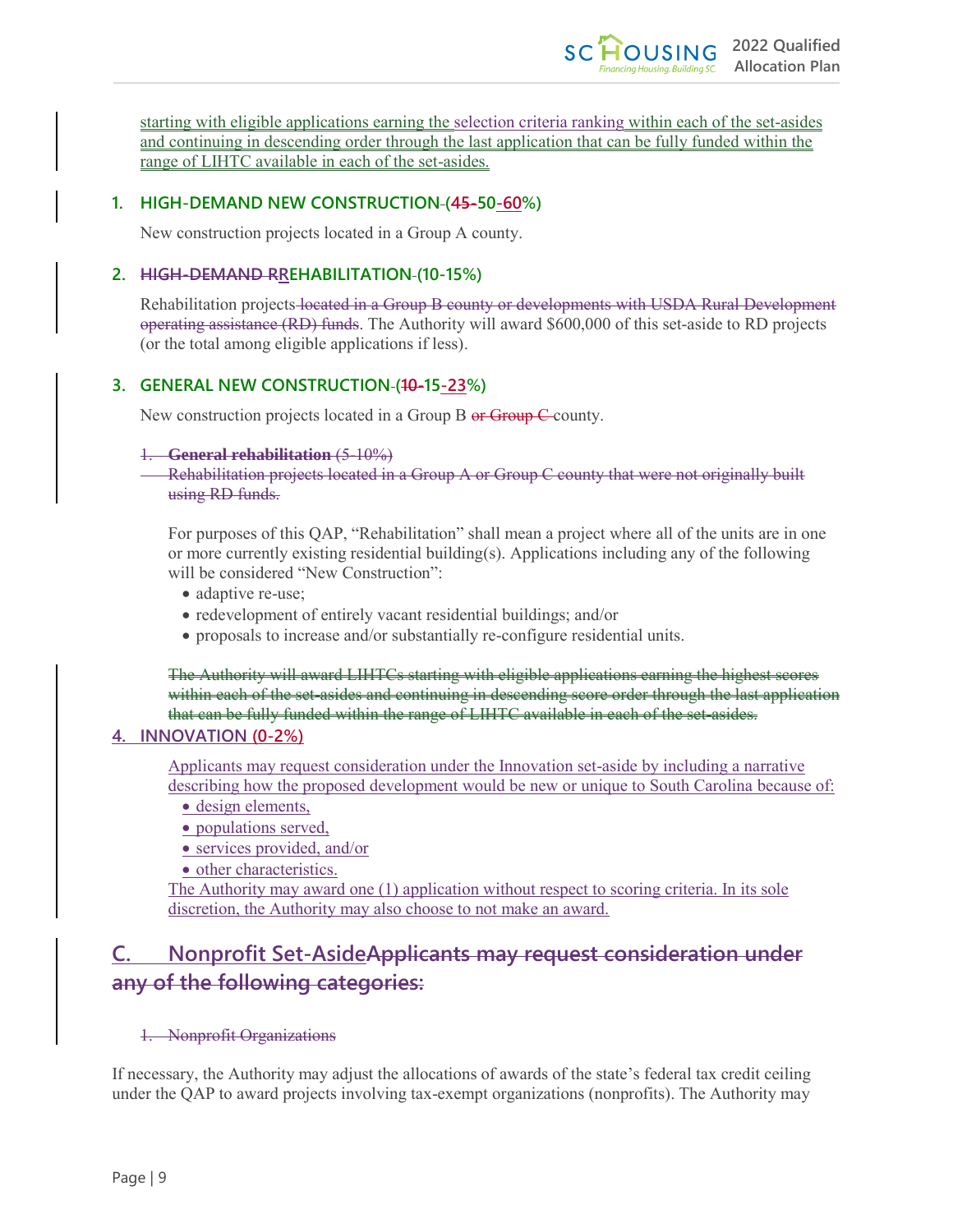adjust such awards to allow up to approximately ten percent (10%) of the state's federal tax credit ceiling being awarded to such projects. In its sole discretion, the Authority may also choose to roll forward up to approximately ten percent (10%) of the state's federal tax credit ceiling.

- $a_1$ . Eligible nonprofit organizations must meet the following criteria:
	- is a tax-exempt organization under Section  $501(c)(3)$  or  $501(c)(4)$  of the Code;
	- has three (3) full-time staff whose responsibilities include the development of housing;
	- is qualified to do business in the State of South Carolina, as evidenced by having a status of "Good Standing" with the South Carolina Secretary of State's Office;
	- has among its exempt purposes the development of low- income housing; and
	- complies with the requirements for material participation contained in the Code, including but not limited to: a narrative statement, certified by a resolution of the nonprofit's Board of Directors, describing the nonprofit's plan for material participation during the development and compliance period; and participation must be continuous and ongoing throughout the compliance period.
- 2. The nonprofit organization or the wholly owned single-asset entity subsidiary must own (directly or through the partnership) at least 51% interest in the general partner (GP) or managing member (MM) of the Owner entity in accordance with current laws and IRS regulations throughout the development's compliance period.
- 3. The nonprofit GP or MM may be an association or alliance of eligible nonprofit organization(s) and a for profit organization(s).
- 4. Fees paid to third party development consultants, evidenced by the cost certification, must not exceed \$35,000. The consultant fee must be for legitimate and necessary consulting services.
- 5. Only the nonprofit GP or MM has the authority to exercise substantial and ongoing continuous control over the application submission process and over the subsequently produced development. All functions and responsibilities normally performed or undertaken by a GP or MM must be performed by the nonprofit.
- 2. Existing Properties with Project Based Rental Assistance or Existing LIHTC Properties If the Authority determines that the competitive scoring process does not allocate enough LIHTCs to properties
	- with project-based rental assistance,
	- participating in the Rental Assistance Demonstration (RAD) program, or
	- with LIHTCs demonstrating a substantial need for rehabilitation, the Authority may award additional applications.
- A. The Authority may make awards to additional projects fitting the following descriptions, listed in the order of priority:
	- 1. in geographic areas left underserved through the competitive selection process;
	- 2. most closely integrated with a well-developed community revitalization plan;
	- 3. that assist the state in meeting obligations to affirmatively further fair housing;
	- 4. with the lowest overall total development cost per unit (excluding acquisition);
	- 5. with the lowest share of total development cost funded by the Authority; and/or
	- 6. in areas with the highest overall rates of shelter poverty (see Exhibit 14 of the South Carolina Housing Needs Assessment, Volume 1).

The Authority may withhold national pool or newly authorized LIHTCs from allocation.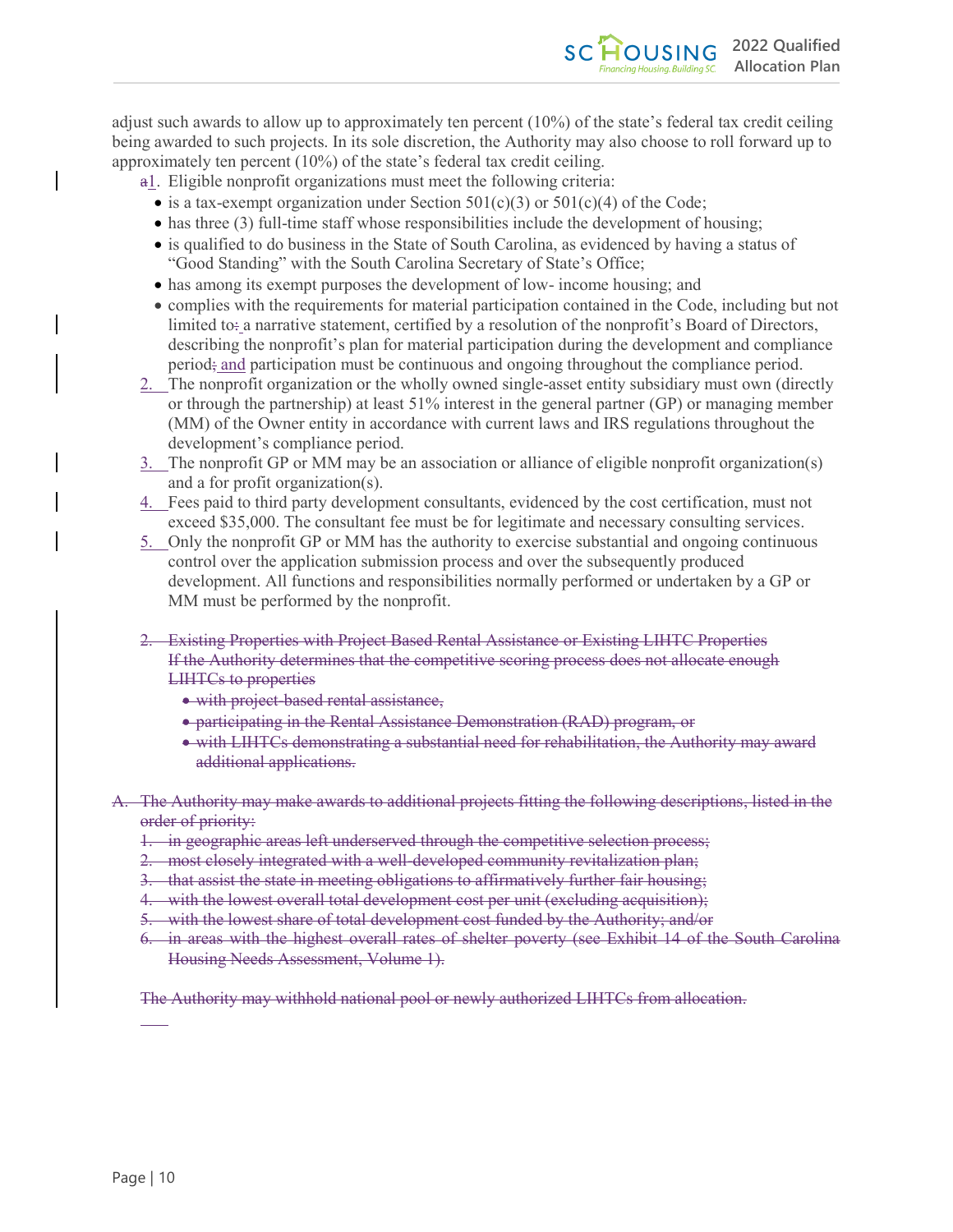# <span id="page-11-0"></span>**V. THRESHOLD PARTICIPATION CRITERIA**

### <span id="page-11-1"></span>**A. Required Documentation:**

Applications must include the following documentation.

#### <span id="page-11-2"></span>**1. MARKET STUDY**

A third party independent market study, prepared by an Authority approved market analyst, adhering to the Authority's Market Study Guideline Procedures in Appendix A.

#### <span id="page-11-3"></span>**2. PERSONS WITH DISABILITIES**

A statement agreeing to abide by the following requirements.

The owner will not give a preference based on disability type (actual or perceived) or being a client of a particular service provider (absent approval from the Authority).

Neither the owner's partners/members nor the property management company may engage in medical, therapeutic, or other activities regulated by the U.S. Centers for Medicare & Medicaid Services with respect to the residents. The owner will:

- expressly include reasonable accommodation in the application for tenancy;
- not ask applicants/residents for medical or other protected information unless and only to the extent legally necessary (e.g., processing reasonable accommodations requests);
- use standard leases with the same rights available to, and responsibilities expected of, all households, including duration of tenancy (i.e., cannot be transitional); and
- ensure participation in any supportive services is entirely voluntary (not a formal or implied condition of occupancy).

#### <span id="page-11-4"></span>**3. AFFIRMATIVE FAIR HOUSING**

A statement agreeing to adopt and implement an Affirmative Fair Housing Marketing Plan, including outreach, marketing and advertising methods used to attract individuals on public housing waiting lists, prior to placing in service.

#### <span id="page-11-5"></span>**4. PHYSICAL NEEDS ASSESSMENT REPORT (PNA) FOR REHABILITATION**

An "As Is," pre-rehabilitation PNA prepared and certified by a third-party independent licensed engineer or architect in compliance with Appendix B. "Post-Rehab" PNAs and Property Condition Reports/Assessments do not qualify. The PNA must be dated not prior to 12 months before the application submission date. The PNA provider must inspect 100% of the then-vacant units and obtain a list from the property management company stating repairs needed. The Authority will require inspection of every unit at a later date. RD projects may submit the USDA/RD rehabilitation assessment.

At preliminary application, the Authority will schedule an onsite inspection to discuss the proposed scope of work with the Applicant and third-party independent licensed engineer or architect. The PNA submitted at final application must have the items noted at the onsite inspection.

#### <span id="page-11-6"></span>**5. RENT ROLL FOR REHABILITATION**

A current rent roll certified by the on-site property manager or a representative of the property management company for rehabilitation projects.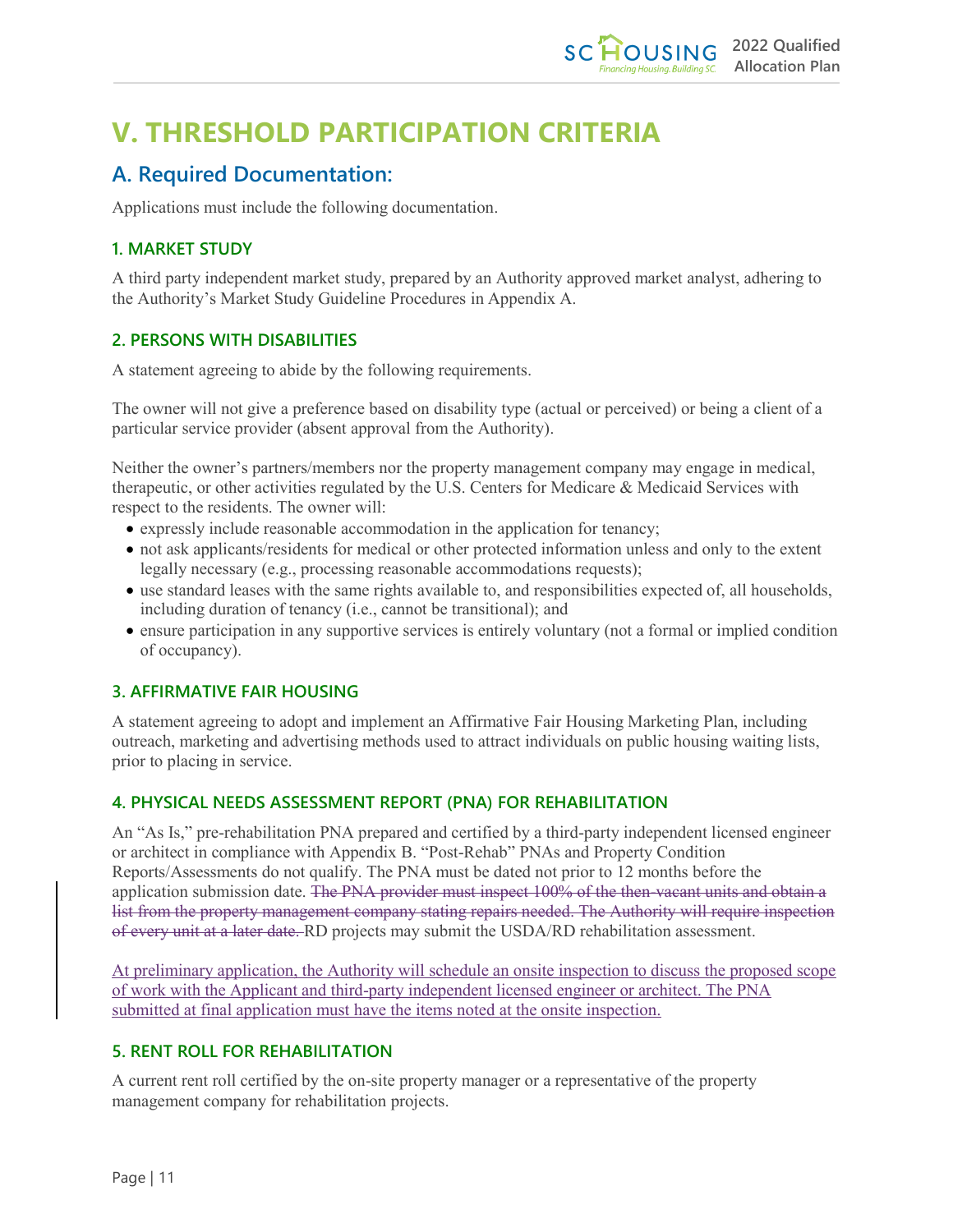#### <span id="page-12-0"></span>**6. UTILITY ALLOWANCE SCHEDULE**

One of the following:

- a. RD Schedule for those developments financed by and receiving rental assistance from RD;
- b. the current allowance approved by HUD for those developments with 100% project based rental subsidies;
- c. the S.C. State Housing Finance and Development Authority's statewide utility allowance calculation; or
- d. the Energy Star Statewide Utility Allowance for developments built to meet, at a minimum, the Version 3.0 Energy Star Certification (as per Exhibit G form), EarthCraft, LEED, or another Energy Star Certified Program
- e. HUD Utility Schedule Model.

See Exhibit U for an example of a completed utility allowance schedule.

#### <span id="page-12-1"></span>**7. RELOCATION CERTIFICATION AND TENANT PROFILE FORM**

A detailed, step by step plan describing how any displaced persons will be relocated, including the costs. The Development Team is responsible for all relocation expenses. Rehabilitation projects must submit a FORM 3, Developer Relocation Certification and Tenant Profile Form. Applicants applying for HOME funds must comply with the uniform Relocation Assistance and Real Property Acquisition Policies Act of 1970, as revised in 49 CFR Part 24.

### <span id="page-12-2"></span>**B. Site Control, Ground Leases, and Scattered Sites**

- 1. An application must include one of the following documents executed by a Principal:
	- a. a recorded deed;
	- b. a purchase option (not options on other options) with date certain performance;
	- c. a purchase contract with date certain performance;
	- d. a land lease or option on a land lease either of which must not be for a term of less than fifty (50) years in term; or
	- e. a legally valid assignment of one of the above.
	- The Authority may require a quiet title action be completed prior to placing in service.
- 2. 2. Projects intended to convert to homeownership after fifteen (15) years may not use land leases.
- 2.3. With the exception of local government or public housing authority, rRelated party land leases are not allowed without prior approval from the Authority with the exception of local government or public housing authority. The acquisition cost will not be included in the development and operations costs. In all cases the land lessor must execute the Agreement as to Restrictive Covenant.
- 43. The application must include a copy of the current ownership as indicated in the local tax records. For aAll developments requesting HOME funds must comply with Appendix D., the following language must be included in any purchase option, purchase contract, or long term lease or included as an executed addendum attached to one of these documents:
- *"Notwithstanding any provision of this Agreement, if U.S. Department of Housing and Urban Development (HUD) funds are used, including, but not limited to HOME funds, the parties agree and acknowledge that this Agreement does not constitute a commitment of funds or site approval, and that such commitment of funds or approval may occur only upon satisfactory completion of an environmental review and receipt of a release of funds notice from the U.S. Department of HUD*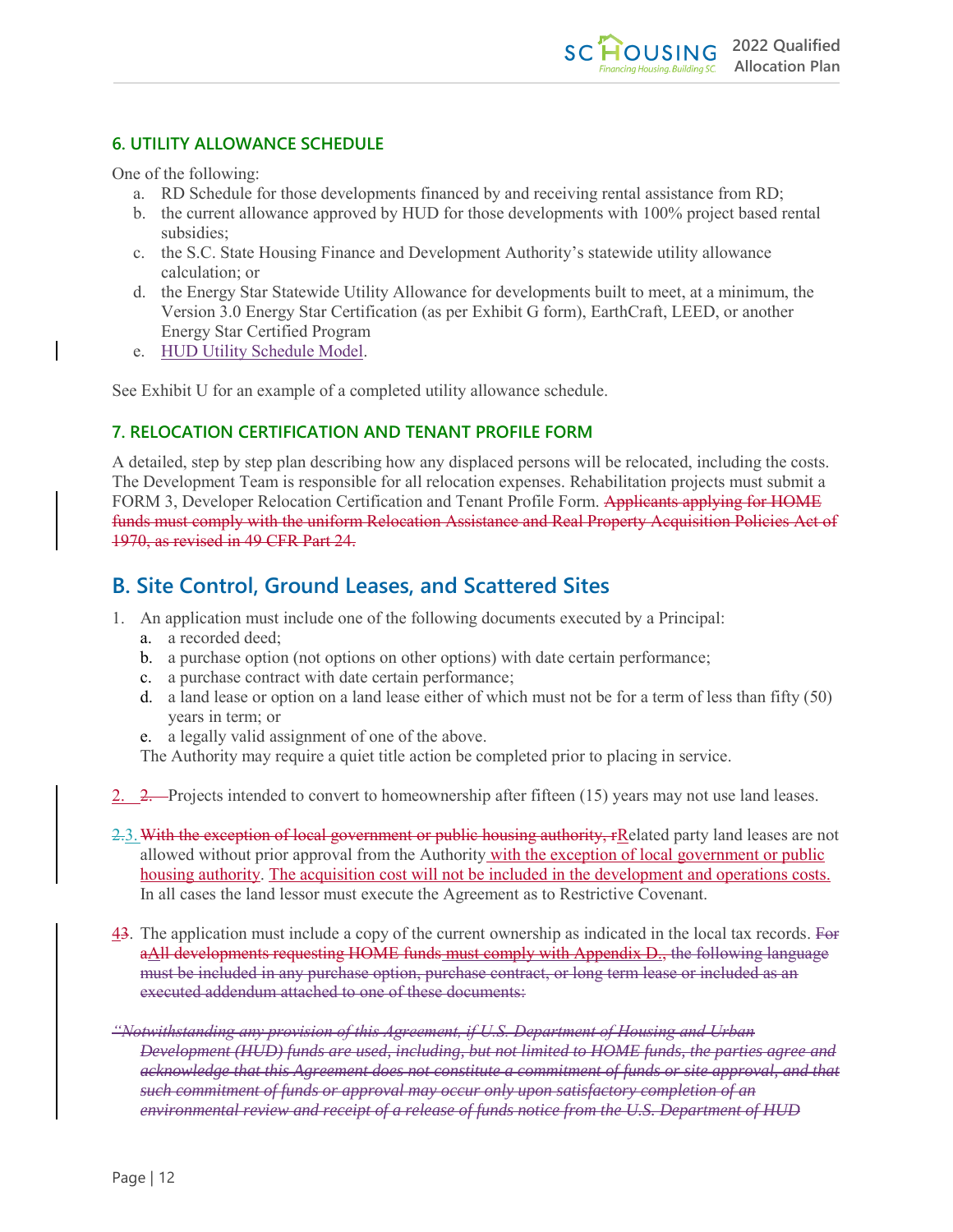*under 24 CFR Part 58. The parties further agree that the provision of any federal funds to the project is conditioned on the determination to proceed with, modify or cancel the project based on the results of a subsequent environmental review. If no HUD funds are utilized in regard to this property, this provision shall be considered null and void."*

45..Developments comprised of buildings located on noncontiguous parcels (scattered site) are ineligible for 9% LIHTCs.

### <span id="page-13-0"></span>**C. Zoning**

Applications must include proof of proper zoning being in place at the time of application submission, including approval of all necessary special/conditional uses. A letter provided from the City/County official should verify that the proposed development site currently meets the local zoning or land use restrictions.

### <span id="page-13-1"></span>**D. Wetlands**

The application must include a determination regarding the presence or absence of wetlands, including non-jurisdictional wetlands, in accordance with the 1989 Federal Manual for Identifying and Delineating Jurisdictional Wetlands. The Applicant must retain a wetland professional (i.e., biologist, soil scientist, etc.) to complete Exhibit W.

### <span id="page-13-2"></span>**E. Applicant Qualification:**

- 1. Applications must identify all members of the Development Team, which shall consist of the following:
	- Proposed Owner and its Principals
	- Developer and its Principals (and Junior Developer, if applicable)

For purposes of this section, Principals include any entity or individual that holds a majority ownership interest in the entity that has material control over the party identified. If the controlling entity includes a nonprofit entity, then Principals include all members making up such controlling entity.

All members of the Development Team must disclose all previous participation in the LIHTC program in any state. Development Team members that have participated in LIHTC program outside of South Carolina must complete an Authorization for Release of Information form for each state.

- 2. No member of the Development Team may be suspended or debarred under Appendix E, Section VIII.
- 3. The Development Team has an obligation at application submission and an ongoing obligation (including after award) to disclose any and all identities of interest on Exhibit P. An identity of interest means any relationship between any member of the Development Team and
	- the seller of the development site/property;
	- the general contractor or its subcontractors;
	- the lender; or
	- the syndicator.

The Authority may restrict the use of the related party and/or audit all expenditures within the ownership's entity structure, one level below the related party.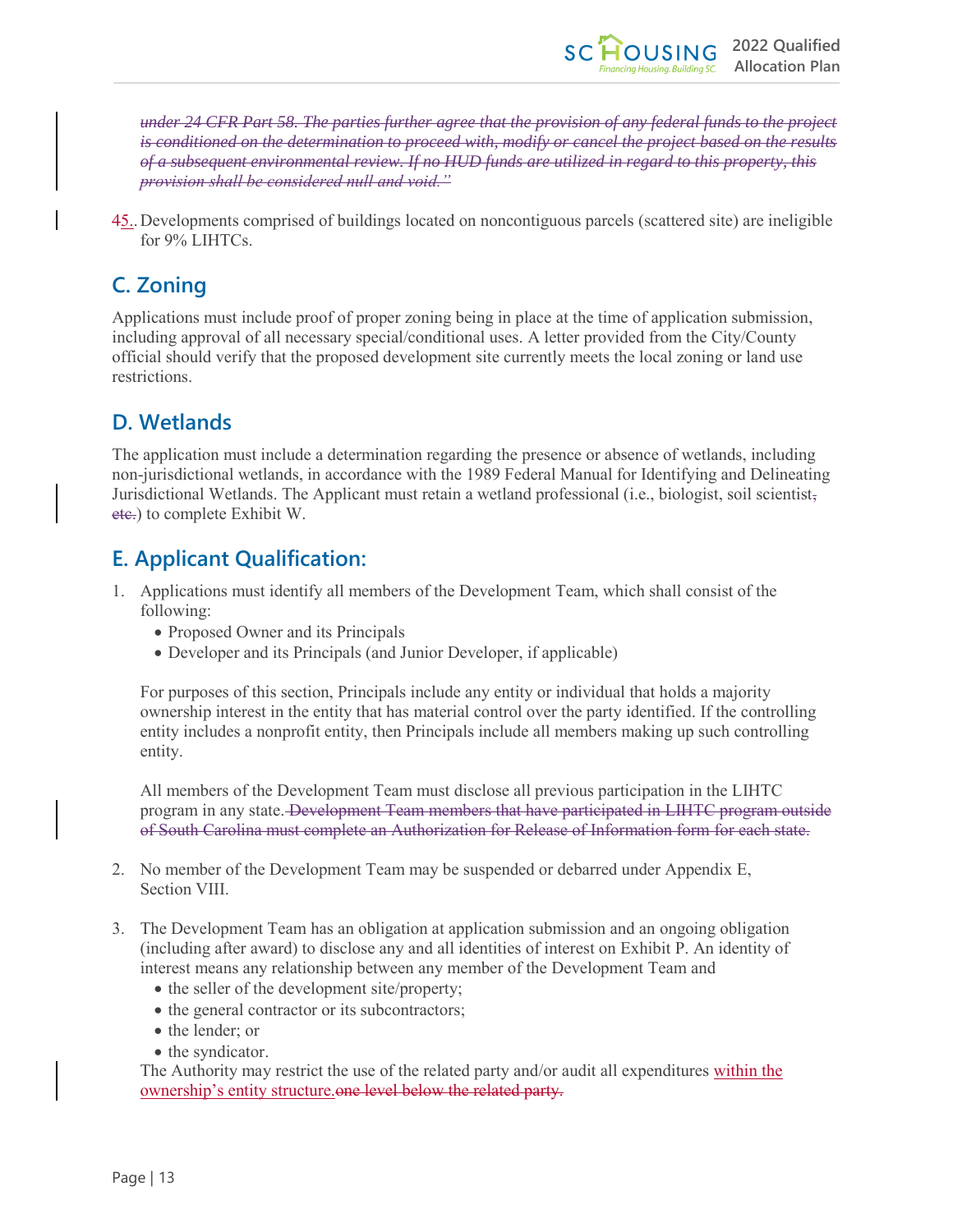### <span id="page-14-0"></span>**F. Required Development Experience**

In order to participate in the LIHTC program, the proposed owner's general partner(s) or managing member(s) must have experience within the last ten (10) years in

- two (2) LIHTC projects in South Carolina; or
- four (4) LIHTC projects in other states.

Each project must have received its 8609s, placed in service, and reached stabilized occupancy. The general partner or managing member must have held a controlling stake from initial application through certificate of occupancy or a minority stake of at least 25% as a Junior Developer, as reflected on Exhibit K and related documentation.

The Authority may use other criteria as necessary to evaluate whether the Development Team has sufficient experience and capacity to successfully develop the project.

### <span id="page-14-1"></span>**G. Required Management Experience**

- 1. The Application must identify the proposed management entity for the development and the application must include the entity's management plan. The proposed management entity must have at least three (3) LIHTC developments in their current portfolio that it has successfully and continuously managed for the past three (3) years as reflected on Exhibit Y and related documentation. Successfully managing means strict adherence to a detailed written management plan that addresses all of the following:
	- a. separation of duties and adequate supervision of employees;
	- b. senior management oversight and review through internal audits;
	- c. staffing dedicated to compliance reviews of tenant eligibility and programmatic documentation;
	- d. approval process for evictions by consensus of senior or regional managers;
	- e. physical inspection policies (frequency, generation of work orders, lease violations for housekeeping or other noncompliant resident behaviors);
	- f. recordkeeping (including tenant certifications, annual owner certifications, HOME Rent Approvals, if applicable, etc.);
	- g. security of records containing personally identifiable and other protected information
	- h. marketing plan and marketing efforts;
	- i. reasonable accommodation plans and policies; and/or
	- j. procedures for addressing tenant complaints.
- 2. The Authority may notify a management company of being ineligible to be part of an awarded application. The reasons for ineligibility include low average occupancy rates, delays in returning vacant units to market ready condition, or other poor performance. If listed in a submitted or awarded application, the Applicant must find an eligible replacement.
- 3. The lead contact person for the management entity must be certified as a LIHTC compliance specialist by an eligible organization, including: the National Association of Home Builders, Nan McKay, the National Affordable Housing Management Association, TheoPro Compliance & Consulting, Quadel Consulting, Spectrum Seminars, the National Center for Housing Management, Compliance Solutions (Zeffert & Co), Elizabeth Moreland Consulting, Novogradac & Company, Liz Bramlet Consulting, A.J. Johnson Consulting; and, Specialists in Housing Credit Management (SHCM), or any entity offering a functionally equivalent LIHTC certification.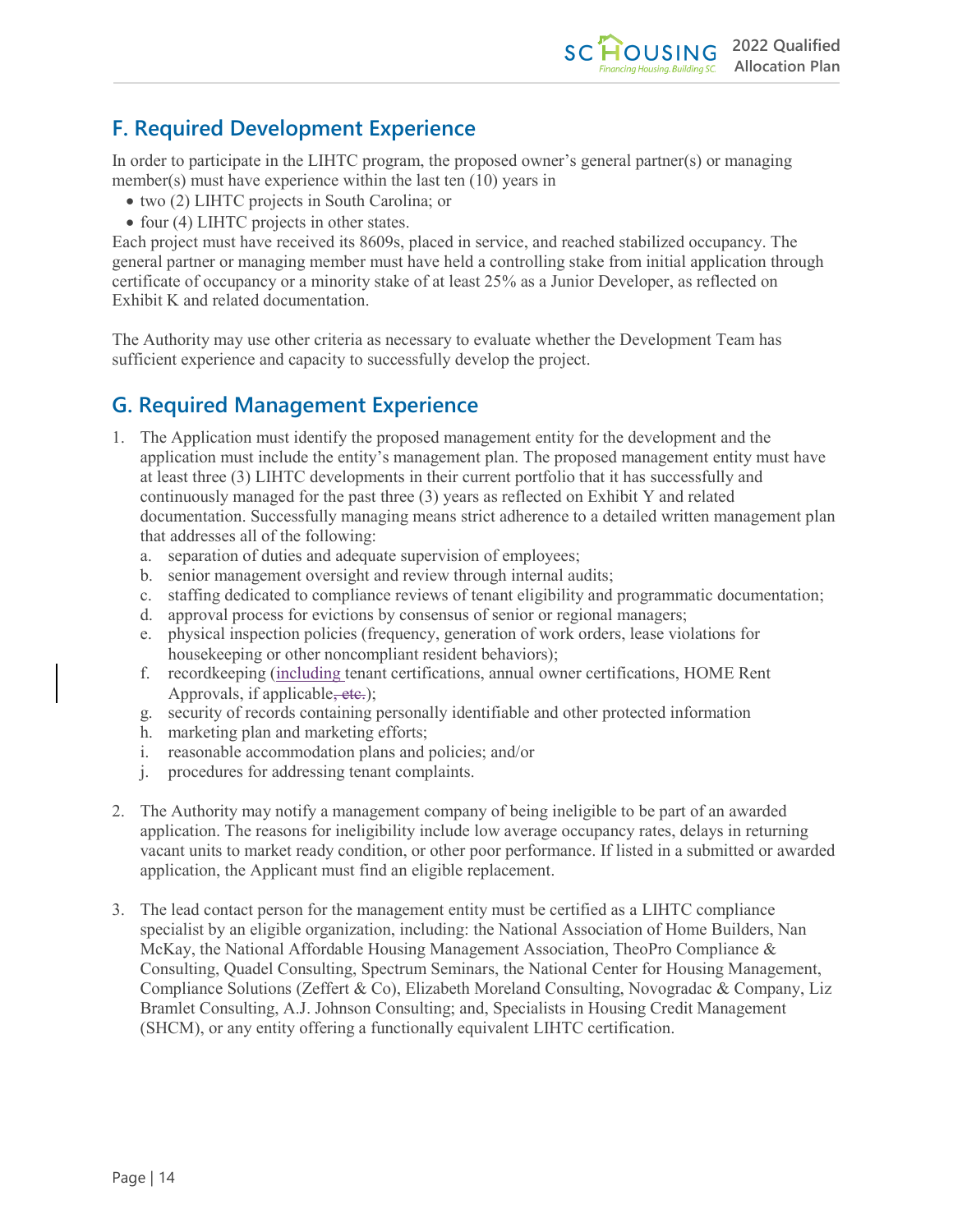### <span id="page-15-0"></span>**H. Required Capacity**

The Authority will assess the financial capacity of the individuals and/or entities proposed as managing members or general partners based on their financial statements. The Authority will accept only financial statements audited, reviewed, or compiled by an independent CPA on or after December 31, 202019. Statements prepared on the income tax basis or cash basis must disclose that basis in the report. The Authority may request additional financial documentation as deemed appropriate by Authority Staff to determine financial capacity of the parties involved as part of the project review process.

The Authority may disqualify a Development Team due to insufficient overall capacity to undertake additional commitments including but not limited to commencing construction in a timely manner, meeting the 10% expenditure test without an extension, placing in service without an extension or exchange, having no projects with recaptured LIHTCs, and meeting other statutory completion deadlines.

### <span id="page-15-1"></span>**I. AppraisalsPrevious Year's Development Completion Status:**

- 1. Applications must include a commercial real estate appraisal identifying the Authority as an authorized user, noting the Authority may rely on its representations.
	- The appraiser must be licensed by the South Carolina Real Estate Appraisers Board as a State Certified General Real Estate Appraiser (a temporary practice permit does not qualify). An appraiser in good standing with an active license in another state must obtain a reciprocal license with the South Carolina Real Estate Appraisers Board.
	- The appraisal must be prepared in conformance with the Uniform Standards of Professional Appraisal Practice (USPAP).
	- Comparable properties must be located in the proposal's sub-market. If none exist, comparable properties must be located in the proposal's county or an adjacent county.
	- If a property's acquisition price exceeds the appraised value, the Authority will write down the purchase price to the appraised value.
	- The Authority may hire another appraiser at the applicant's expense.
- 2. For new construction developments, the appraiser must value land using acreage as a measurement without regard to any contemplated improvements/restrictions. The value must be based on comparable land sales in the sub-market or the value of the "land only" portion of improved sales in the sub-market with common zoning characteristics. Such sales may not be exclusive to previous LIHTC developments.
- 3. For acquisition/rehabilitation developments, the appraisal must report land value and "as is" building(s) value separately, with the As-Is Building Value provided both
	- as if market rents are in place, not considering the unique aspects of below-market financing, federal subsidies and/or LIHTCs in this value estimate, and
	- based on current restricted rents (not post rehab) taking into consideration the unique aspects of below-market financing, federal subsidies and/or LIHTCs in this value estimate.
- 4. For RD funded developments only, the appraisal must add together the values for "As-Is, Restricted Rents" and "Interest Credit Subsidy" to arrive at the appraised value. If the purchase price includes acquired reserves (cash), the reserves should be deducted from the purchase price before the comparison to appraised value.
- 5. The appraisal must disclose and quantify the valuation loss attributable to detrimental characteristic(s) in close proximity to the development being appraised.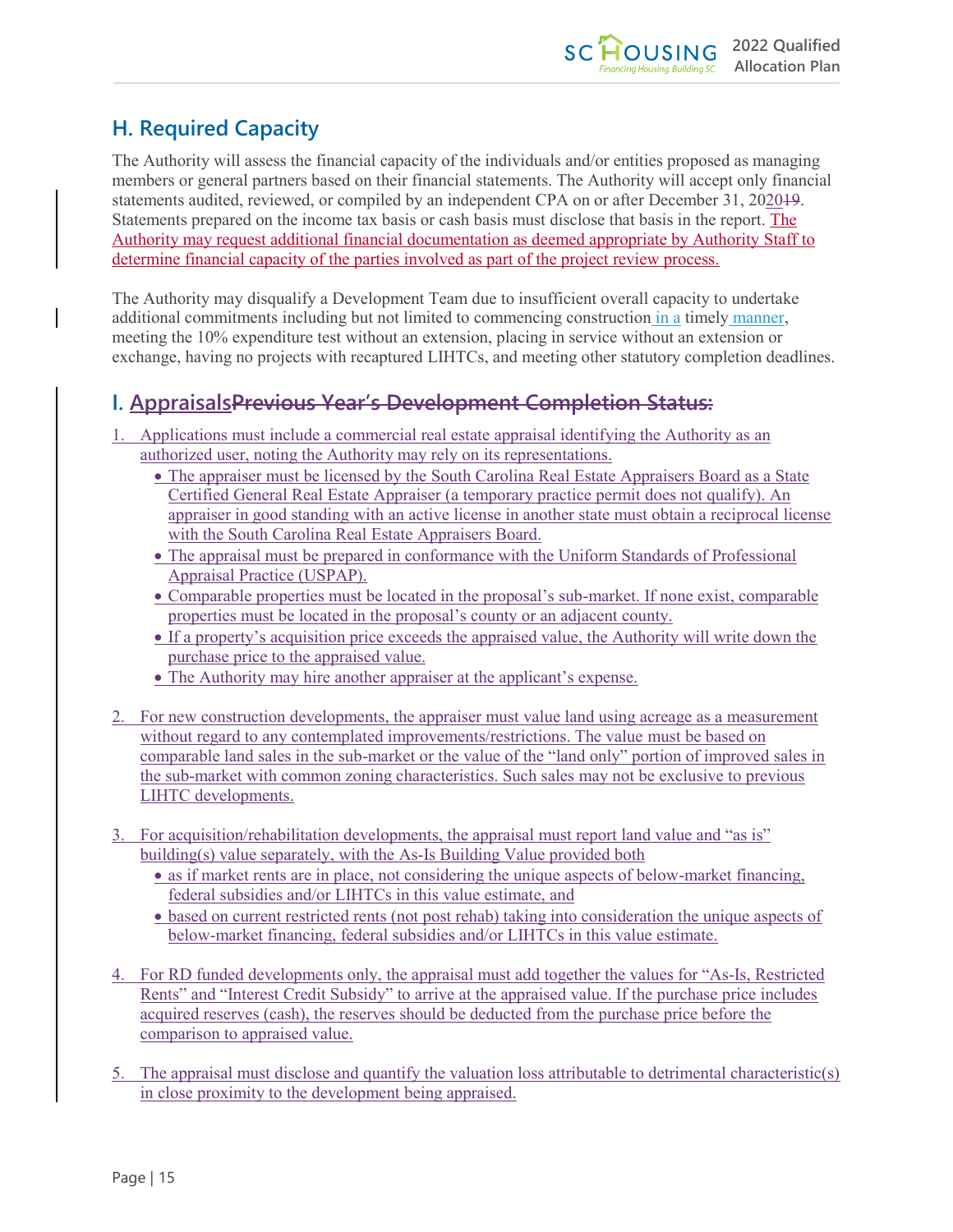Each member of a Development Team awarded in the preceding funding cycle must submit an executed Exhibit B and evidence of the construction loan closing and the recorded warranty or fee simple deed for such award(s) not later than June 3, 2022.

### <span id="page-16-0"></span>**J. City/County/Legislative Notification:**

The applicant must send a provide signed notification letter(s) addressed to the following via certified mail or by a commercial delivery service which meets the requirements to be considered a designated delivery service in accordance with 26 U.S.C.  $\S$  7502(f)(2), not later than the application deadline to:

- the highest elected official of the locality (i.e. Mayor or County Administrator),
- the State Representative and State Senator of the district in which the development is to be located, and
- each City/County Council member.

The Authority will deliver the letters.

The A form notification letter will be available on the Authority's website and must include the following:

- 1. The proposed Owner's name, phone number, and mailing address.
- 2. Development information
	- project type (rehabilitation, new construction, <u>or</u> adaptive reuse);
	- number of units;
	- acreage of proposed site;
	- target populationing (family, or elderly), etc.; and
	- address of proposed site.
- 3. The property that is applying for LIHTCs and STCs.
- 4. A statement offering to meet and discuss the proposed development.

### <span id="page-16-1"></span>**K. Mandatory Site Requirements**

The Authority may reject a site based on information submitted in the application, the site review findings, or other information.

- 1. At a minimum, the sites must comply with the following:
	- a. The surrounding area is residential or a mix of commercial uses appropriate to the targeted tenants; and
	- b. Water and Sewer utility tie-ins are accessible and within 500 feet of the parcel line as verified by a letter from the City/County official or utility provider.
- 2. The following detrimental characteristics will result in an application being disqualified:
	- a. Proposing to subdivide an existing development into two (2) or more developments.
	- b. Proposing more than one new construction phase of the same project in the same funding cycle regardless of the tenant targeting. This includes, but is not limited to, subdividing a single parcel in the same funding cycle or proposals from the same or related members of the Development Team located adjacent to, in proximity to, or directly across the street from another proposed site.
	- c. Sites where the Authority determines the slope/terrain is not acceptable for affordable housing development as indicted by combined site and site preparation costs that exceed the cost of comparable existing buildable land in the area.
	- d. Any site listed on the National Priority List under the Comprehensive Environmental Response, Compensation, and Liability Act or that requires the execution of voluntary or involuntary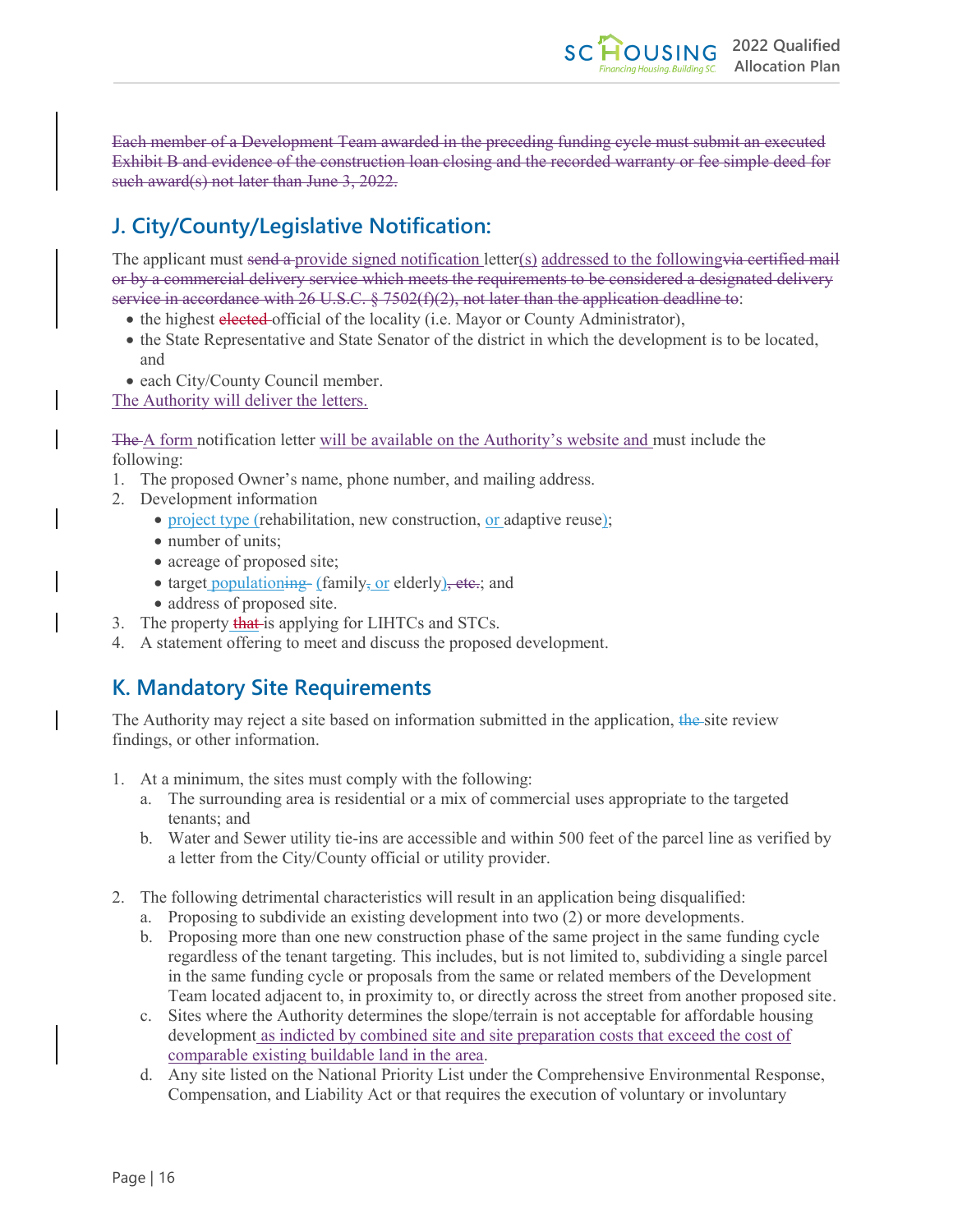cleanup agreements with Department of Health and Environmental Control or other third-party organizations as noted in a Phase II environmental assessment report (unless fully completed).

- 3. The Authority may disqualify new construction applications based on the following. Distances indicated are the shortest straight line between the boundary or property lines.
	- a. Sites where a nearby active railroad causes excessive noise and vibration. The application should include a map showing the distance to any railroad tracks within 1,000 feet. Applications requesting HOME funds must submit a noise study meeting the applicable HUD requirements. All projects with HOME funds also will need to comply with the applicable HUD requirements for noise mitigation.
	- b. Sites within 2,500 feet of a civil airport or 15,000 feet of a military airfield if the site is located within the Runway Clearzone or Protection Zone (civilian and military airports) or Accident Potential Zone (military airports);
	- c. Sites within one-quarter  $(1/4)$  mile of the following:
		- an operating commercial beef/hog/chicken/turkey farm or processing plant;
		- a treatment, storage, or disposal facility for hazardous wastes, an active or inactive solid waste disposal facility and/or solid waste transfer facility; or
		- a sewage treatment plant;
	- d. Sites within 500 feet of the following:
		- commercial junkyard or salvage yard; trash heap, dump pile, or other eyesore;
		- above ground commercial bulk storage (any one tank over 1,500 gallons or multiple tanks exceeding 1,500 gallons total) or distribution facilities for propane/butane gas, hazardous chemical or petroleum/gasoline;
		- adult video/entertainment clubs and stores; or
		- operating industrial facility, including but not limited to steel manufacturers, oil refineries, ports, chemical plants, plastic manufacturers, automotive and engine parts manufacturers, food processing plants.

### <span id="page-17-0"></span>**L. Market Requirements**

Proposed developments must be economically viable as justified by the market study findings and meet the following requirements:

#### <span id="page-17-1"></span>**1. CAPTURE RATE:**

All developments must have a capture rate at or below 30%.

#### <span id="page-17-2"></span>**2. ABSORPTION/LEASE-UP PERIODS:**

Developments must have absorption/lease-up periods of 12 months or less.

#### <span id="page-17-3"></span>**3. SAME MARKET AREA:**

Applications may not be for the same tenant populations within the same defined market area of existing Authority funded developments (including but not limited to LIHTCs, tax exempt bonds, small rental development) that have vacancy rates greater than ten percent (10%) during the second and fourth quarter of the previous year's operations. The Authority may make exceptions if the reason is not a market issue.

The analyst must reach a specific conclusion regarding whether the proposal would cause a lease-up or occupancy problem for any existing or awarded (not yet built) LIHTC project in the primary market area**.**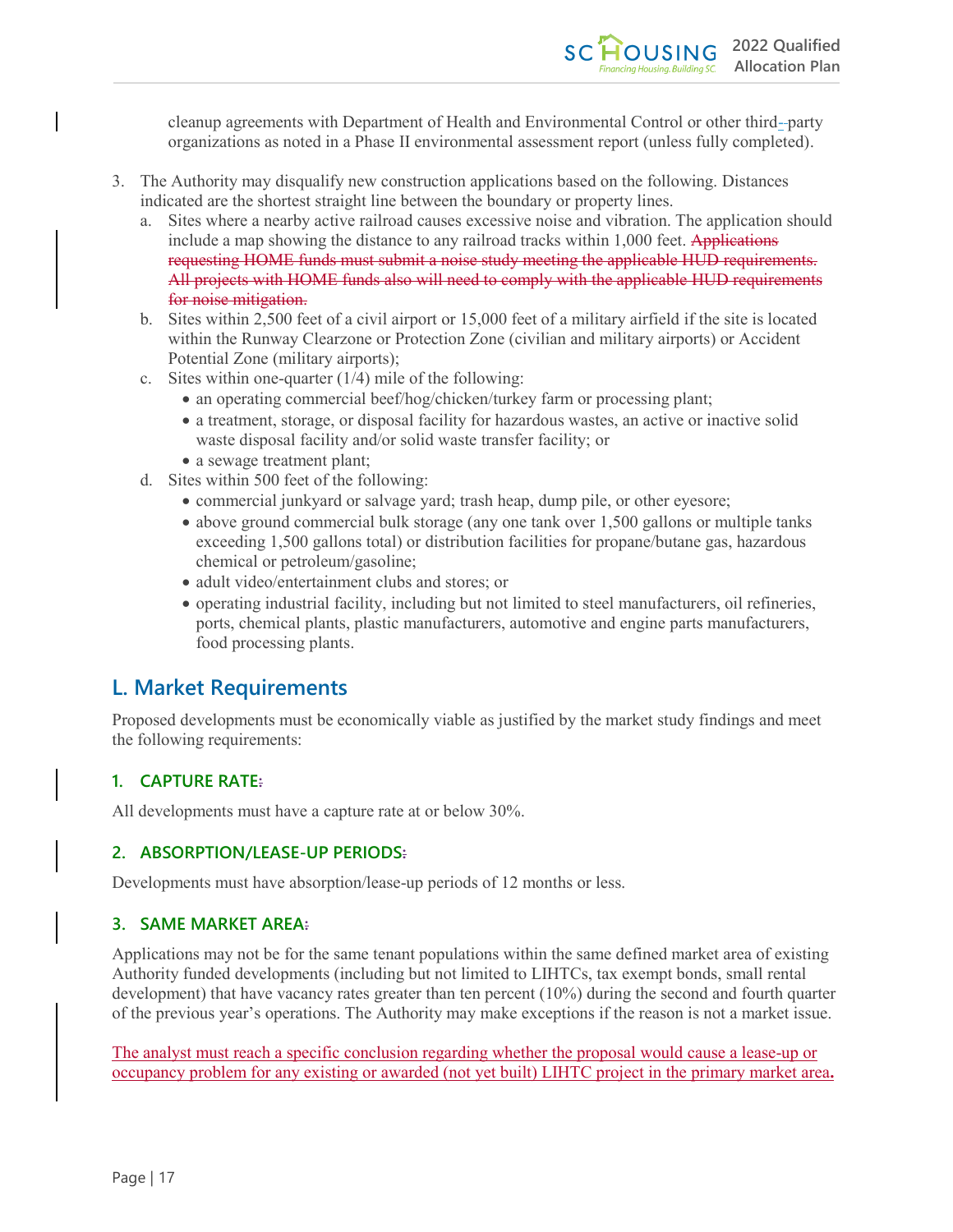The study must meet the requirements of Appendix A.

### <span id="page-18-0"></span>**M. Targeting, Public Housing Agency Waiting Lists, and Average Income**

- 1. The Application must state whether the development will target families or older persons as described below.
	- a. **Family Development**: For new construction developments, at least
		- twenty-five percent (25%) of the low-income units must contain three (3) or more bedrooms and
		- ten percent (10%) must be one (1) bedroom, studio, or single room occupancy.
	- b. **Older Person Development**: All new construction developments are limited to studios, one (1) bedroom or two (2) bedroom units and must be accessible by elevator for all floors above ground level.
- 2. All developments must serve individuals on Public Housing agency waitlists. After award, the Owner must send a letter to the PHA confirming it intends to serve individuals on the PHA waiting lists.
- 3. Applications awarded in 2022 may utilize the average income minimum set-aside. Projects may not
	- contain market-rate units,
	- propose average designations exceeding 60% of area median income (AMI) for any bedroom type (pro-rata distribution), or
	- change a unit designation without Authority approval.

The Authority may waive the foregoing, if necessary, for a rehabilitation application to better fit the household incomes of in-place tenants.

For projects with more than one building, owners must select that each building is part of a multiple building set-aside on the IRS Form(s) 8609.

### <span id="page-18-1"></span>**N. Size Requirements**

New construction developments in any county may not consist of fewer than 40 affordable units and new construction developments may not consist of more than the following based on its county grouping:

- Group A Counties: *90* units
- Group B Counties: *48 60* units
- Group C Counties: *60* units

### <span id="page-18-2"></span>**O. Maximum LIHTCs Per Unit**

The Authority will post maximums for the 9% LIHTC along with the syndication survey results.

### <span id="page-18-3"></span>**P. Mandatory Design Criteria**

Projects must comply with the applicable minimum design requirements, including for application submission, in Appendix B.

### <span id="page-18-4"></span>**Q. Minimum Rehabilitation Hard Costs and Permanent Displacement**

1. The PNA for rehabilitation projects must show a minimum of \$40,000 per unit in hard construction costs, excluding major systems that have been replaced within the past seven (7) years. At least \$20,000 must be attributed to the interior of the units.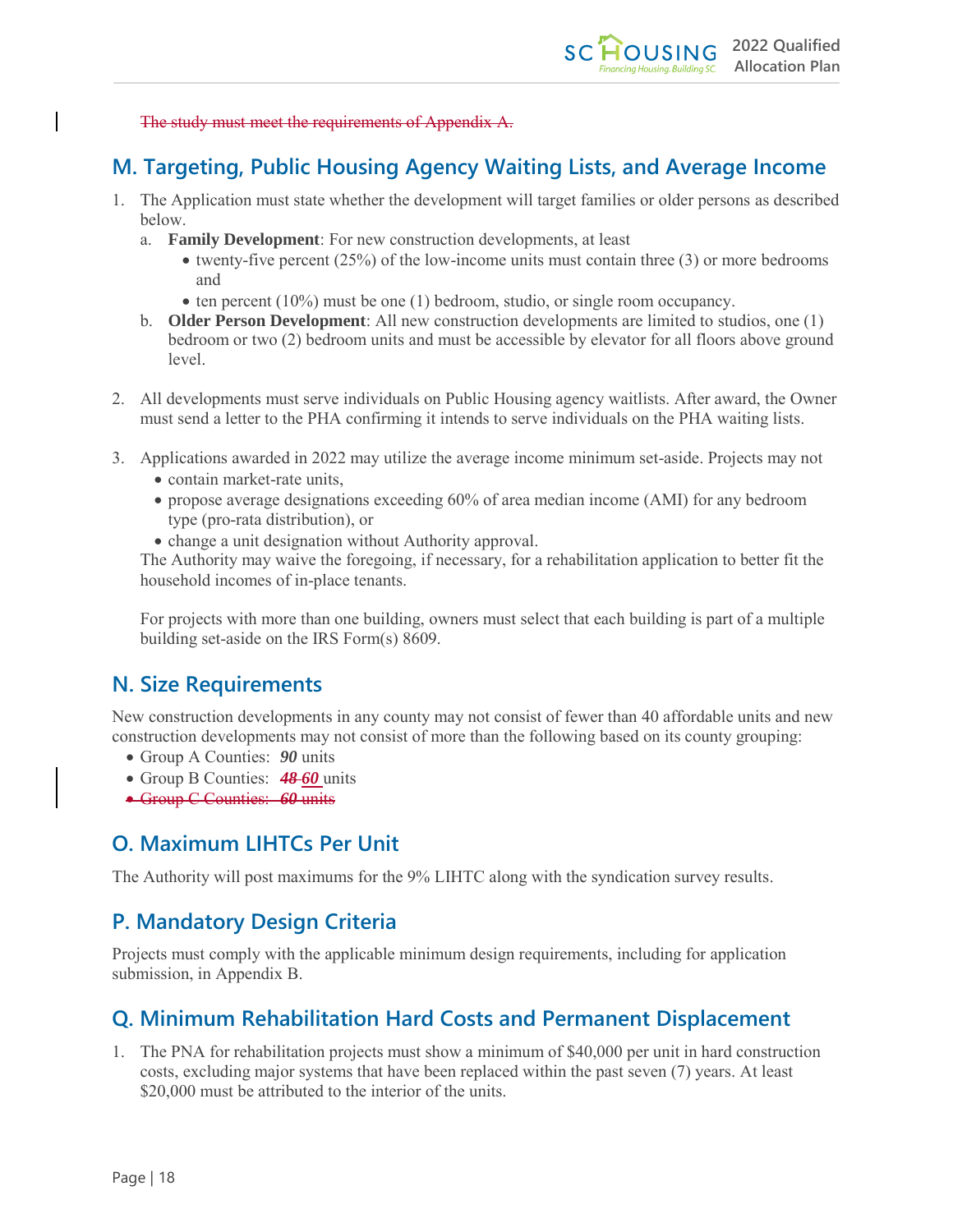- 2. Buildings in senior projects with units entirely on floors above the ground level must install elevators. The application must support the costs reflected in the application.
- 3. No more than ten percent  $(10\%)$  of the existing tenants may be permanently displaced. Projects involving permanent displacement are ineligible for HOME funds.

### <span id="page-19-0"></span>**R. STC and Authority-Administered HOME Funding**

1. Applications for LIHTCs also are requesting STCs.

- a. The Authority will determine why an award of STC either is necessary or will benefit the tenants (including, but not limited to, reduced rent).
- b. Projects must have restricted rents that do not exceed 30% of income for at least: o 40% of units occupied by households with incomes of 60% or less of AMI, or
	- o 20% of units occupied by households with incomes of 50% or less of AMI.
- e. The Authority will take into consideration local support for the application.

2. The requirements to apply for HOME funds are in Appendix D.

### <span id="page-19-1"></span>**S. Financial Underwriting**

#### 1. **Development Costs**

- a. The Authority will
	- determine which new construction projects show development budget amounts outside the standard deviation, and
	- require all such applicants to provide explanations.
	- Inability to explain the costs may result in disqualification of the application.
- b. The Authority will evaluate development costs and may adjust costs for reasonableness, necessity, and eligibility or disqualify applications not reflecting an efficient use of LIHTCs.

#### 2. **Basis Boost**

The Authority has determined that all areas of the state are eligible for a boost in eligible basis of up to 130%.

#### 3. **Reserve Requirements**

#### a. **Operating Reserves**

Developments with loans from RD may satisfy the operating reserve requirement by establishing and maintaining the RD-required operating and maintenance capital reserve account. Developments not subject to the RD reserve requirements must establish and maintain minimum operating reserves equal to six (6) of:

- projected operating expenses; and
- must-pay debt service.

The reserve must be funded prior to issuance of 8609s and must be maintained throughout the compliance period. Reserves must remain with the property at the time of the investor exit.

#### b. **Replacement Reserves**

Developments must establish and maintain minimum replacement reserves throughout the compliance period of \$300 per unit annually. Any additional reserves must be required by the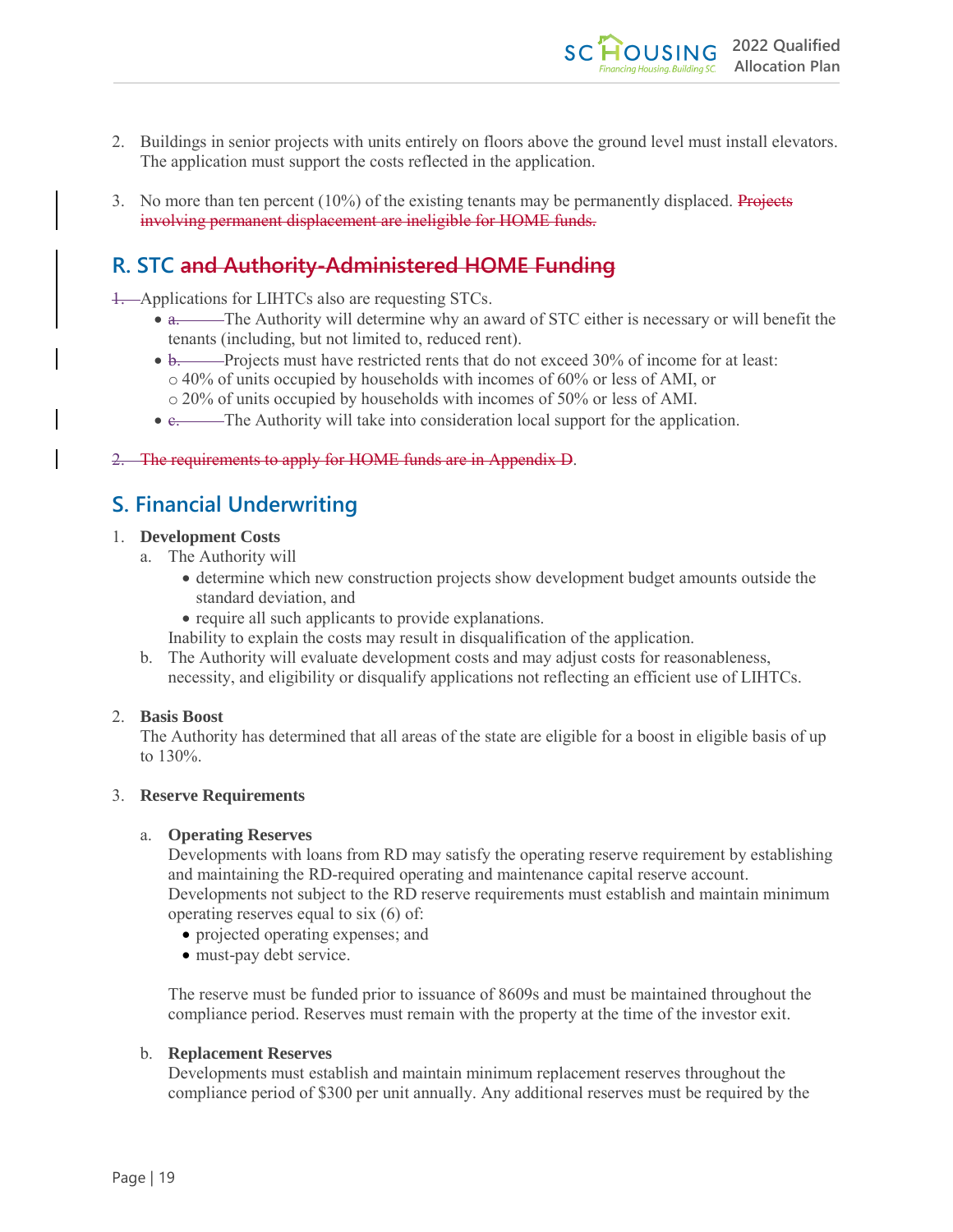syndicator and verified in writing and may not exceed \$450 per unit annually or the RD-required minimum. The reserves must be reflected in the development's annual audited financial statements.

Replacement reserves must be funded with annual deposits from operational cash flow (not prefunded) during the initial twenty (20) years.

4. **Maximum Developer Fees, Developer Overhead, and Consultant Fees** (the "Fees")

The sum of Fees may not exceed the following:

- a. **New Construction** the lesser of fifteen percent (15%) of Total Development Costs less Land, Consulting Fees, Developer Fees, Developer Overhead, Other Developer Costs and Reserves, or:
	- \$15,000 per unit up to 48 units
	- \$14,000 per unit for units 49-60
	- \$13,000 per unit for units 61-90
- b. **Rehabilitation** the lesser of twenty-five percent (25%) of the line-item for hard construction costs or \$650800,000.
- c. The maximum amount of Fees is capped at award and may not increase thereafter.

#### 5. **Deferred Developer Fee**

- a. Developer fees can be deferred to cover a gap in funding sources when:
	- The entire amount will be paid pursuant to the standards required by the Code to stay in basis;
	- The deferred portion does not exceed twenty-five fifty percent (250%) of the total at application submission;
	- Payment projections do not jeopardize operations; and
	- The application includes a statement describing the terms of the deferred repayment obligation, any interest rate charged, and the source of repayment.
- b. Nonprofit organizations must include a resolution from their Board of Directors authorizing a deferred payment obligation from the development.
- c. The submitted cost certification must include a Note evidencing the principal amount and terms of repayment of any deferred repayment obligation.

#### 6. **Contractor Cost Limits and Cost Certification**

The combined total of Contractor Profit, Overhead, and General Requirements (the "Contractor Fees") shall be limited to fourteen percent (14%) of Hard Construction Costs, of which 6% is contractor profit, 2% is overhead and 6% is general requirements. For new construction developments, the contractor contingency may not exceed five percent (5%) of hard construction costs. For rehabilitation and adaptive reuse developments, the contractor contingency may not exceed ten percent (10%) of hard construction costs.

At placed in service, all awarded Development Teams must submit a Contractor Cost Certification as to the actual costs incurred in construction of the project. A CPA must perform an audit and issue an opinion letter in accordance with Generally Accepted Accounting Principles and Generally Accepted Auditing Standards and execute the CPA Certification Form. The Cost Certification will include an audit opinion letter from a CPA certifying the contractor's actual costs. The Authority will use industry standards to determine the total actual allowable cost for construction and may reduce the LIHTC allocation.

#### 7. **Annual Operating Expenses**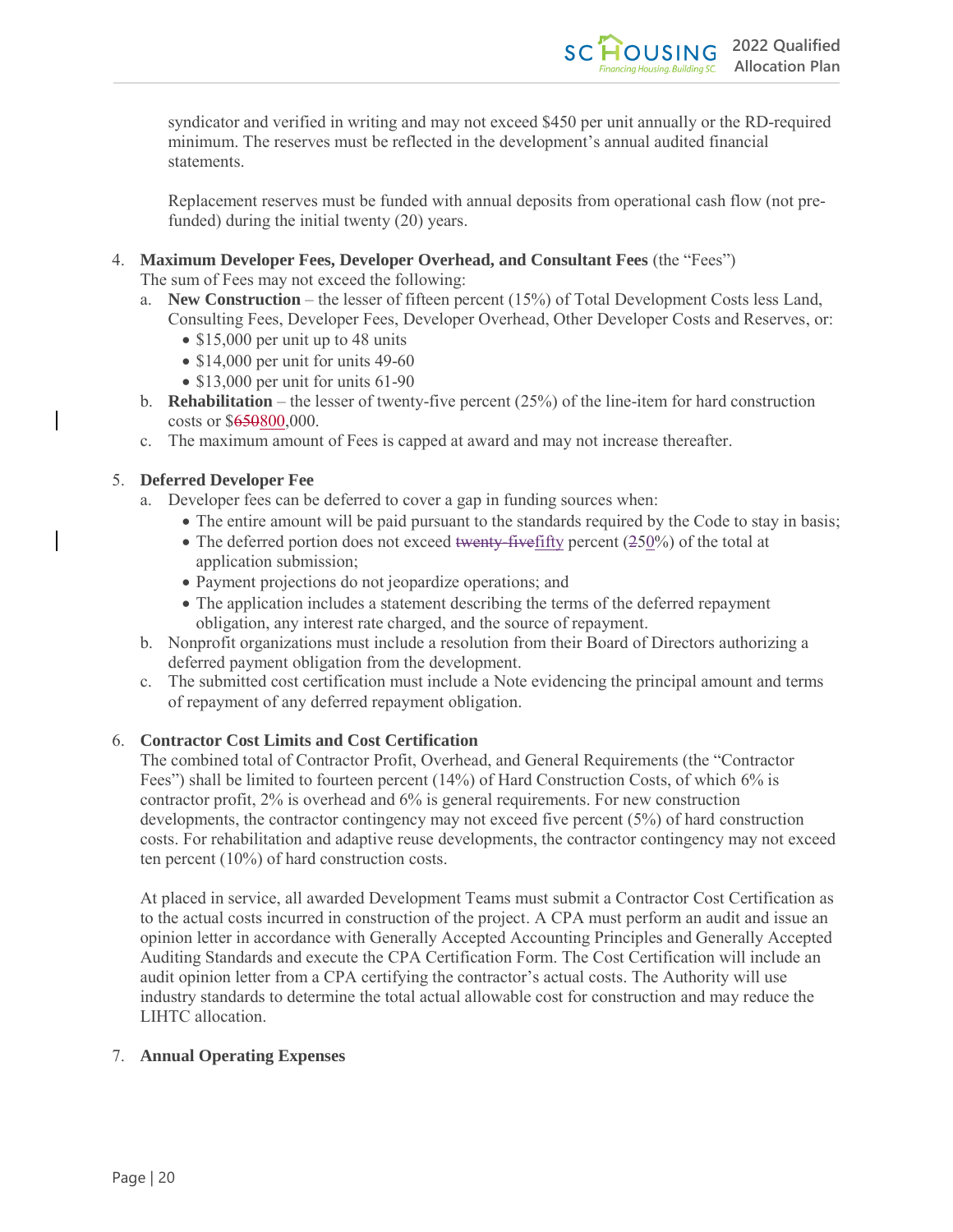All applications must submit projected annual operating expenses between \$3,500 000-and \$3,8005,000 per unit per year, excluding reserves, property taxes, and the annual compliance monitoring fees.

#### 8. **Appraisals**

The Authority will engage one or more appraisers to perform an appraisal meeting the following requirements for each application. Appraisals must conform to the Uniform Standards of Professional Appraisal Practice.

a. For new construction developments, land value will be based on either

- similar land sales in the sub-market, or
- the value of the "land only" portion of improved sales in the sub-market with common zoning characteristics,

without regard to any contemplated improvements/restrictions. Such sales may not be exclusive to previous LIHTC developments.

b. For acquisition/rehabilitation developments, land value and "as is" building(s) value will be reported separately. As-Is Building Value will be provided both

as if market rents are in place, not considering the unique aspects of below-market financing, federal subsidies and/or LIHTCs in this value estimate, and

- based on current restricted rents (not post rehab) taking into consideration the unique aspects of below-market financing, federal subsidies and/or LIHTCs in this value estimate.
- c. For RD funded developments only, the values for "As-Is, Restricted Rents" and "Interest Credit Subsidy" will be added together to arrive at the appraised value. If a property's acquisition price exceeds the appraised value using this method, the Authority will write down the purchase price to the appraised value. If the purchase price includes acquired reserves (cash), the reserves should be deducted from the purchase price before the comparison to appraised value.
- d. The appraisal will disclose and quantify the valuation loss attributable to detrimental characteristic(s) in close proximity to the development being appraised.
- If the appraisal does not substantiate the purchase price submitted in application, the Authority may decrease the amount proposed in the application to match the appraised value. Developments not meeting minimum underwriting requirements or found to be financially infeasible as a result of this reduction will be disqualified.

#### 9.8.**Debt Coverage Ratio**

The development's first year DCR must be within the range of 1.15 to 1.45. A proposed development may exceed the maximum for financial feasibility purposes, but the Authority will use the maximum when calculating the LIHTCs. The pro-forma must demonstrate maintaining not less than a 1.10 DCR throughout the first 20 years of operations.

The Authority will waive the 1.45 maximum restriction if the initial projected annual Cash Flow/Unit does not exceed nine hundred dollars (\$900).

#### 10.9. **Expense Coverage Ratio**

For developments without repayable debt, the initial Expense Coverage Ratio must be a minimum of 1.10 and the initial projected annual cash flow per unit may not exceed \$900.

#### 11.10. **Funding Sources**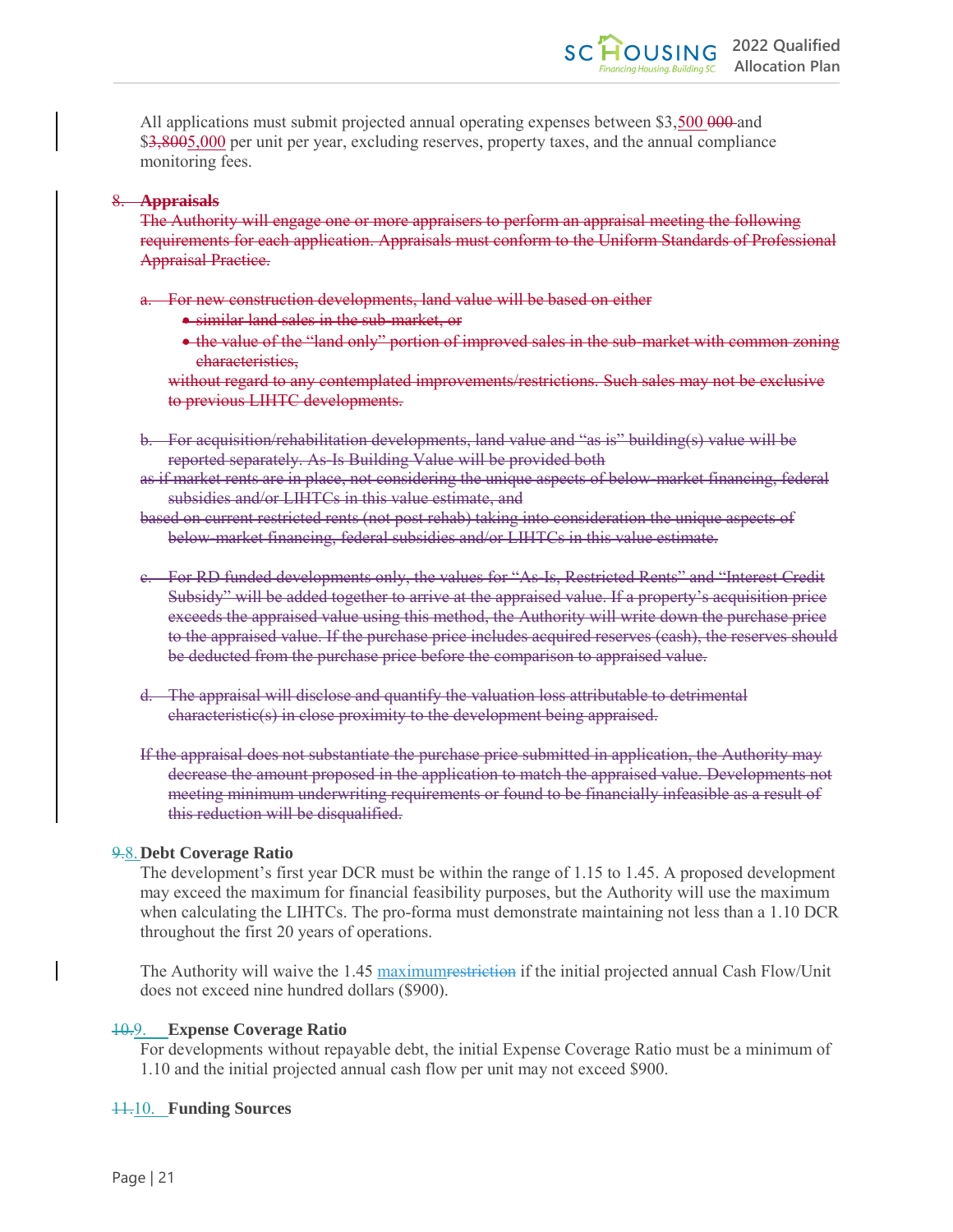Applications with "soft loans" (e.g., Affordable Housing Program, Deferred Developer Fees, etc.) must adequately explain the repayment terms. Income generated by a property during the construction or rent up period may not be used as a funding source.

If the development is eligible for historic tax credits, the application must include a detailed narrative description of the calculation of eligible basis for the historic credit.

#### 12.11. **Permanent Financing**

- a. Applications must include a letter of intent for all permanent financing sources. The Authority will underwrite debt from a bank or other private sector lender at the amount determined based on a survey of lenders. The letter must clearly state:
	- i. the term;
	- ii. the amortization period;
	- iii. how the interest rate will be indexed;
	- iv. the current rate at the time of the letter;
	- v. the anticipated principal amount of the loan; and
	- vi. the lien position.
- b. All permanent loans must have a term of at least fifteen (15) years. No balloon payment may be due prior to fifteen (15) years after conversion to permanent. All permanent loans must amortize so that debt service is paid in equal installments over a period between thirty (30) and forty (40) years (fifty (50) years for RD properties).
- c. All cash flow loans and related party loans will be considered additional deferred developer fee and included for purposes of the 250% deferral limit.

#### 13.12. **Annual Rent, Expense Trends and Vacancy Rates**

The Authority will increase rents two percent (2%) annually and operating expenses three percent (3%) annually. The vacancy rate will be the greater of seven percent (7%) or as represented in the market study.

#### 14.13. **Other Income**

Application must clearly specify any projected income from services or charges other than monthly rental of units. Other Income projections may not exceed three percent (3%) of the total potential annual rent.

#### 15.14. **Brokering / Reselling of Services to Tenants**

Applications may not include revenue and expenses resulting from acting as a broker or reseller of services to tenants.

#### 16.15. **Minimum Hard Cost Requirement**

Applications must reflect a minimum hard cost ratio of not less than sixty-five percent (65%) of total development costs.

Hard Costs are the following line items on the development cost budget in the Application:

- Land
- Existing Structure
- Demolition
- Other (Land & Buildings)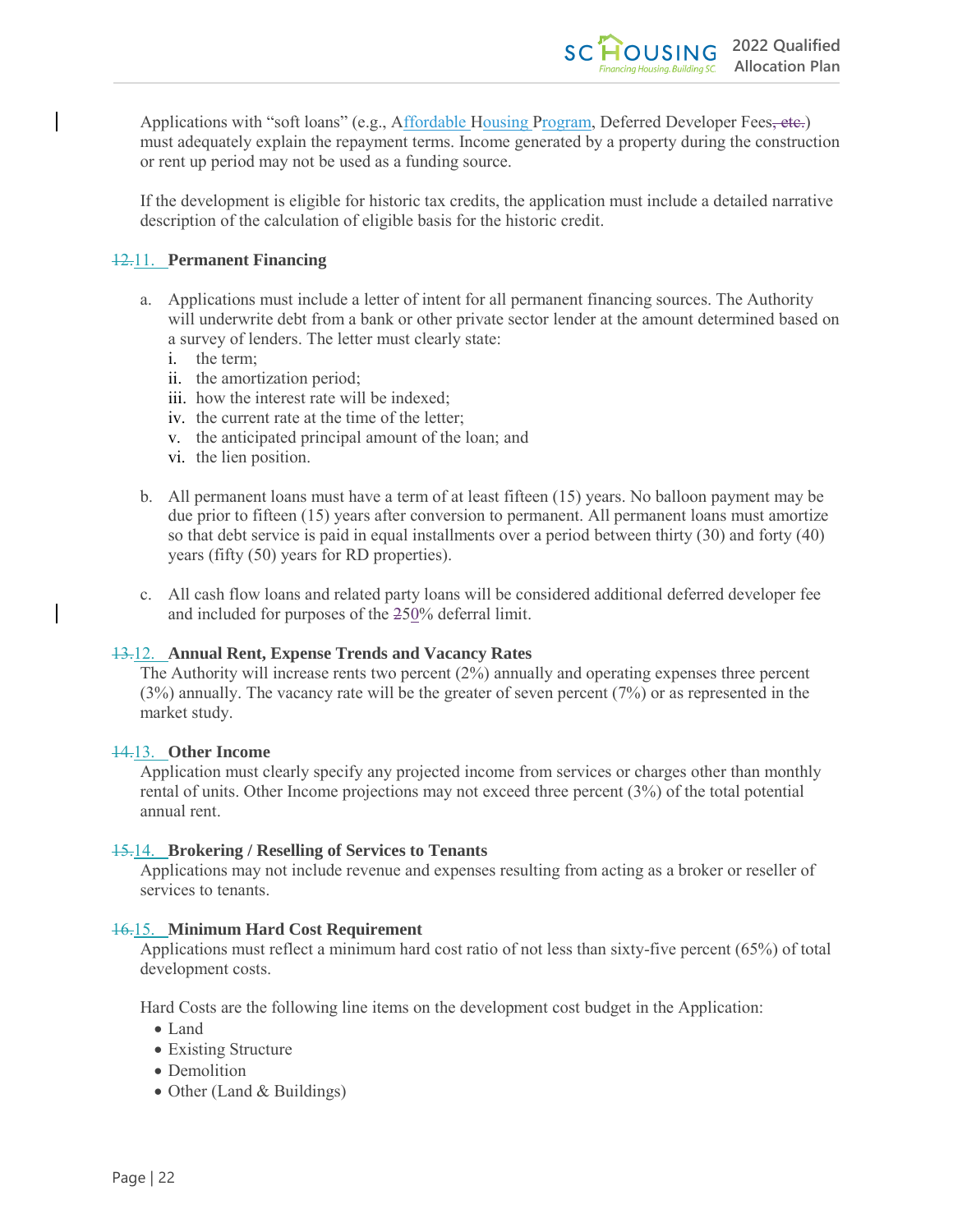- On Site Improvement
- Off Site Improvement
- Other (Site Work)
- New Building
- Rehabilitation
- Accessory Building
- Contractor Contingency

#### 17.16. **Rent Allowances for Project Based Rental Developments**

Developments with HUD approved Housing Assistance Payments contracts or RD approved rental assistance contracts may increase the contract rents.

Applications for projects with RD contracts must submit a letter from the Columbia RD Office approving and setting rents above the approved contract rents.

#### 18.17. **Syndication Information**

The Authority will underwrite federal and state LIHTC investment using syndication rates determined based on a survey of equity providers and will post the results no later than 60 days before the full application deadline.

#### 19.18. **Ground Leases**

The Authority will underwrite debt related to the lease at the lesser of its actual terms or the annual debt service produced by amortizing the appraised value of the land at the same rate and terms as the permanent loan over a term of 50 years. The DCR rules in this QAP will apply.

# <span id="page-23-0"></span>**VI. NEW CONSTRUCTION SCORING CRITERIA**

### <span id="page-23-1"></span>**A. Positive Site Characteristics**

Applications may be awarded up to *60 50* points for the following positive site characteristics.

- l. Up to *40 30* points for the site's Census relative tract score on the Palmetto Opportunity Index (POI), as indicated in Appendix C. The Authority will:
	- separate High Demand from General,
	- sort the POI scores in descending order,
	- award 4030 points to the application with the highest total, and
	- award points to the remaining applications based on their percentage of the highest.
	- "Very High" will receive 40 points
	- "High" will receive 30 points
	- "Moderate" will receive 20 points
	- "Low" will receive 10 points
	- "Very Low" will receive 0 points

If the proposed development is located in more than one tract, the score will be that of the lowest tract.

2. Up to *10* points based on the number of jobs paying between \$1,251 and \$3,333 per month in a onemile radius for Group A counties and a two-mile radius for Groups  $B$ -and  $C$ , as displayed on the U.S. Census Bureau's OnTheMap tool for the Longitudinal Employment Household Dynamics database. The Authority will use the most current year available as of the preliminary application deadline.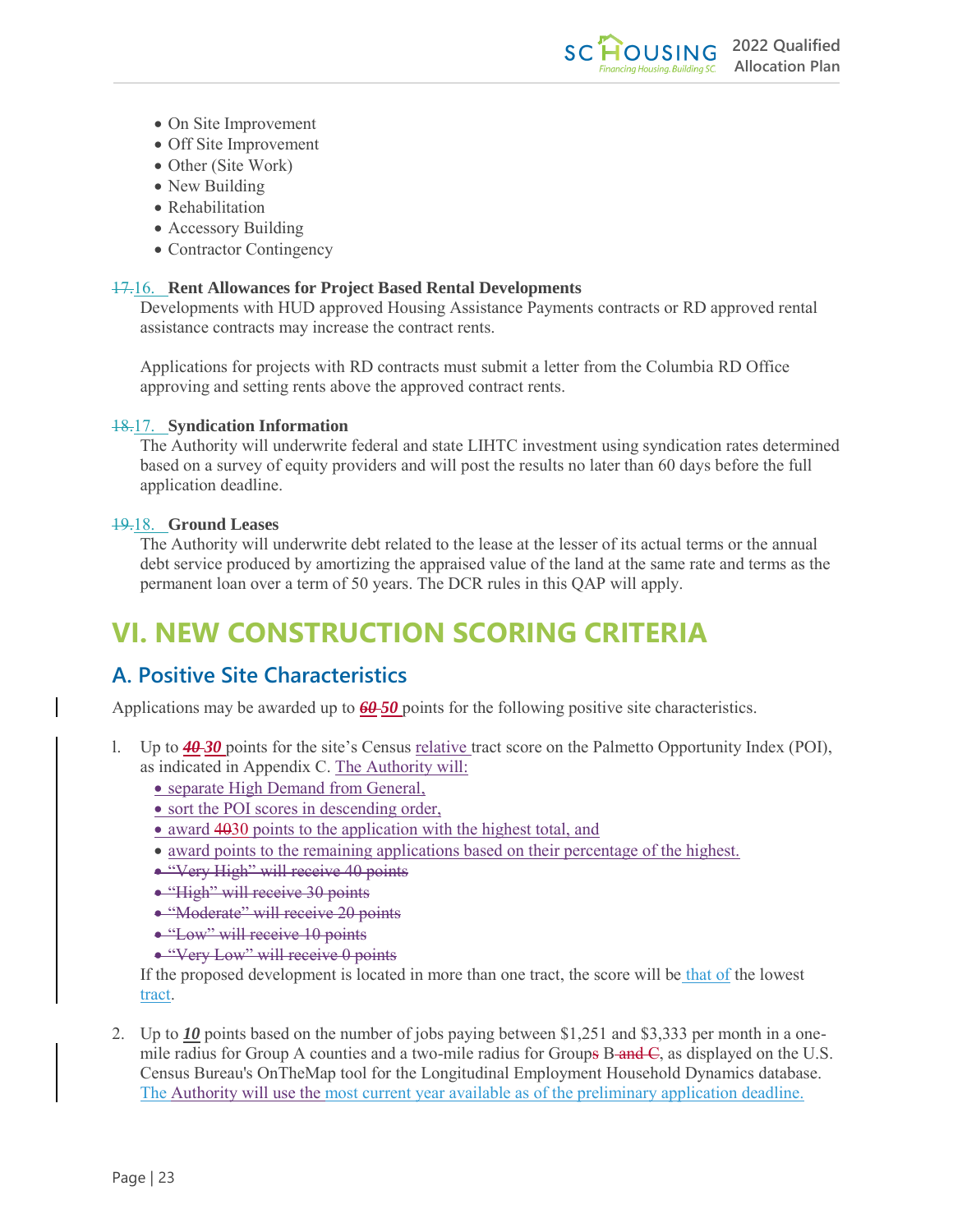Applications will earn points as follows:

- 10 points for at least 5,000 jobs.
- 8 points for 4,000 to 4,999 jobs.
- $\bullet$  6 points for 3,000 to 3,999 jobs.
- $\bullet$  4 points for 2,000 to 2,999 jobs.
- 2 points for 1,000 to 1,999 jobs.
- 3. *5* points for being located entirely within a Qualified Opportunity Zone (QOZ).
- 4. *5* points for not being located, in whole or in part, in a Racially or Ethnically Concentrated Area of Poverty (R/ECAP) as defined by the U.S. Department of Housing and Urban Development.

**2022 Qualified Allocation Plan**

**OUSING** 

### <span id="page-24-0"></span>**B. Land Donation**

*5* points if a local government owns the proposed project real estate as of the preliminary application deadline and the application shows no more than \$5,000 in the cost line-items for land and buildings. The local government must have owned the real estate since at least September 30July 31, 2021 and not have purchased or received any portion from a Principal.

### <span id="page-24-1"></span>**C. Affordability**

- 1. Applications will earn *10* points based on an agreeing to comply with the applicable limits in the matrix below. In order to receive points, the application must reflect one set-aside election (average income or "original" minimum set-aside (i.e. 40% at 60% or 20% at 50%) and meet the criteria below for the selected set-aside.
	- For average income, the percent shown is the average AMI among the units' designations.
	- For an original minimum set-aside (40% at 60% or 20% at 50%), at least 20% of the units must be affordable to and occupied by households at the AMI shown.

| County              | <b>MINIMUM SET-ASIDE ELECTION</b> |                 |  |
|---------------------|-----------------------------------|-----------------|--|
| <b>Income Level</b> | <b>Average Income</b>             | <b>Original</b> |  |
| High                | 54%                               | 30%             |  |
| <b>Moderate</b>     | 56%                               | 40%             |  |
| Low                 | 58%                               | 50%             |  |

The county income levels are as follows:

- High- Beaufort; Berkeley; Calhoun; Charleston; Dorchester; Fairfield; Greenville; Lancaster; Lexington; Pickens; Richland; Saluda; York
- Moderate- Aiken; Anderson; Calhoun; Chester; Darlington; Edgefield; Fairfield; Florence; Georgetown; Horry; Kershaw; Oconee; Spartanburg; Saluda; Sumter; Union
- Low- all others

Any units targeted to 20% AMI for purposes of the Supportive Housing criteria may also count towards the requirements of this section. If a reduction in rents or extension of affordability period results in the development becoming financially unfeasible, the Authority may modify elections during underwriting. The Application will not receive points as originally requested.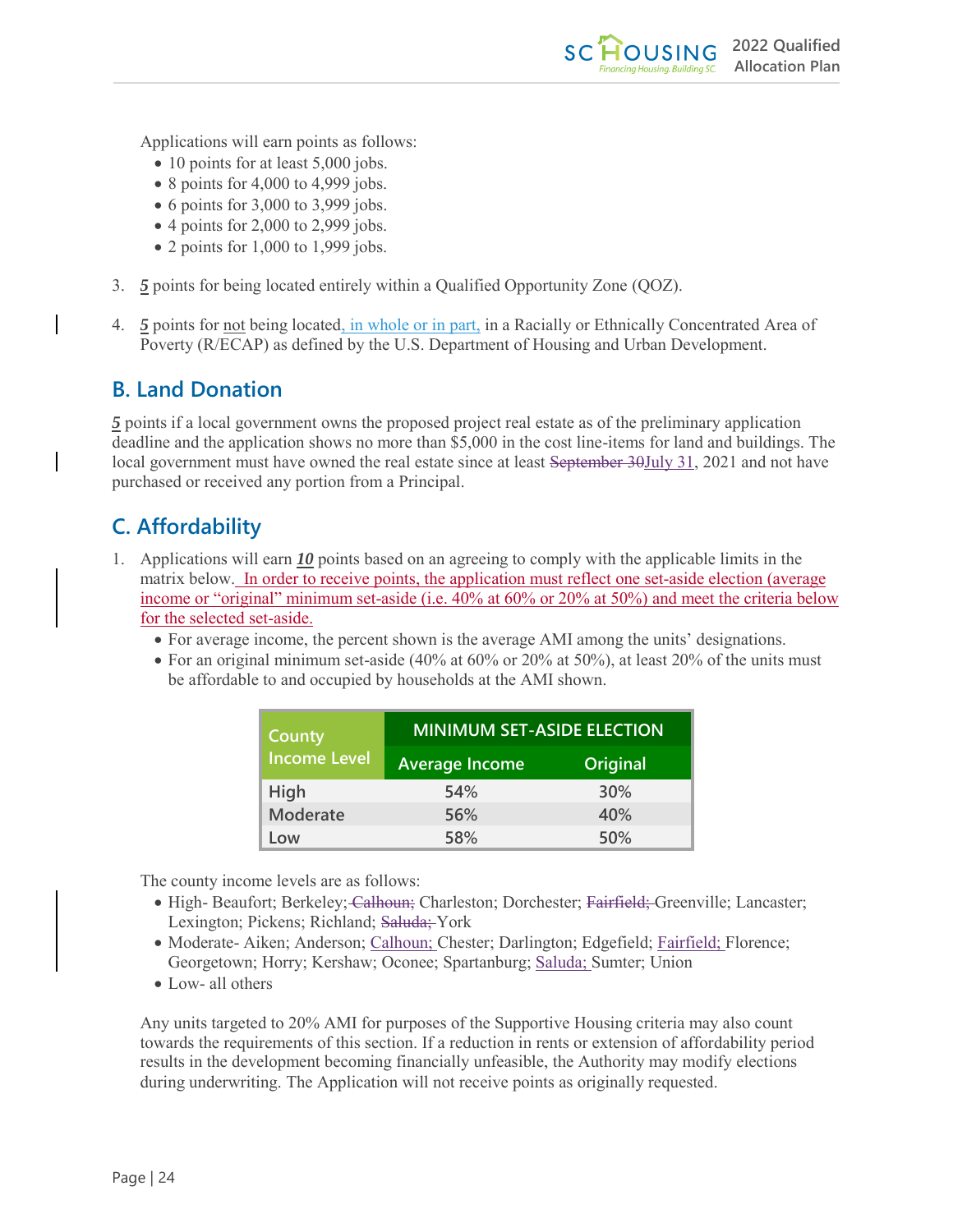- 2. *5* points if the application includes a notarized letter signed by the proposed owner of the property affirming a knowing and voluntary waiver of the right to request a qualified contract from the Authority for the duration of the extended use period.
- 3. *5* points to any application where no member of the Development Team has had an ownership interest in any property that requested a qualified contract unless the owner can prove that
- a. the property was sold or transferred by the member to the owner requesting the qualified contract before September 18, 2019; or
- b. the member was contractually obligated to request the qualified contract prior to September 18, 2019, as verified by an independent third party and the Authority's review of the applicable documentation.

### <span id="page-25-0"></span>**D. Affordable Housing Shortage**

|                                                                                         | Up to $\underline{10}$ points based on the shortage of affordable housing in the county: |                                                                                        |  |  |
|-----------------------------------------------------------------------------------------|------------------------------------------------------------------------------------------|----------------------------------------------------------------------------------------|--|--|
|                                                                                         | 10 points - Beaufort, Georgetown, Greenville, Greenwood, Richland, York                  |                                                                                        |  |  |
| Berkeley, Charleston, Chesterfield, Horry, Lexington, Oconee, Pickens<br>$9$ points $-$ |                                                                                          |                                                                                        |  |  |
|                                                                                         | $8$ points $-$                                                                           | Aiken, Anderson, Calhoun, Colleton, Dorchester, Florence, Jasper, Laurens, Orangeburg, |  |  |
|                                                                                         |                                                                                          | SpartanburgGeorgetown, Greenville, Greenwood, Richland                                 |  |  |
|                                                                                         | $7$ points $-$                                                                           | Allendale, Cherokee, Clarendon, Darlington, Dillon, Fairfield, Hampton, Kershaw,       |  |  |
|                                                                                         |                                                                                          | Lancaster, Marlboro, Saluda, Sumter                                                    |  |  |
|                                                                                         | $6$ points $-$                                                                           | Abbeville, Chester, Marion, WilliamsburgCharleston, Laurens, Oconee, York              |  |  |
|                                                                                         | $5$ points $-$                                                                           | Allendale, Anderson, Bamberg, Barnwell, Edgefield, Lee, McCormick, Newberry,           |  |  |
|                                                                                         | UnionCherokee, Chesterfield, Dorchester, Horry, Jasper, Lexington, Marlboro,             |                                                                                        |  |  |
|                                                                                         |                                                                                          | Orangeburg                                                                             |  |  |
|                                                                                         | <del>4 points</del>                                                                      | Abbeville, Aiken, Berkeley, Clarendon, Colleton, Kershaw, Pickens, Spartanburg         |  |  |
|                                                                                         | $\frac{3}{2}$ points                                                                     | Darlington, Florence, Lancaster, Marion, Sumter, Union                                 |  |  |
|                                                                                         | $2$ points                                                                               | Calhoun, Dillon, Fairfield, Hampton, Williamsburg                                      |  |  |
|                                                                                         | <del>point</del>                                                                         | Barnwell, Chester, Edgefield, Lee, McCormick, Newberry, Saluda                         |  |  |
|                                                                                         |                                                                                          |                                                                                        |  |  |

2*. 5* points to a project that is located in a county that did not receive a new construction 9% LIHTC award in 2016, 2017, 2018, 2019, or 2020, or 2021.

### <span id="page-25-1"></span>**E. Funding Sources and Property Taxation**

*5* points if Authority-awarded sources (including equity for the LIHTC and STC) are less than 70% of the total.

### <span id="page-25-2"></span>**F. Sustainable Building**

Applications will earn 5 points for committing to meet green and energy efficiency sustainable building requirements for one of the following sustainable building certifications:

- Enterprise's Enterprise Green Communities certification program (following Enterprise Green Communities protocol under the guidance of an Enterprise Qualified TA provider);
- US Green Building Council's LEED for Homes certification program;
- Home Innovation Research Lab's National Green Building Standard, meeting Bronze level or higher; or
- Southface Energy Institute and Greater Atlanta Home Builders Association's EarthCraft certification programs, based on development type.
- High Performance Building Council of the BIA of Central SC, Certified High Performance (CHiP) HOME Program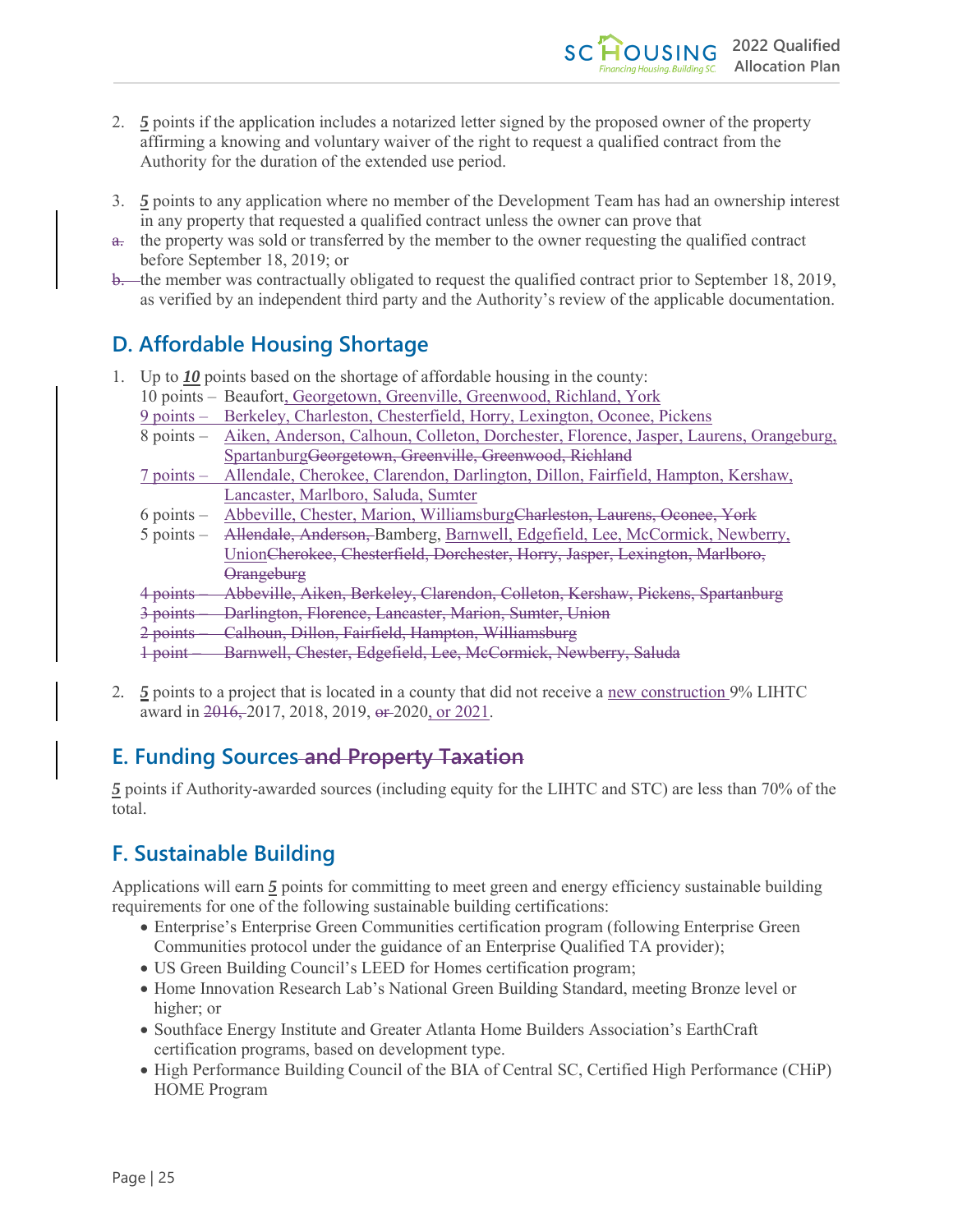The application must include a certification from a responsible green and/or energy professional affiliated with the certifying party selected that the project will meet such requirements.

### <span id="page-26-0"></span>**G. Leveraging**

- 1. Applications may earn up to *5* points for documented support from a source listed belowcity, county, or other local government. Funding may be appropriated directly by a public entity and/or awarded by a non-profit organization financially supported by a local government, such as a local housing trust <del>fund.</del>
- 2. Only the following sources of support qualify for the additional points:
	- a. HOME or Community Development Block Grant (CDBG) funds;
	- b. established local government housing development program grants or loans with interest rates below Applicable Federal Rates (AFR);
	- c. public foundation grant funds from an affiliate of a local government or health care institution;
	- d. a long- term ground lease from a government entity for nominal consideration as valued by the appraised value of the land less the consideration;
	- e. the documented cost of infrastructure improvements or amenities funded in full by a governmental entity that are located on or adjacent to the project site that will serve the tenants and which will be constructed after application submission and completed prior to the development placing in service; and/or
	- f. other support approved by the Authority in response to a request submitted at least 10 days in advance of the application deadline.

Funding may be appropriated directly by a public entity and/or awarded by a non-profit organization financially supported by a local government, such as a local housing trust fund.

3. The application must list the source(s) in subsections  $(2)(a)$ , (b), and (c) as a loan(s) and include an executed commitment letter reflecting a term of at least twenty (20) years and an interest rate less than or equal to  $\theta$  one two percent (2<sup>1%</sup>). For subsection (2)(e), the application must include a signed letter from the local government (or other public entity) itemizing the waived fees and an affirmation that these fees would have been charged in the absence of the arrangement.

4. Applications will earn points based on the total amount or value of support committed per lowincome unit (excluding an employee/manager's unit):

- *5* points for at least \$8,000
- $\bullet$  4 points for between  $\ge$ \$5,500 and  $\le$ \$7,999
- 3 points for between  $\geq$ \$3,500 and  $\leq$ \$5,499
- 2 points for between  $\geq$ \$2,000 and  $\leq$ \$3,499
- *1* point for between \$1 and <\$1,999

### <span id="page-26-1"></span>**H. Revitalization or Local Policies**

- 1. An application will receive up to *10* points for the following for the following concerted community revitalization plan (CCRP) components:
	- a. The application must include a narrative to identify the parts of the plan that fulfill the requirements and criteria listed below.
	- b. A CCRP must meet the following minimum requirements to receive at least 5 points:
		- The plan was published by a local planning department or community organization. Plans written by the applicant or an affiliate will not qualify.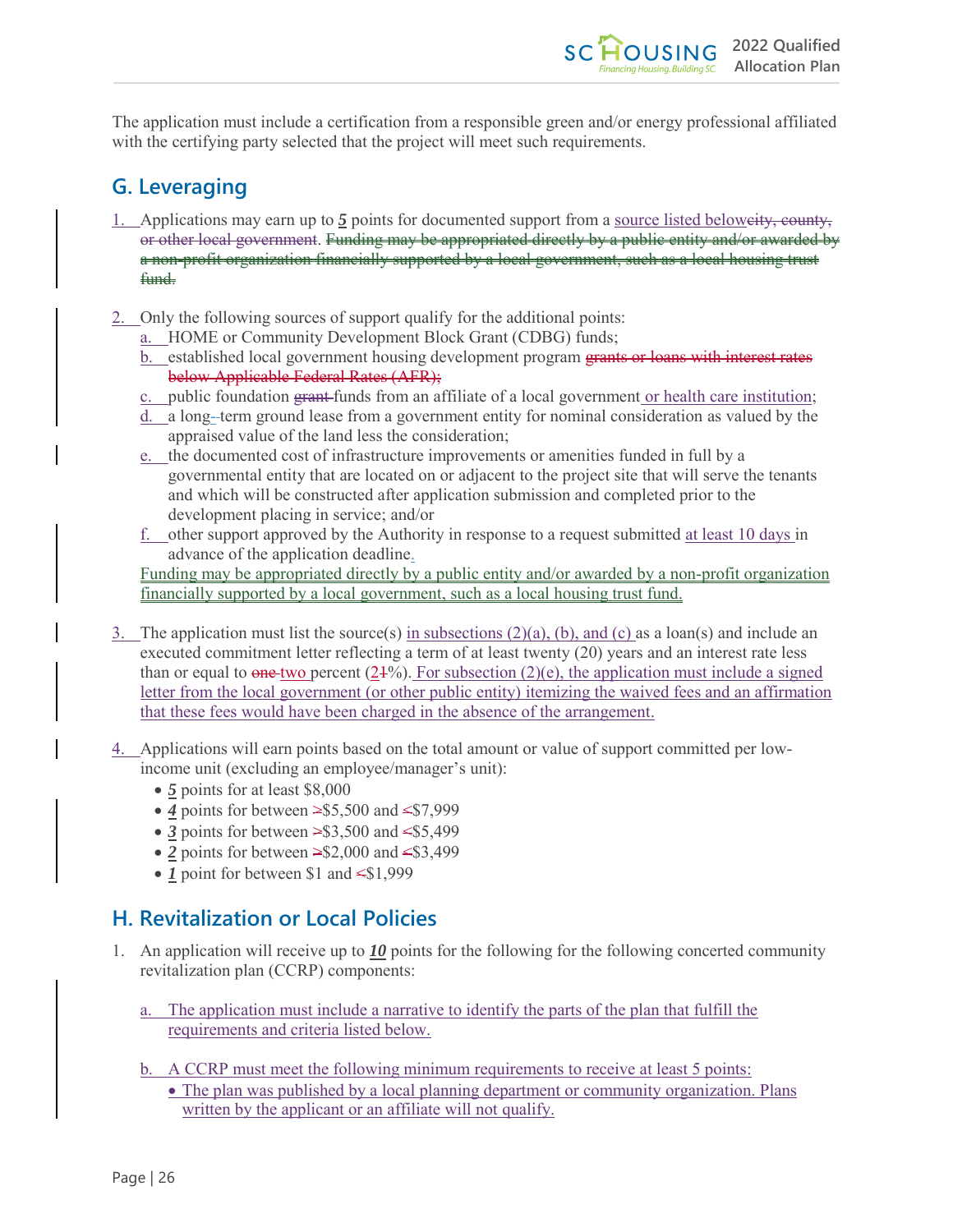- The plan clearly delineates the community (in which the proposed development is located) for reinvestment. A plan for a large jurisdiction (such as a city or county) that does not designate particular areas of that jurisdiction for targeted investment will not qualify.
- The plan details the sources and magnitude of committed resources.
- At least some of the planned investment is ongoing or has the necessary official permission to proceed. If not addressed in the CCRP, the application must include supporting documents.
- The plan clearly states the community's goals and how they will be achieved.
- c. A CCRP can receive up to 4 additional points depending on the extent to which it fulfills the following criteria.
	- Participation by the general public had a substantial impact during the entire planning process.
	- Federal, state, and local partners have been involved to leverage available funds and harmonize with other projects.
	- There was a detailed investigation into the community's history, economics, and demographics. The local built environment and public services were assessed and plans made to improve them where necessary.
	- The plan accounts for how to avoid displacement, equitably benefit residents, create mixed income neighborhoods, the barriers to success and how they will be overcome. Investment will be sustained over an extended period and fund housing and non-housing developments.
- d. 1 additional point will be awarded if the proposed development is also located in a qualified census tract.
- a. *2* points for map of the area and a thorough description of the community, including:
	- a justification for why the area is neither too large to be a target for concerted investment nor too small to represent a meaningful section of the community;
	- a thorough description of the physical, economic, and demographic characteristics of the community;
	- a comprehensive survey of community amenities that currently exist, including employment, commercial facilities, transportation options, and public amenities; and
	- a record of all residential, commercial, industrial, and/or civic developments that have taken place over the last five years.
- b. A plan for the next five years of investment in the community, including:
	- *1* point for any planned residential, commercial, retail, industrial, and/or civic developments or as related service improvements and other accomplishments demonstrating broad-based revitalization activity in the area;
	- *1* point for a detailed description of all funding sources committed to community redevelopment;
	- *1* point for a plan to utilize sustainable mixed-income policies to prevent the concentration of poverty;
	- *1* point for an accounting of the potential barriers to success and how to overcome them.
- c. *2* points for documentation showing the CCRP was developed involving extensive input from the general public, elected officials, and private stakeholders.
- d. *2* points if at least one building in the development would be located in a QCT.
- 2. Alternatively, for *5* points, the application may include a letter detailing measures already implemented taken by the local government (city or town if within an incorporated area or the county if not) to increase the quantity of affordable housing and develop a resilient community. Policies include, but are not limited to,
	- accessory dwelling unit legalization,
	- community land trusts,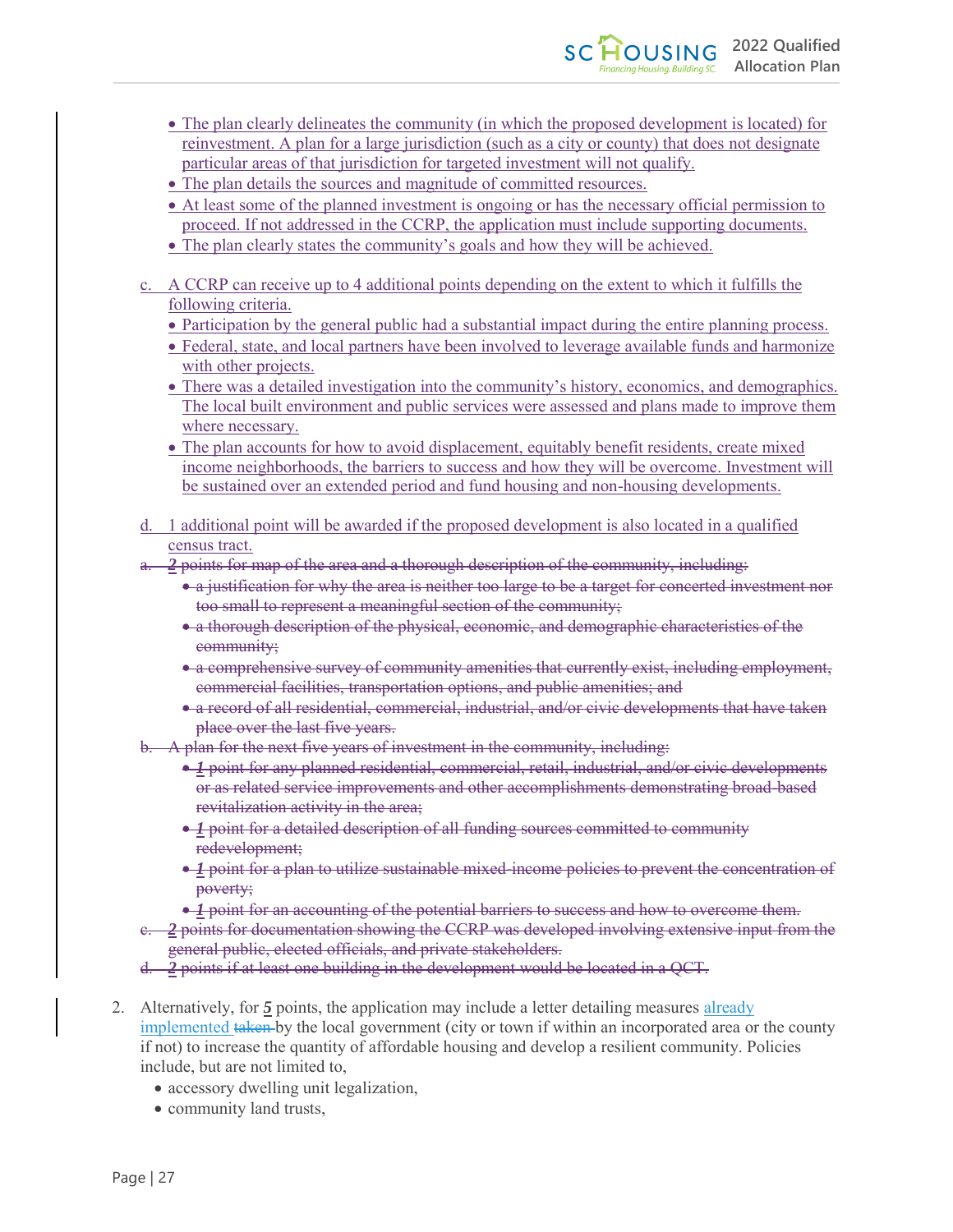- density bonuses,
- eviction and homelessness diversion programs,
- housing trust funds,
- intergovernmental collaboration,
- sale or lease of publicly owned land for affordable housing,
- source of income laws,
- zoning reforms that expand housing choice, and
- any activities that affirmatively further fair housing.

The application must include documentation, in the form of a local government ordinance or other official publication, to verify all claims.

**2022 Qualified**

**Allocation Plan**

### <span id="page-28-0"></span>**I. Supportive Housing**

*10* points for agreeing to target ten percent (10%) of the total units to persons with disabilities and either

• designating such units as affordable to and occupied by 20% AMI, or

• securing a commitment of federal project-based rent assistance (converting vouchers). Households with only a disability source of income (such as Supplemental Security Income) will be eligible for the 20% AMI units.

One or more service providers, as coordinated by state authorities, will refer households. For a period of ninety days after the initial rent-up period begins the owner will establish a preferential leasing opportunity for referrals and thereafter will maintain a separate waiting list.

# <span id="page-28-1"></span>**VII. TIE BREAKER CRITERIA**

The following factors will be used in the order listed to break a tie.

- A. An application would be all of the Development Team's only award while the tying application(s) would be the all of the Development Team's second or third.
- B. A county not served in the current or previous funding cycle.
- C. The project more closely integrated with a Concerted Community Revitalization Plan.
- D.C. Projects with the lowest share of total development cost funded by the Authority.
- E.D. Projects providing for tenant ownership at the end of the initial fifteen (15) year compliance period. The application must include a conversion plan including all homebuyer counseling programs to be provided along with the financial procedure that will be used to transfer the rental units into homeownership.
- F.E. If projects remain tied after all above tie breakers have been applied, the Authority will utilize a lottery.

# <span id="page-28-2"></span>**VIII. EVALUATION OF REHABILITATION APPLICATIONS**

The Authority will evaluate rehabilitation applications comparatively based on the following criteria, listed in order of importance.

- A. Preventing of the conversion of units to market rate and/or the loss of government housing resources (including federal project-based rent assistance);
- B. The extent of physical distress, particularly with major systems, accessibility, and/or life, health and safety features, as informed by the Physical Needs Assessment and determined by the Authority. Failure to properly maintain the buildings will not enhance an application's likelihood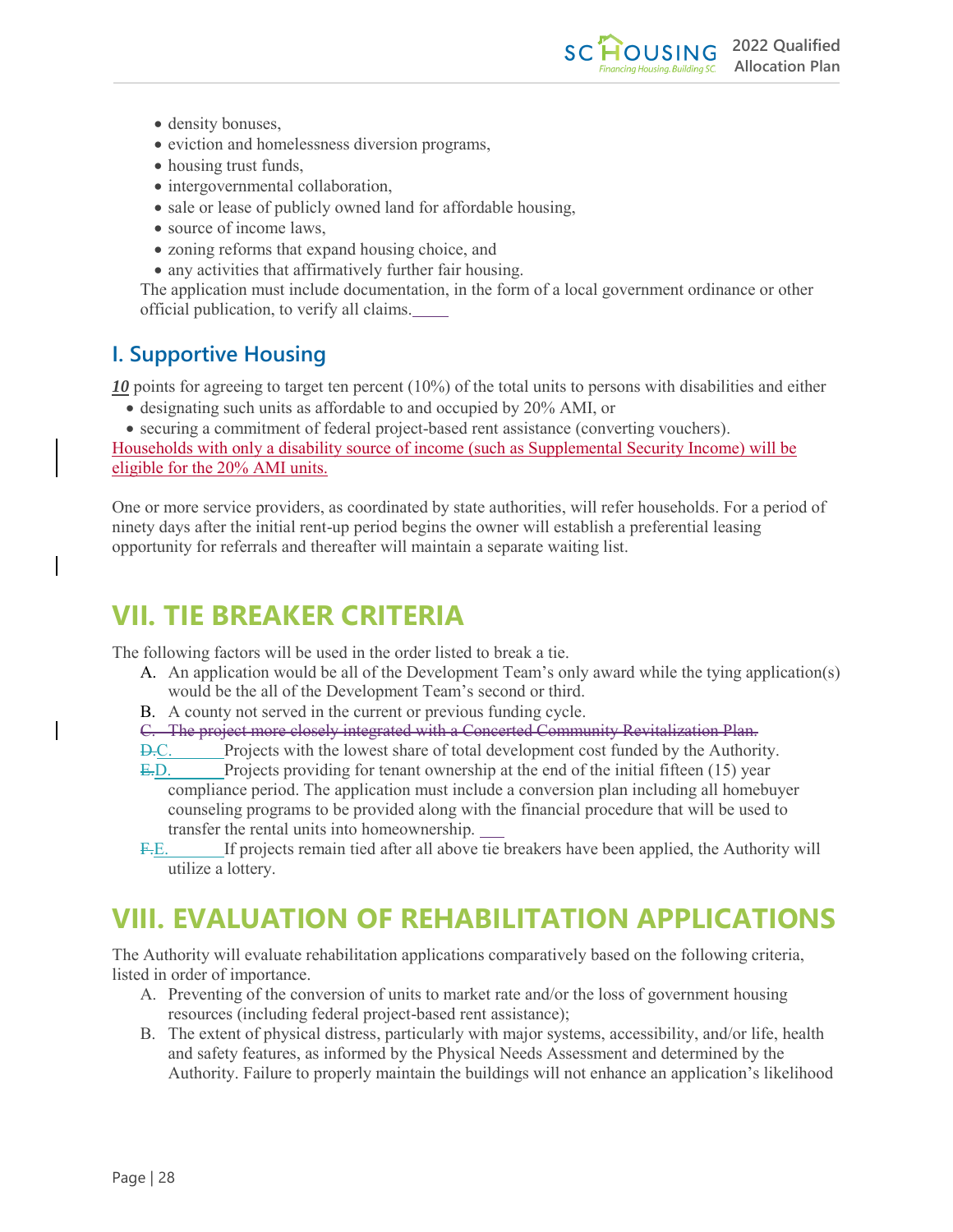of award if a member of the current owner's organizational structure or a related party will remain part of the new ownership;

- C. The project is within an area covered by a Concerted Community Revitalization Plan; and
- D. The degree to which the project site and its surroundings support the economic empowerment of low-income households.

### **IX. DETERMINATION OF CREDIT AWARD**

### **A. Equity Gap Calculation:**

Equity gap is the total development costs minus the total of all non-LIHTC sources of funds. The LIHTC allocation equals the excess development costs, thereby "closing" the equity gap.

| <b>Total Development Cost</b>         |  |
|---------------------------------------|--|
| Less:                                 |  |
| <b>-Total Sources of Funds</b>        |  |
| <b>Equity Gap</b>                     |  |
| -Divide by 10 Year Credit Period      |  |
| <b>Annual Tax Credit Required</b>     |  |
| -Divide by Syndication Value          |  |
| Returned Per Tax Credit Dollar        |  |
| $_{\rm{imuol}}$ [HTC $_{\rm{Amount}}$ |  |
|                                       |  |

### **B. Maximum Credit Allowable:**

The amount of the LIHTC award will be limited either to the amount necessary to fill the equity gap or using the applicable percentage(s).

| <b>Total Qualified Basis</b>               |  |
|--------------------------------------------|--|
| <b>Multiplied by Applicable Percentage</b> |  |
| <b>Maximum Annual Credit Amount</b>        |  |

The actual amount of the LIHTC for the development is determined by the Authority.

# <span id="page-29-0"></span>**IX. POST AWARD AND 4% LIHTC POLICIES AND PROCEDURES**

The policies and procedures applicable to projects awarded in the competitive funding cycle and to 4% LIHTC applications and awards are set forth in the Appendix E, the LIHTC Manual.

# <span id="page-29-1"></span>**XI. AMENDMENTS TO THE QUALIFIED ALLOCATION PLAN**

The Authority may amend this QAP as needed. All amendments shall be fully effective and incorporated herein immediately.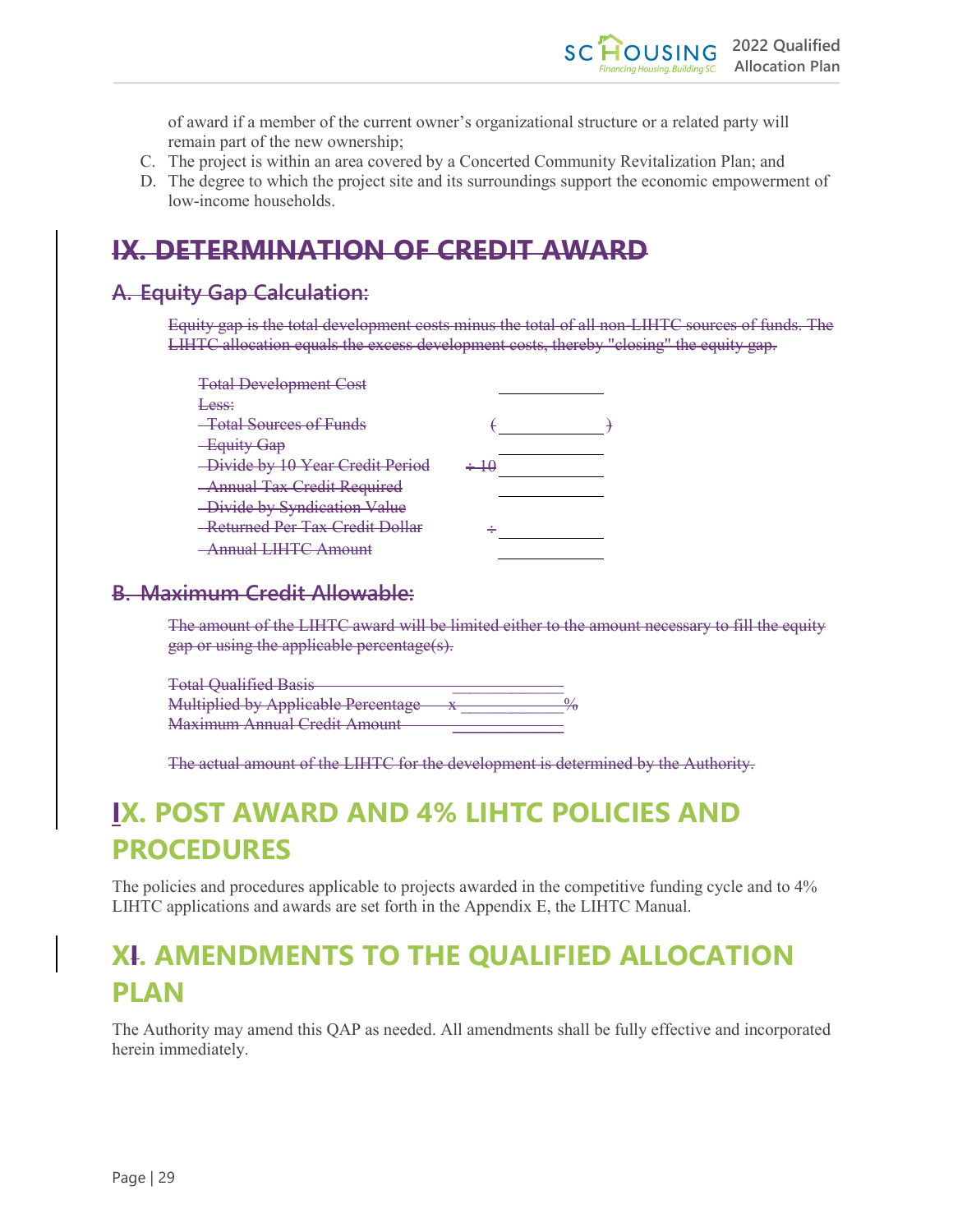# **APPENDIX A MARKET STUDY CRITERIA**

### <span id="page-30-0"></span>**A. Market Study Process:**

- 1. An electronic copy of the market study must be submitted with the Tax Credit Application.
- 2. Upon receipt of the application, the Authority will forward a copy of the market study to the Authority's third party market analyst.
- 3. The Authority's third party market analyst will notify the applicant and the market analyst that prepared the market study via email of any deficiencies. All issues must be resolved to the satisfaction of the Authority's market analyst and Authority staff. The Authority is not bound by the conclusions or recommendations of the applicant's market study submitted and may disqualify any application if it determines an acceptable market does not exist.

### <span id="page-30-1"></span>**B. Requirements:**

- 1. Applicants must use an Authority approved market analyst to complete market studies.
- 2. All market analysts must adhere to the National Council of Housing Market Analysts' Market Study Terminology list available at: [www.housingonline.com/Resources.aspx.](http://www.housingonline.com/Resources.aspx)
- 3. The market study must include complete Exhibit S-2 form, S-2 Calculation sheet, and the table provided in the S-2 Worksheet. Submitted market studies must conform to Exhibit **S-2**.
- 4. The market study should reflect conclusions based on the proposed development, including capture rates, absorption periods, and market advantage.
- 5. The Applicant's market analyst must indicate within the conclusion and recommendations section a conclusion regarding the ability of the market area to support the proposed development, the depth of the rental market, and whether the proposed development will have a negative long-term impact on existing rental communities.

#### 6. **Project Description**

This section must include the following information, as provided by the LIHTC Applicant:

- a. Development Location;
- b. Construction Type: New Construction, Rehab, Acquisition and Rehab, Adaptive Reuse;
- c. Occupancy Type: Family, Older Persons, etc.;
- d. Target Income Group: e.g., 30% AMI, 50% AMI, 60% AMI, Market Rate;
- e. Special Needs Population (if applicable);
- f. Number of units by bedroom/bathroom;
- g. Number of buildings and stories and if there will be an elevator;
- h. Unit Size(s);
- i. Structure Type/Design: Townhouse, Garden Apartment, etc.;
- j. Proposed Rents and Utility Allowances including energy source (Gas, Oil, Electric) and if utility is Tenant or Owner's responsibility;
- k. Status of Project Based Rental Assistance: None, Existing, Proposed;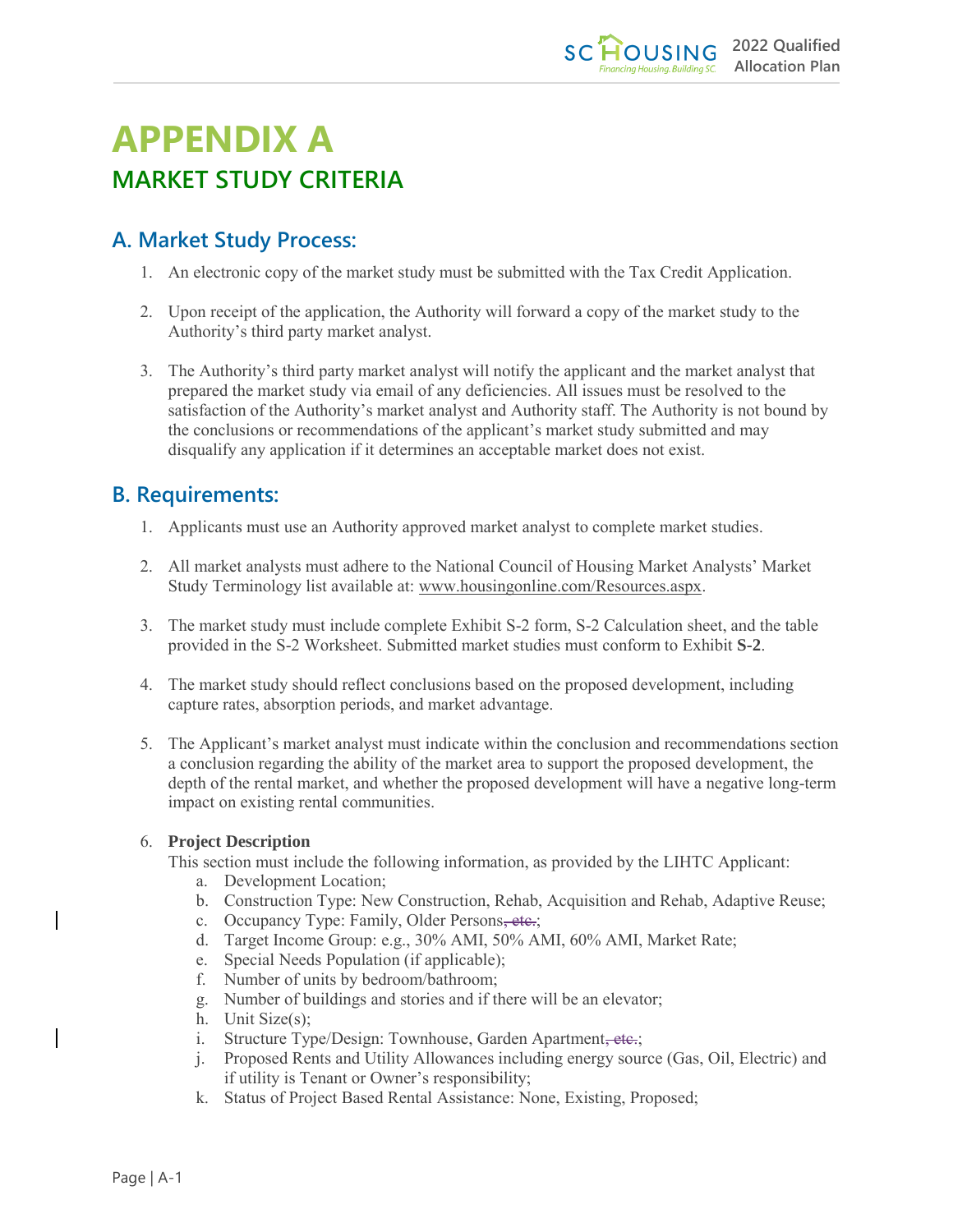- l. Proposed Development Amenities;
- m. Proposed Unit Amenities; and
- n. For rehab proposals, current occupancy levels, current rents being charged (versus proposed rents), tenant incomes, as well as detailed information about the scope of work planned and how the rehabilitation will be carried out.

#### 7. **Site Description**

This section must:

- a. Include the date(s) the senior analyst/market study author visited the site and surrounding market area developments.
- b. Describe physical features of the site, adjacent parcels, surrounding structures and neighborhoods. Give a brief description of the surrounding land uses. Note any obvious environmental concerns or any other visible detrimental characteristics that are either next to or in close proximity to the site that could be considered detrimental, harmful or have a possible damaging effect on the site.
- b. Give the site's general physical location to surrounding roads, public transportation, community amenities, employment, and services. Identify the closest shopping areas, schools, and employment centers, medical facilities and other amenities that would be important to the targeted population.
- c. Indicate if there are any road or infrastructure improvements planned or under construction in the proposed market area;
- d. Provide information or statistics as well as local perceptions of crime in the neighborhood, if applicable.
- e. Comment on access, ingress/egress, and visibility to site.
- f. Describe overall positive and negative attributes about the site as they relate to marketability.

#### 8. **Market Area**

- a. A map of the Primary Market Area (PMA) including the subject site. Identify boundaries by census tracts, jurisdictions, street names, or other geography forming the boundaries. Define the larger geographic area in which the PMA is located (i.e. city, county,  $MSA_{\tau}$ ) etc.).
- b. A physical description of the PMA including the methodology used to define it.
- c. A detailed narrative that includes market specific language rather than a list of generic concepts or factors considered. The narrative must also:
	- explain how the market area was determined; and
	- discuss whether prospective tenants within the PMA will be able to afford the Pro Forma rents and if they cannot provide further comments on where eligible demand will come from.
- d. Identify the borders of the market area and approximate distance from the subject property/site.
- e. Census tracts that encompass the PMA.
- f. Provide the most recent statistics on race available for the census tract.
- g. The analyst may provide information about the secondary market area, however demand should be based solely on the PMA.

#### 9. **Market Area Economy**

- a. A map of the site as compared to the locations of major employment concentrations.
- b. Employment by industry--numbers and percentages (i.e. Manufacturing: 150,000 (20%)).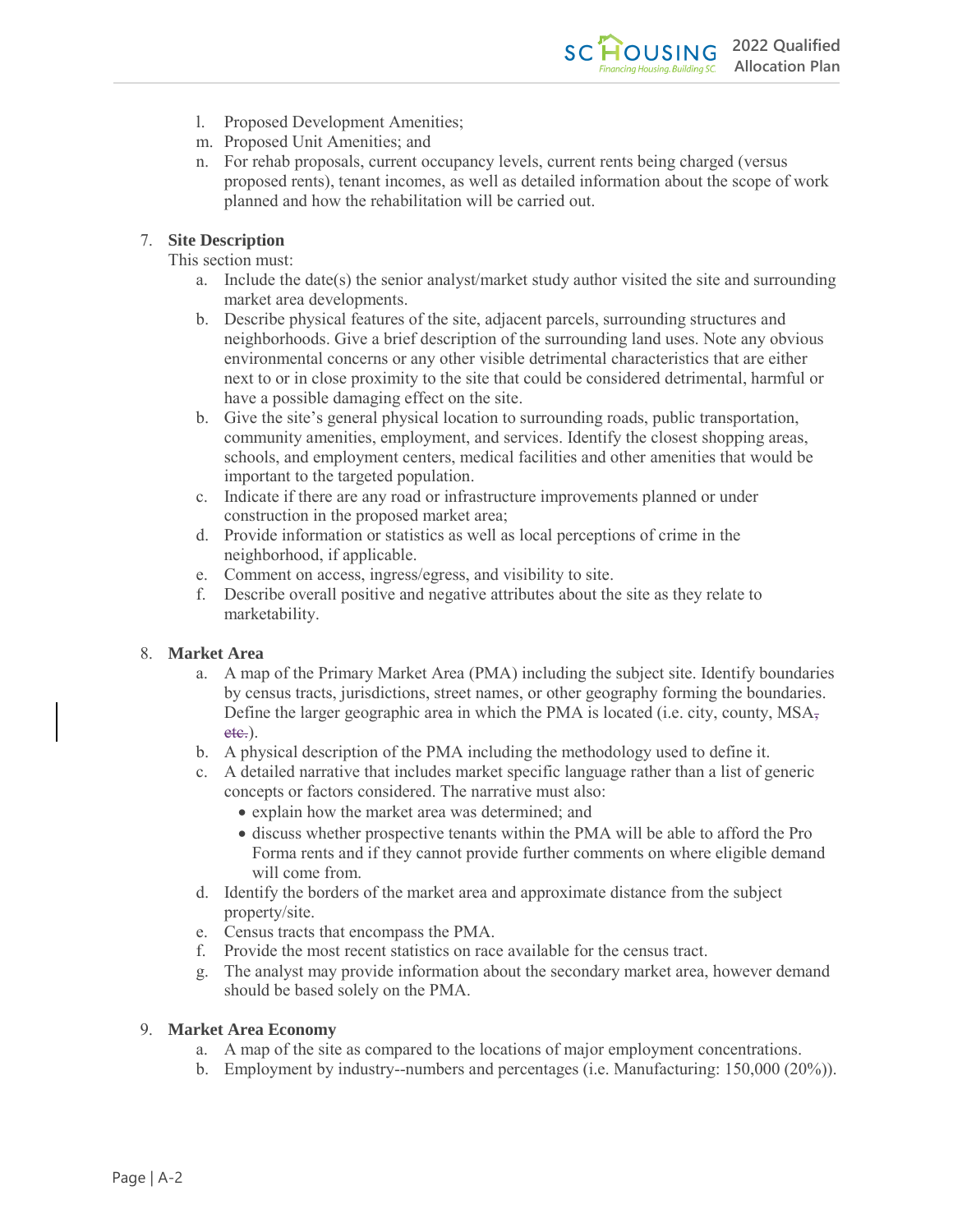- c. The major current employers and anticipated expansions, contractions in their workforces, as well as newly planned employers and their impact on employment in the market area.
- d. Total workforce figures and employment and unemployment trends for the county and, where possible, the PMA. Provide numbers and percentages for both. Provide annualized figures for these trends (i.e. average annual increase of unemployment of 1.2%).
- e. If relevant, comment on the availability of housing for low- to very low-income employees of businesses and industries that draw from the PMA.
- f. Provide commuting patterns for workers such as how many workers in the PMA commute from surrounding areas outside the PMA.

#### 10. **Community Demographic Data**

Provide the following demographic information for the market area, giving historical data as well as current data and estimates. Include data on population and household trends from 20132 to 202019 and projected to 20243. Historical 2000 Census data can also be included to provide further insight into the historical demographic trends but is not required. Projections must be prepared by a reputable source such as Nielsen, ESRI, or Ribbon Demographics. U.S. Census data prior to the 2010 Census is only acceptable as historical data. If the Market Analyst does not agree with these projections, s/he must provide the reasoning, along with substitute projections. Both numbers and percentages should be shown for the data below. Annualized growth figures should be included. Please include a brief narrative of overall conclusions.

- a. Population Trends
	- Total Population;
	- Population by age groups;
	- Number of older persons (for older persons projects); and
	- If a special population is proposed for the development (e.g., homeless), provide additional information on population growth patterns specifically related to this population.
- b. Household Trends
	- Total number of households, average household size, and group quarter;
	- Households by tenure (If appropriate, breakout by older persons and non-older persons);
	- Households by income. (Older person(s) proposals should reflect the income distribution of those households only); and
	- Renter households by number of persons in the household.

#### 11. **Project-Specific Demand Analysis**

- a. Income Restrictions: Use the applicable incomes and rents in the subject's application. Analysts must take the income restrictions designated in the application into account when estimating demand.
- b. Affordability: Analysts must assume that no family households are able to pay more than 35% of gross income towards gross rent and no elderly households are able to pay more than 40% of their gross income toward gross rent. Any such additional indicators should be calculated separately and be easily added or subtracted from the required demand analysis.
- c. Demand: The demand analysis should clearly indicate the minimum and maximum income range for each targeted group. In cases where the proposed rents for projects with Project Based Rental Assistance are higher than the maximum allowable LIHTC rents, the demand analyses must show with the rental assistance (thereby allowing \$0 for the minimum income) and without. For the second demand calculation without rental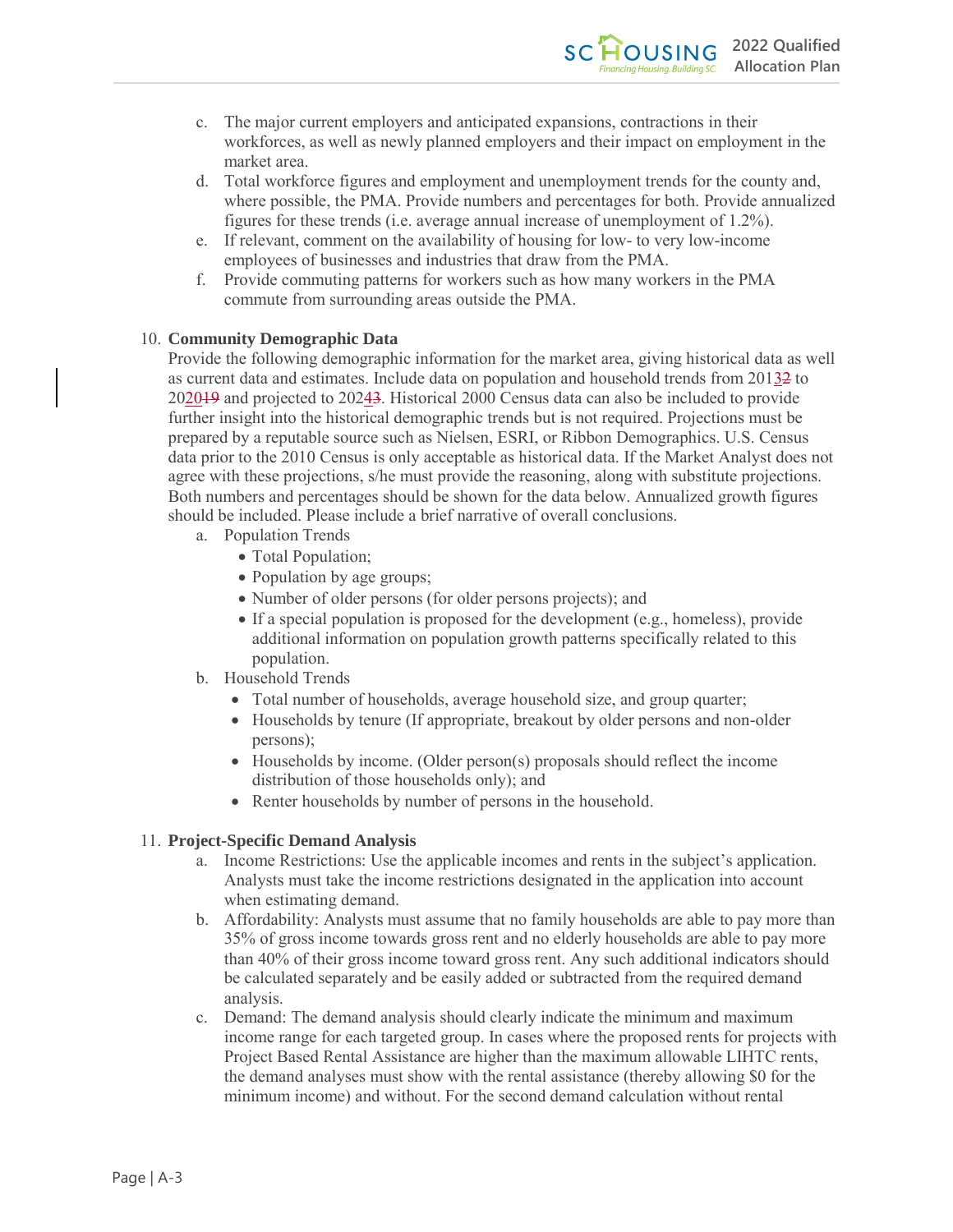assistance, analysts should use LIHTC rents regardless of market conditions. For projects with market rate units, the analyst must make some reasonable determination of a maximum income level beyond which a household would not likely be a participant in the rental market. The analyst should clearly state the assumptions used in making the aforementioned determination.

The demand should be derived from the following sources using data established from a reputable source:

- Demand from New Renter Households: New rental units required in the market area due to projected renter household growth. Determinations must be made using the current base year of 2022 and projecting forward to the anticipated placed-in-service date of 20243. The household projections must be limited to the age and income cohort and the demand for each income group targeted (i.e. 50% of median income) must be shown separately.
- In instances where more than 20% of proposed rental units are comprised of threebedroom units or larger, analysts must also conduct an additional refined largehousehold capture rate analysis by considering the number of large households (three-persons and larger).
- Demand from Existing Households: The second source of demand should be determined using 2010 census data or the most current American Community Survey (ACS) data and projected from:
- Rent over-burdened households, if any, within the age group, income cohort and tenure targeted for the proposed development. Analysts should assume that the rentoverburdened analysis includes households paying greater than 35% or in the case of elderly 40% of their gross income toward gross rent rather than some greater percentage.
- Households living in substandard housing. Households in substandard housing should be adjusted for age, income bands and tenure that apply. The analyst should be conservative and use their own knowledge of the market area and project to determine if households from substandard housing would be a realistic source of demand.
- Elderly Homeowners likely to convert to rentership: A narrative of the steps taken to arrive at this demand figure should be included. The elderly homeowner conversion demand component shall not account for more than 20% of the total demand.
- The analyst may also use other indicators to estimate demand (such as household turnover rates) if fully justified (e.g., an analysis of an under-built or over-built market in the base year). Any such additional indicators should be calculated separately and be easily added or subtracted from the demand analysis described above.
- d. Method:
	- Demand: The two overall demand components added together 11a and 11b above represent demand for the project.
	- Supply: Comparable/competitive units funded, under construction, or placed in service since the base year of demand (2019) must be subtracted to calculate net demand. Vacancies incomparable/competitive projects placed in service which have not reached stabilized occupancy (93%) must also be considered as part of the supply.
	- Capture rates: Capture rates must be calculated for each targeted income group and each bedroom size proposed as well as for the project overall.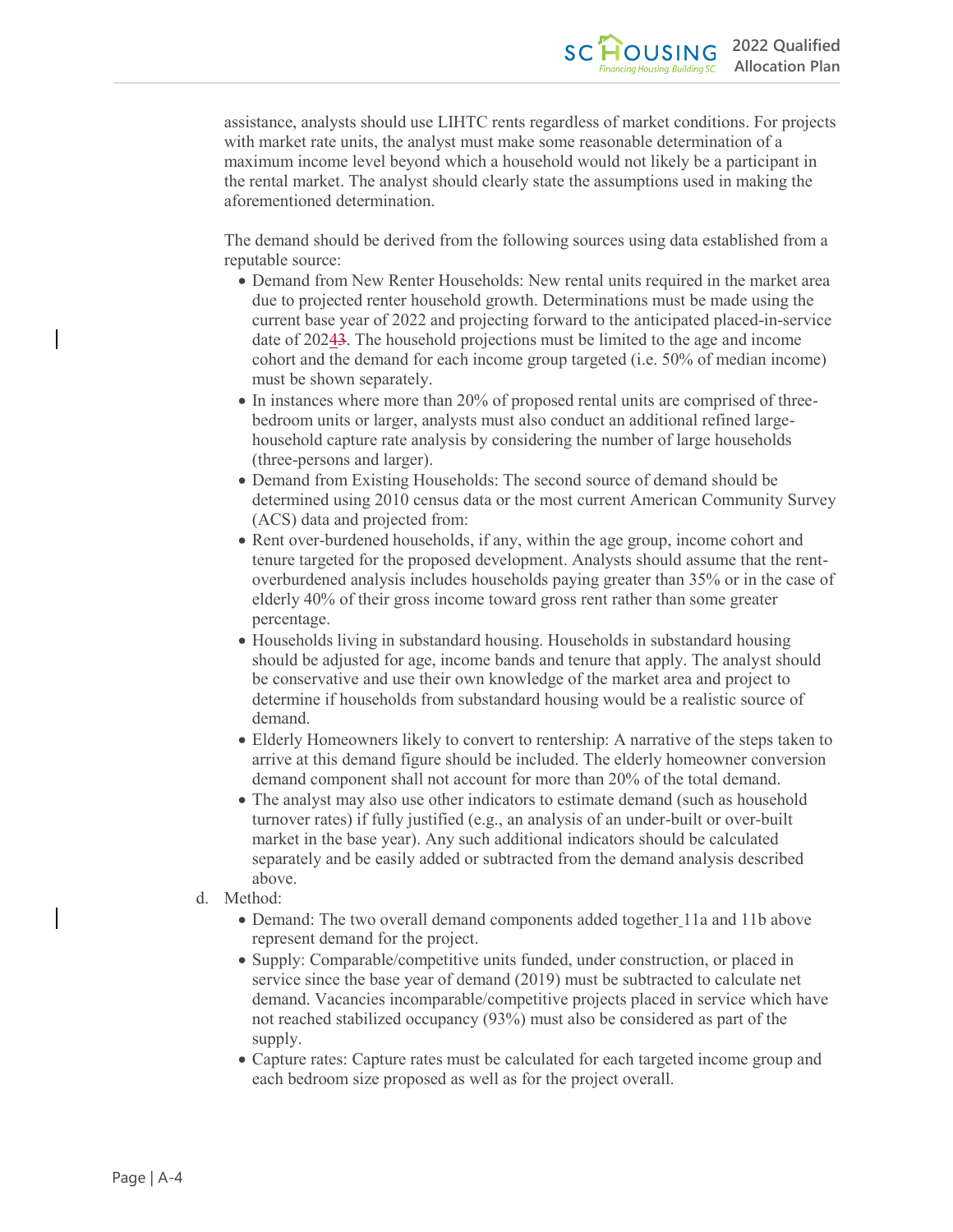- Absorption rates: The absorption rate determination should consider such factors as the overall estimate of new renter household growth, the available supply of comparable/competitive units, observed trends in absorption of comparable/competitive units, and the availability of subsidies and rent specials.
- e. Supply Analysis (Comparable/Competitive Rental Developments):
	- The senior analyst/market study author must visit all
		- LIHTC;
		- Bond;
		- USDA;
		- HUD;
		- small rental with units at similar income targets, rent levels and targeted age cohorts;
		- other projects that would compete with or be affected by the proposed project; and
		- developments now existing, under construction, and/or in the pipeline.

The following information should be included for each comparable/competitive development:

- Name, Address, and Phone Number;
- Contact Person's Name and phone number of the comparable/competitive property development;
- Photograph;
- Monthly Rents and utilities included in the rent, if any;
- Type of development (RD, LIHTC, conventional, Bond with LIHTCs, small rental development);
- Breakdown of unit sizes by bedroom/bathroom count;
- Square footage for each comparable/competitive unit type;
- Project age and Condition;
- Population Served;
- Description of unit amenities (include kitchen equipment) and site amenities;
- Concessions given, if any;
- Current vacancy rates broken down by bedroom size. Vacancy rates are to be determined using the most current information provided by property management.
- Waiting list information, if any;
- Number of units receiving rental assistance, description of assistance as project or tenant based;
- For developments in the planning or construction stages, provide the name, address/location, name of owner, number of units, unit configuration, rent structure, estimated date of market entry, and any other relevant market analysis information. If there are no developments in the planning stages or under construction, a statement to that effect must be provided; and
- If the proposed project is an additional phase of an existing project, include a tenant profile as well as any information about a waiting list.

The above information should be provided in a comparative framework including the proposed project and those projects under construction and/or in the pipeline. For example, in addition to providing a page of information along with a picture for each comparable/competitive development, the analyst should also provide comparative charts that show such factors as the proposed project's rents, square footages, amenities, etc. as compared to the other projects.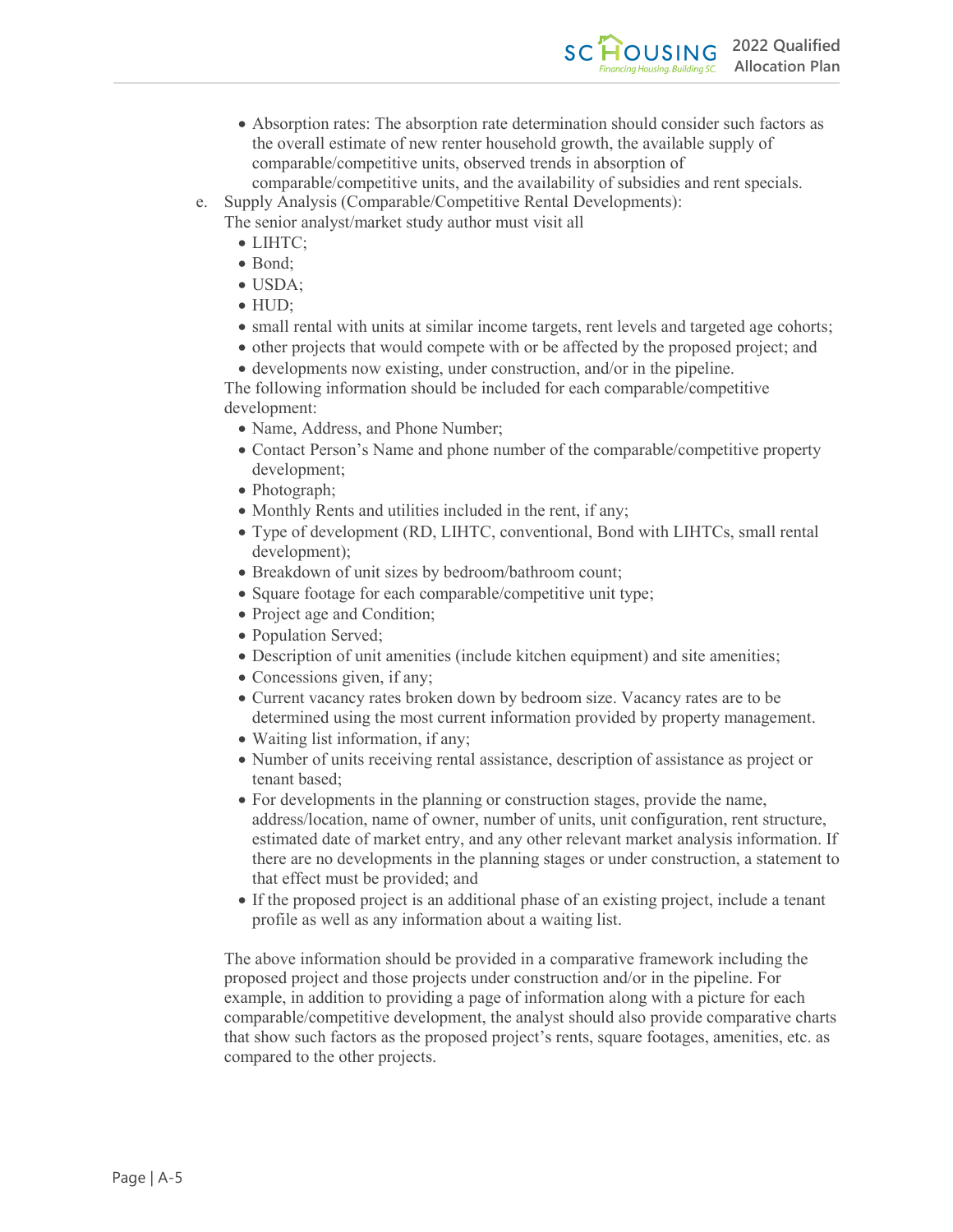A map showing the comparable/competitive developments in relation to the proposed site. The map should have an identifiable usable scale.

If applicable to the proposed development, provide data on three and four bedroom single-family rentals or provide information on rental trailer homes and single family homes in rural areas lacking sufficient three and four bedroom rental units to identify where potential tenants are currently living.

Derive the market rent and compare them to the proposed development's rents. Quantify and discuss market advantage of the subject and impact on marketability. Market advantages should be provided for each unit type and the project overall.

Calculate the overall market vacancy rate, the overall comparable/competitive vacancy rate, and the overall vacancy rate for all LIHTC, Bond, small rental development projects in the market area. (Do not include new projects in the process of "renting up" in vacancy rate.)

The cost and availability of homeownership and mobile home living, if applicable.

Conclusion as to the immediate and long term impact that the proposed project will have on the occupancy of comparable rental communities in the PMA, specifically other LIHTC communities.

#### 7. **Interviews**

The results of formal or informal interviews with property managers, town planning officials or anyone with relevant information relating to the overall demand for the proposed development should be summarized in this section. Include the name and phone number of the person with whom you talked.

#### 8. **Recommendations**

Market Analysts must provide a recommendation that clearly states whether a proposed project should be approved as proposed. The Market Analyst must provide a brief summary of all the major factors that led to their conclusion.

### <span id="page-35-0"></span>**C. Signed Statement Requirements:**

The signed statement must include the following language:

I affirm that I have made a physical inspection of the market and surrounding area and the information obtained in the field has been used to determine the need and demand for LIHTC units. I understand that any misrepresentation of this statement may result in the denial of further participation in the South Carolina State Housing Finance & Development Authority's programs. I also affirm that I have no financial interest in the project or current business relationship with the ownership entity and my compensation is not contingent on any project being funded. This report was written according to the SCSHFDA's market study requirements. The information included is accurate and can be relied upon by SCSHFDA to present a true assessment of the low-income housing rental market.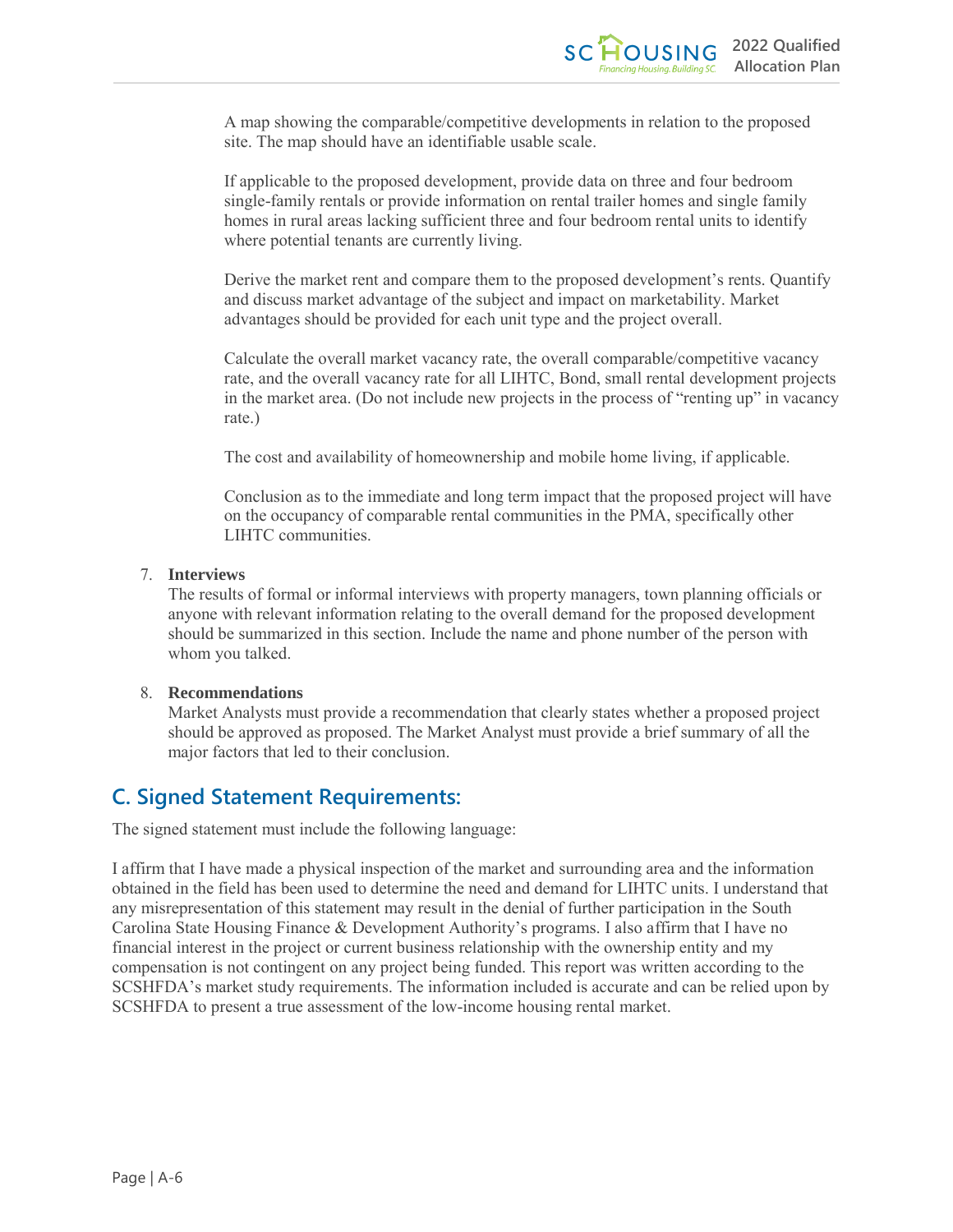# **APPENDIX B DEVELOPMENT DESIGN CRITERIA**

*The plan submission, accessibility, and new construction standards will be available at a later dateare available in a separate document. .*

# <span id="page-36-0"></span>**MANDATORY REHABILITATION CRITERIA**

### <span id="page-36-1"></span>**A. Applicability**

The following requirements apply to rehabilitation of existing units. Other than as described below, existing developments do not need to be physically altered to meet new construction standards.

Design documents must show all proposed changes to existing and proposed buildings, parking, utilities, and landscaping. An architect or engineer must prepare the design drawings.

All amenities and common areas must be brought to current ADA requirements. Any replacement of existing materials or components must comply with the design standards for new construction. In addition to needs identified by the Authority, the rehabilitation scope of work must include the following:

#### <span id="page-36-2"></span>**1. UNIT INTERIORS**

- All bi-fold and accordion doors must be replaced with hinged doors.
- Shoe molding must be installed in areas where glue down or laminate flooring is/was installed.
- Splash panels must be installed behind all ranges.
- Stair handrails must have continuous wood blocker board.
- Anti-tip devices secured to the floor must be installed under all ranges.
- Interior painting must include the entire unit.

#### <span id="page-36-3"></span>**2. PLUMBING**

- All water heaters must be in an overflow pan and piped to the outside (where possible).
- All units must have individual water shut off valves in the unit.
- Water heaters under kitchen countertops must be relocated.
- All polybutylene ("Quest") piping must be replaced.
- All original cast iron p-traps must be replaced.

#### <span id="page-36-4"></span>**3. ELECTRICAL**

- All receptacles, switches and cover plates must be replaced.
- All units must have looped smoke alarms.
- In bathrooms, overhead ceiling light must be switched with the exhaust fan and the vanity light wired to a separate switch. If a ceiling light is not present, one must be installed and switched accordingly.
- Ceiling fans with lights must be installed in all living rooms and bedrooms. Fan and light must be wired to a separate switch.
- A telephone jacks must be installed in the primary bedroom next to a receptacle for future TTY use.
- A centrally located port with wireless internet network provided, per unit.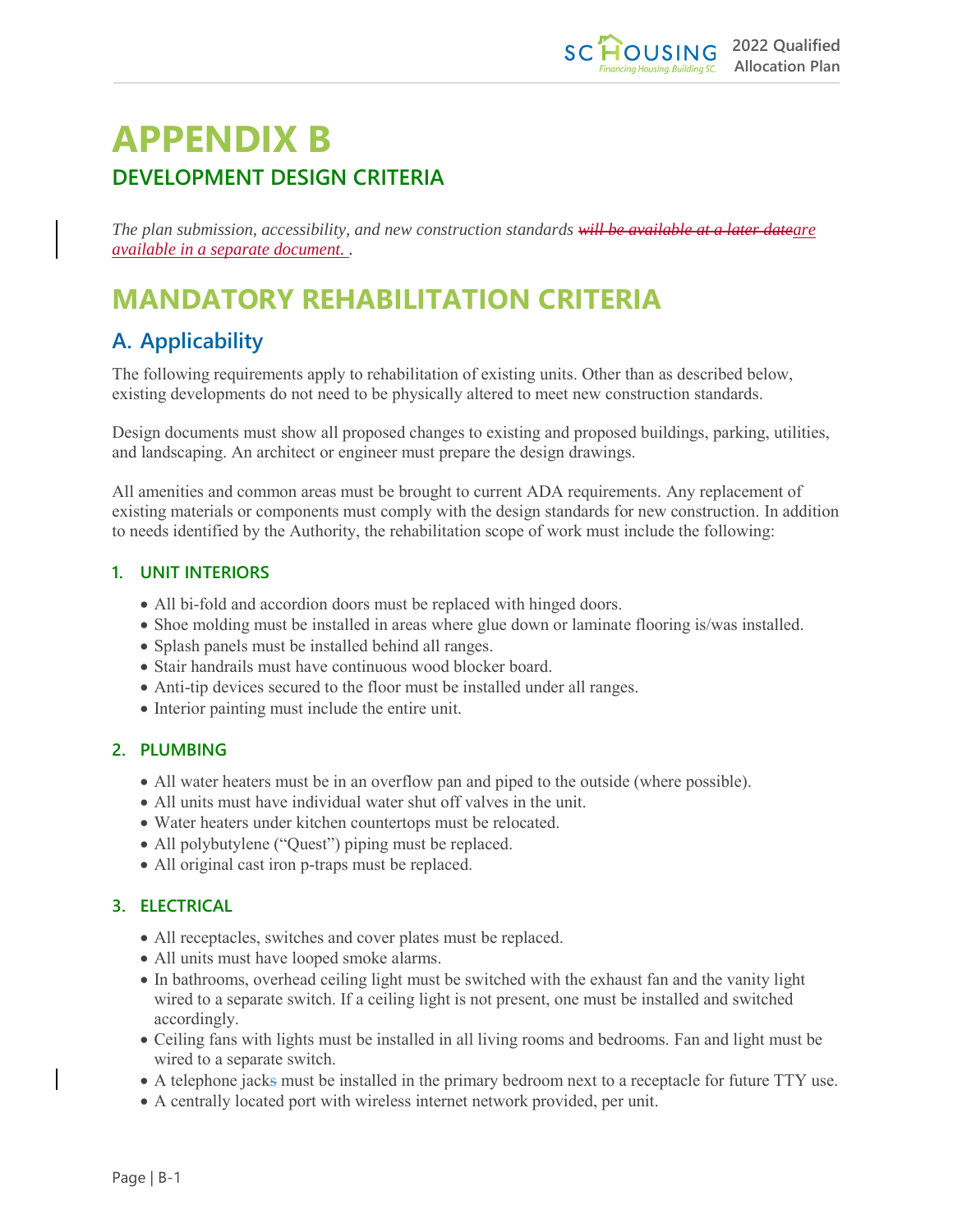#### <span id="page-37-0"></span>**4. HEATING AND AIR**

- Hard duct all new and existing bathroom exhaust fans where possible (in attics).
- Existing HVAC air handlers must have a secondary condensate overflow line or cutoff switch.
- Clothes dryer venting must be hard ducted to the exterior and concealed in wall.

#### <span id="page-37-1"></span>**5. SITE WORK**

- Existing site lighting must be adequate and functioning according to photo metric analysis software.
- Property entrance must have a monument sign with brick or stone columns.
- Sewer lines must be scoped and repaired/replaced as needed.
- Painted pipe bollards must be installed behind all dumpsters.

#### <span id="page-37-2"></span>**6. MISCELLANEOUS**

- Attic insulation must meet R-30 minimum value.
- An automatic accessible door opener is required for the primary entrance into and out of senior congregate buildings.
- All Type A accessible units must be brought to current building standards.
- Existing fire walls in attics between units must be intact and solid.
- Attic access panels must be lockable with keys available.

### <span id="page-37-3"></span>**B. Applicants must submit the following**

- 1. For properties built prior to 1978, a hazardous material report that provides the results of testing for asbestos containing materials, lead based paint, Polychlorinated Biphenyls (PCBs), underground storage tanks, petroleum bulk storage tanks, Chlorofluorocarbons (CFCs), and other hazardous materials. Professionals licensed to do hazardous materials testing must perform the testing. A report written by an architect, building contactor or develop will not suffice. A plan and projected costs for removal of hazardous materials must be included.
- 2. All properties must be tested mold and radon by licensed professional in these areas and a plan for removal or remediation of any issues.
- 3. A report assessing the structural integrity of the building(s) being renovated from an architect or engineer. Report must be dated no more than six (6) months from the full application deadline.
- 4. A current termite inspection report. Report must be dated no more than six (6) months from the full application deadline.

### <span id="page-37-4"></span>**C. Replacement Reserve**

Applications must demonstrate the replacement reserve is adequate to maintain and replace any existing systems and conditions not being replaced or addressed during rehabilitation.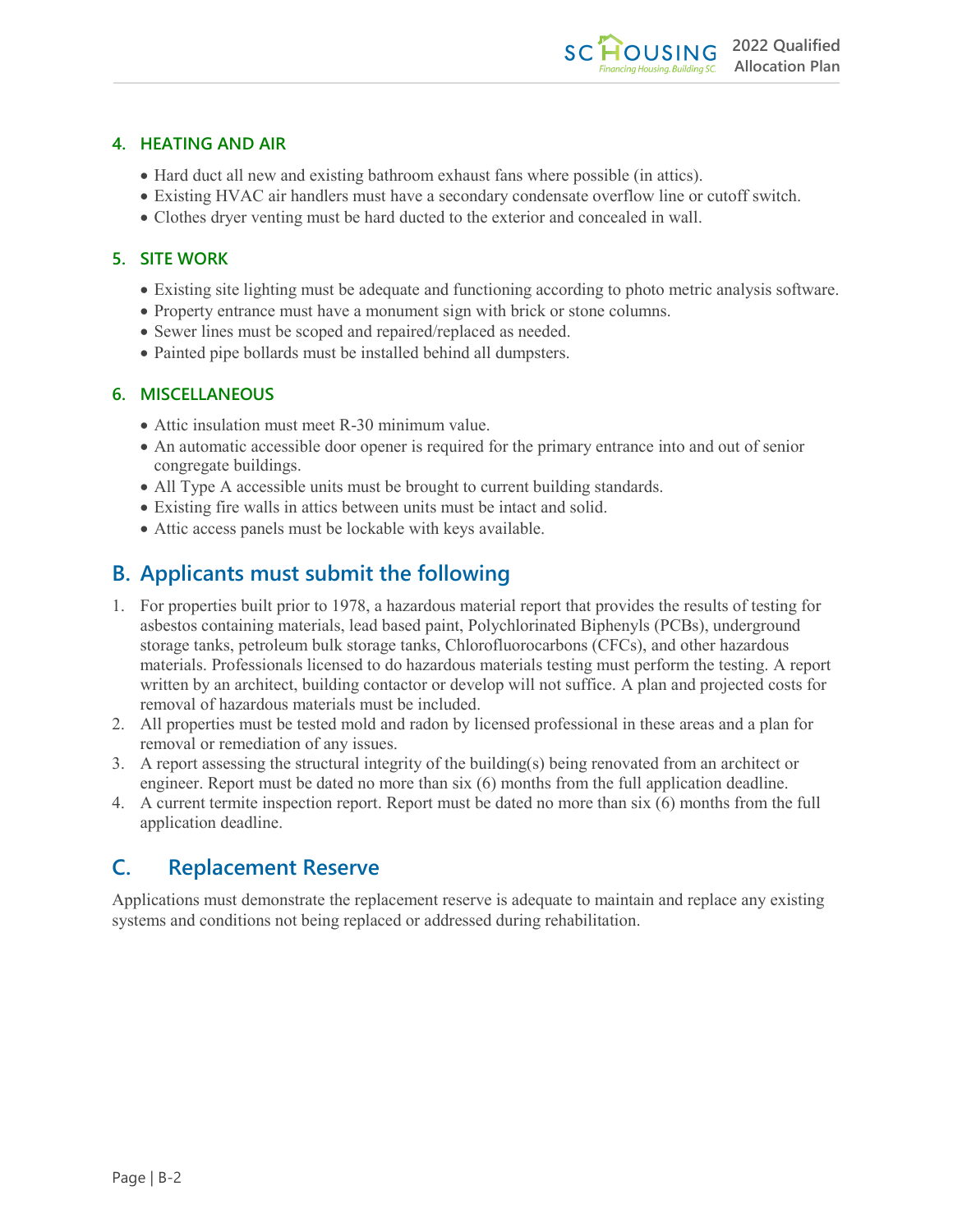# **APPENDIX C PALMETTO OPPORTUNITY INDEX (POI)**

POI includes the following data sources, which are standardized and weighted equally:

| Housing                       |                                                   |
|-------------------------------|---------------------------------------------------|
| Affordable housing supply     | <b>National Housing Preservation Database</b>     |
| Eviction rate (if available)  | <b>Eviction Lab, Princeton University</b>         |
| Median gross rent             | <b>American Community Survey</b>                  |
| Economy                       |                                                   |
| Individual poverty rate       | <b>American Community Survey</b>                  |
| Median household income       | <b>American Community Survey</b>                  |
| Unemployment rate             | <b>American Community Survey</b>                  |
| Transportation                |                                                   |
| Average commute time          | <b>American Community Survey</b>                  |
| Location affordability        | <b>Center for Neighborhood Technology</b>         |
| <b>Walkability index</b>      | <b>Environmental Protection Agency</b>            |
| Health                        |                                                   |
| Average life expectancy       | <b>Centers for Disease Control and Prevention</b> |
| <b>Environmental distress</b> | <b>Environmental Protection Agency</b>            |
| <b>Healthy food access</b>    | <b>USDA Food Atlas</b>                            |

[text]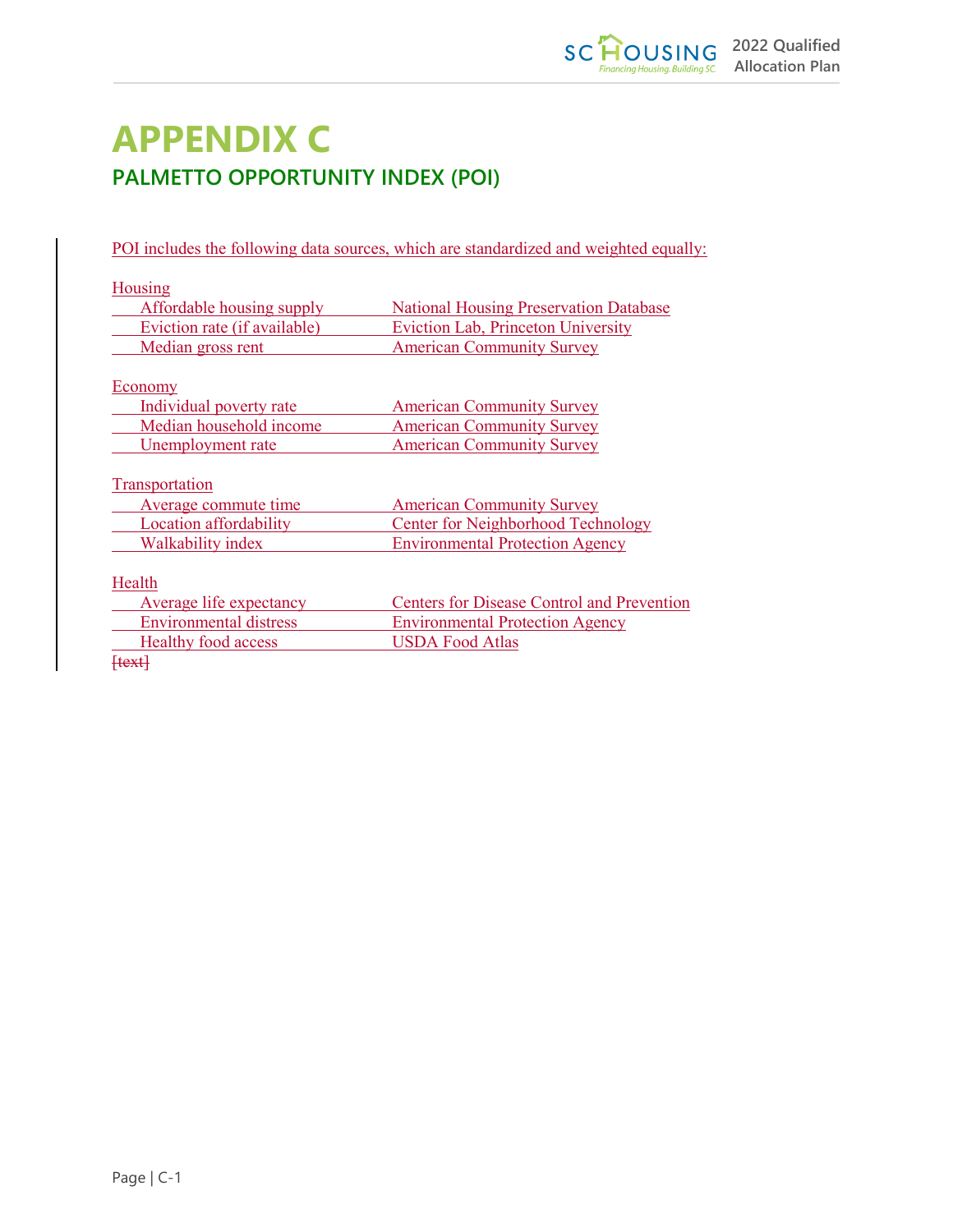# **APPENDIX D HOME INVESTMENT PARTNERSHIPS PROGRAM ADDENDUM**

# **I. INTRODUCTION**

The Authority's HOME Investment Partnerships Program is designed to promote partnerships among the U.S. Dept. of Housing and Urban Development (HUD) other federal entities, state and local governments, and those in the nonprofit and for-profit sectors who build, own, manage, finance, and support low income housing initiatives.

# **II. DEFINITIONS OF TERMS**

*Community Housing Development Organizations (CHDOs)* means private nonprofit organizations that are organized pursuant to the definition in the HUD HOME Regulations.

*Elderly* means a person 62 years of age or older.

*Elderly Household* means a household whose head, spouse, or sole member is a person who is at least 62 years of age; or two or more persons who are at least 62 years of age living together; or one or more persons who are at least 62 years of age living with one or more live-in aides.

*Family or Household* means a household composed of one or more persons.

*HOME Program* means the HOME Investment Partnerships Program pursuant to the HUD Regulations of 24 CFR Part 92 published July 24, 2013.

*HOME-Assisted Unit* means a specific unit(s) that receives HOME funds.

*HOME Project* means any project which receives financial assistance from the Authority under the HOME Program. A project is a site or sites together with any building or buildings located on the site(s) that are under common ownership, management and financing and are to be assisted with HOME funds as a single undertaking under this part. The project includes all the activities associated with the site and building.

*Initiation of Negotiations* means the date of the execution of an agreement covering acquisition, rehabilitation, or demolition activities as defined by the Uniform Relocation Assistance and Real Property Acquisition Policies Act of 1970 (URA).

*Letter of Commitment* means an original executed letter or contract from a funding source verifying that a specific Participant has a commitment of funds for a project. This letter or contract must be dated within ninety (90) days of the application submission deadline. This letter should include the amount of funds, expiring conditions, if any, whether funds will be provided as a loan or a grant, loan to value ratios, and term and interest rate, if applicable.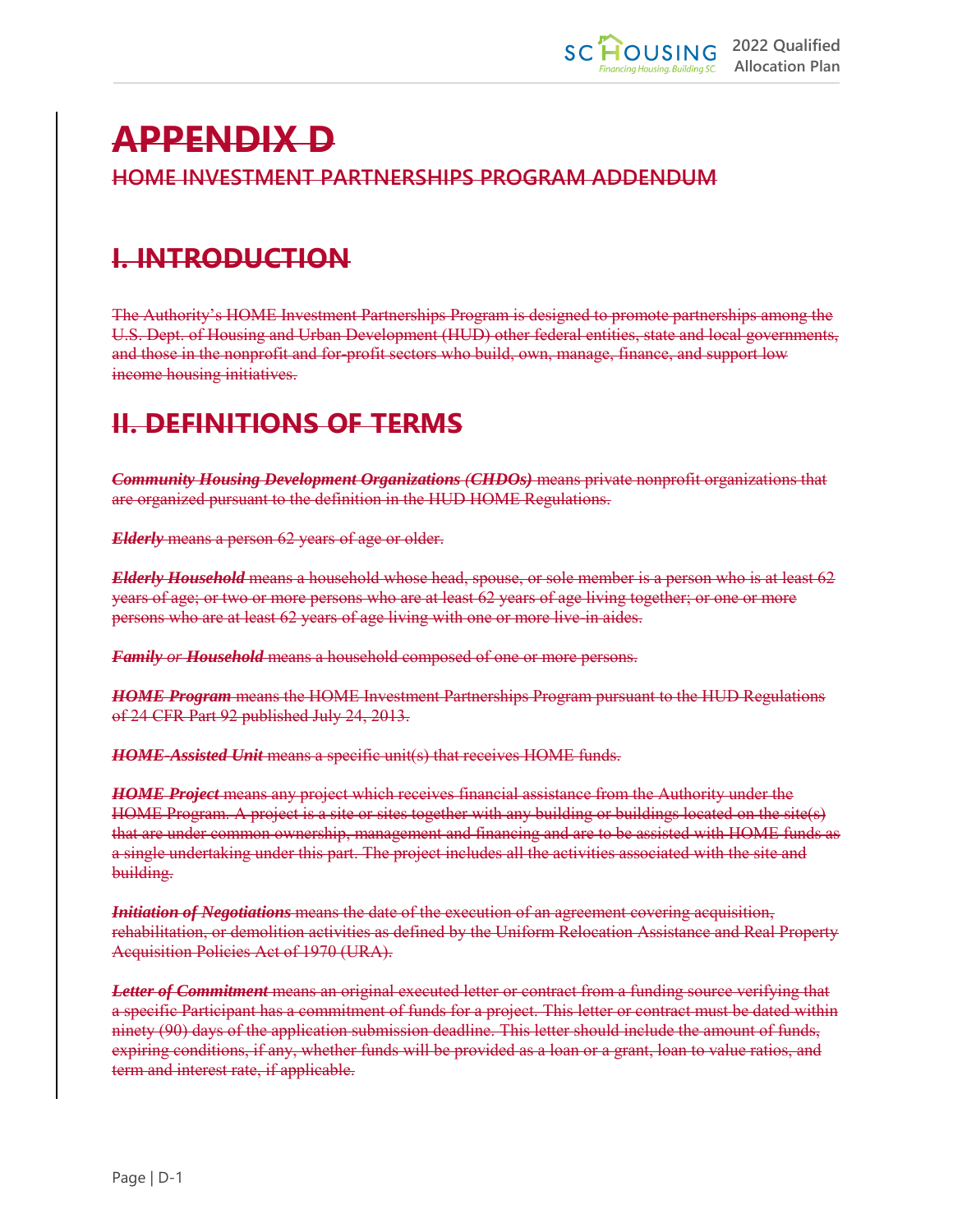*Low-Income Household* means a household whose income which does not exceed 80% of the median family income for the area, as determined by HUD, with adjustments for family size. An individual does not qualify as a low-income household if the individual is a student who is not eligible to receive Section 8 assistance under 24 CFR 5.612.

*Minority/Women Owned Business* means a business that is at least 51% owned by a minority or a woman.

*Marketing Plan* means a document that consists of actions to provide information and attract eligible persons from all racial, ethnic and gender groups in a housing area to a potential affordable housing project.

*Market Study* means research done to review market conditions in a specified area, as well as a study of the economic forces of supply and demand and their impact on real estate returns, risks, and values.

*Management Plan* means a document that stipulates the duties and terms of the management company or individual handling the property.

*Participant or Recipient* means an applicant that has been awarded HOME program funds.

*Principal* means any Applicant, owner, developer, guarantor, financial guarantor, or any other person, corporation, partnership, joint venture, or other entity, including any affiliate thereof, or any other person, firm, corporation, or entity of any kind whatsoever that is involved directly or indirectly with a project that receives a HOME award. NOTE: Consultants are not considered Principals.

*Reconstruction* means the rebuilding, on the same lot, of housing standing on a site at the time of project commitment, except that housing that was destroyed may be rebuilt on the same lot if HOME funds are committed within 12 months of the date of destruction. The number of housing units on the lot may not be decreased or increased as part of a reconstruction project, but the number of rooms per unit may be increased or decreased. Reconstruction activities are only eligible if the entire project site is vacant at the time the "initiation of negotiations".

*Single Room Occupancy (SRO)* means housing (consisting of single- room dwelling units) that is the primary residence of its occupant or occupants. The unit must contain either food preparation or sanitary facilities (and may contain both) if the project consists of new construction, conversion of nonresidential space, or reconstruction. For acquisition or rehabilitation of an existing residential structure or hotel, neither food preparation nor sanitary facilities are required to be in the unit. If the units do not contain sanitary facilities, the building must contain sanitary facilities that are shared by tenants. A project's designation as an SRO cannot be inconsistent with the building's zoning and building code classification.

*Uniform Physical Condition Standards (UPCS)* means uniform national standards established by HUD pursuant to 24 CFR 5.703 for housing that is decent, safe, sanitary, and in good repair. Standards are established for inspectable items for each of the following areas: site, building exterior, building systems, dwelling units, and common areas.

*Very Low-Income* means low- income families whose annual incomes do not exceed 50 percent of the median family income for the area, as determined by HUD with adjustments for family size. An individual does not qualify as a very low-income family if the individual is a student who is not eligible to receive Section 8 assistance under 24 CFR 5.612.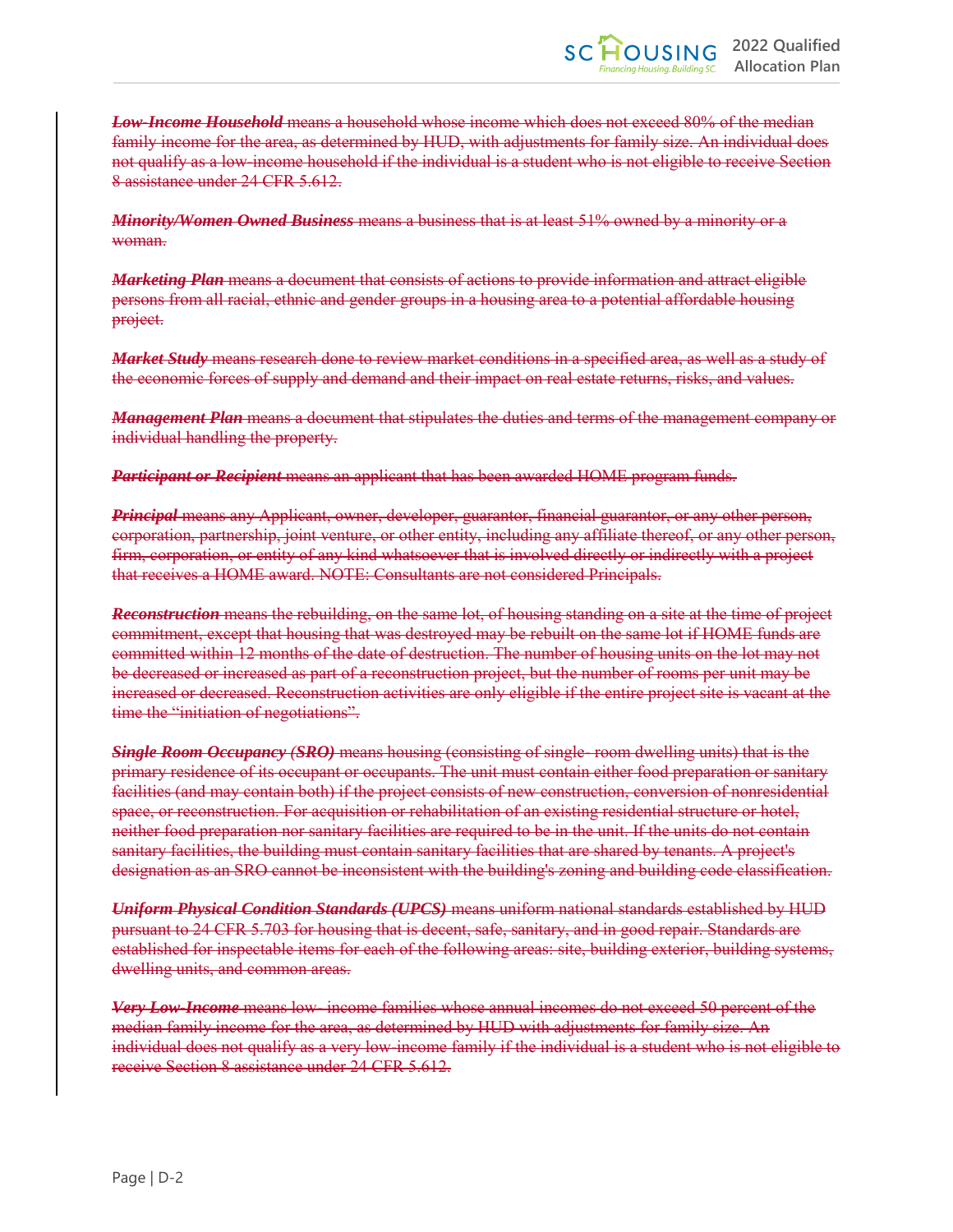# **III. GENERAL REQUIREMENTS**

All HOME funds are subject to the U.S. Department of Housing and Urban Development (HUD) regulations and all other applicable federal and state requirements. Included in this addendum is a checklist which identifies the necessary documentation, required to apply for HOME funds.

### **Eligible Rental Activities**

- New Construction
- Demolition of vacant structures with New Construction
- Reconstruction of vacant residential units

All structures to be demolished must be vacant prior to the execution of any agreements or documents covering the following activities:

- Acquisition
- Demolition
- Submission of the application requesting HOME funds

### **Eligible Sites**

Sites must comply with HUD regulations implementing the National Environmental Policy Act of 1969 (NEPA) and the related authorities listed in 24 CFR Parts 58.

### **Ineligible Projects**

- Public housing units
- Projects assisted under Title VI of NAHA (Prepayment of Mortgages Issued by HUD)
- Commercial Properties (except when converted to residential)
- Homeless Shelters
- Manufactured Housing
- Properties previously assisted with HOME funds that are still under the HOME affordability period
- Student Housing
- Projects sites that are not vacant at the time of the "Initiation of Negotiations"

# **IV: TERMS AND LIMITS OF FINANCIAL ASSISTANCE**

Up to \$3 million of HOME funds will be set-aside for the 2020 LIHTC application cycle. If HOME funds remain after all awards are made and no other funded development can be allocated HOME funding, the remaining funds will go unused in the LIHTC funding cycle.

HOME funds can only be applied for and must be combined with Low Income Housing Tax Credits during the competitive LIHTC application cycle. Applications for HOME and LIHTCs must comply with the following:

- 1. Only new construction projects can request HOME funds.
- 2. HOME funds are not available to developments that have contracts to receive project based rental assistance from the Department of Housing and Urban Development (HUD) for 50% or more of the units.
- 3. Authority HOME funds cannot be combined with another Participating Jurisdiction's HOME funds.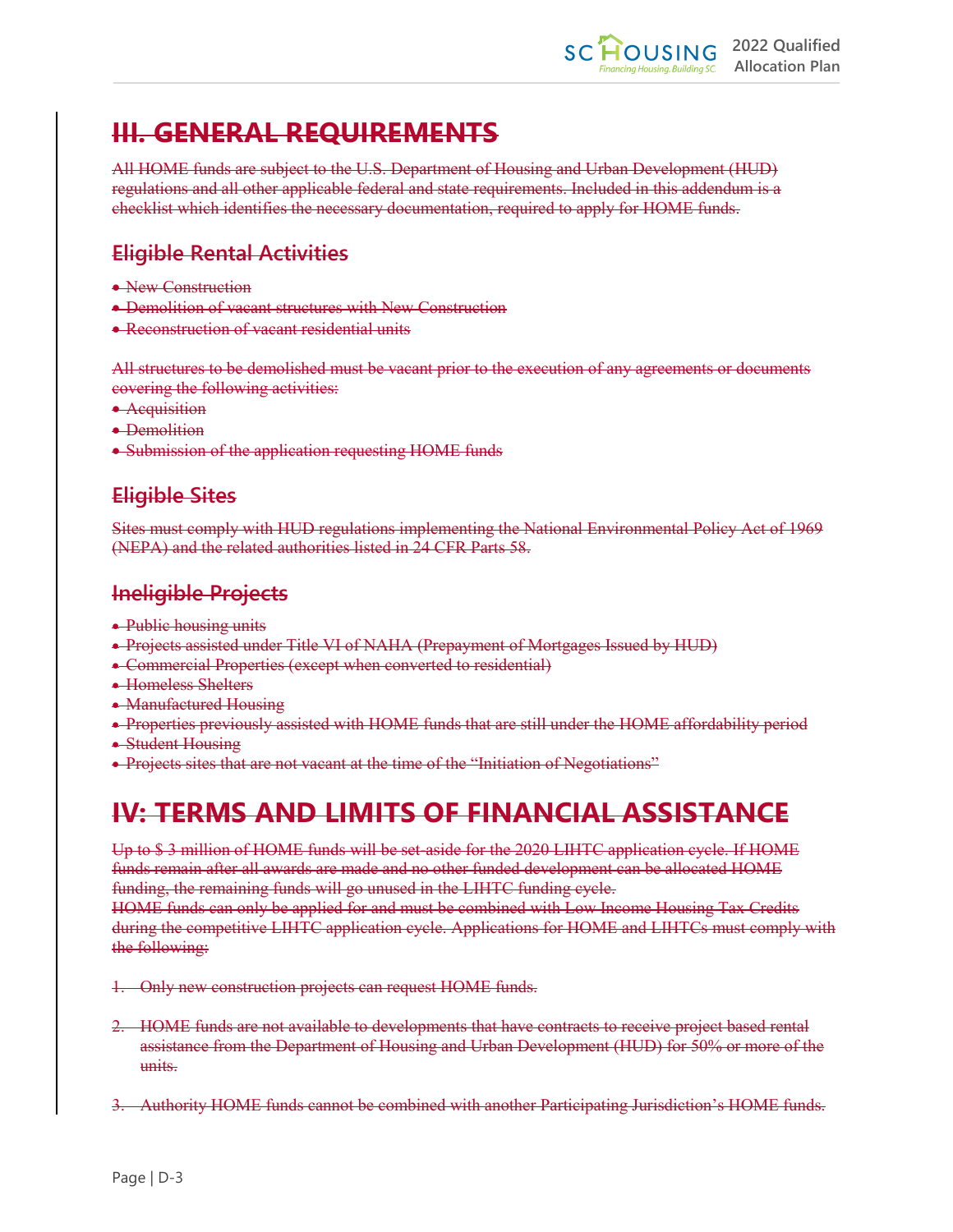- 4. The application must request a HOME award of \$500,000. These awards will be available as deferred permanent loans with a one half percent (1/2%) interest rate and a term and amortization period of no longer than thirty (30) years. Principal and interest will be deferred.
- 5. Legally binding executed financial commitments from all funding sources must be submitted at the time of application submission.
- 6. The number of HOME units will be determined by underwriting based upon the percentage of HOME funds invested in the development, HUD 221(d) subsidy limits per bedroom size, and HUD cost allocation requirements. HOME units must be comparable to non-HOME units and be evenly distributed throughout the project across all bedroom sizes in the development.
- 7. At least twenty percent (20%) of the development's HOME-assisted units must be rent and income restricted based on the fifty percent (50%) Area Median Income.
- 8. In order to receive a conditional commitment of HOME funds in conjunction with LIHTC, each of the following provisions are applicable and must be met by the Applicant by January 1, 20232.
	- a. All 20187 HOME and previous HOME awards must be officially closed out; and/or
	- b. All 20198 HOME awards must have a minimum of seventy five percent (75%) of the development completed; and
	- c. Written confirmation from the Authority (completed and executed **Form M-47T)**, regarding HOME award completion percentages must be provided with the LIHTC application submission.
- 9. Applicants seeking designation as an Authority approved CHDO must complete and submit an Application for CHDO Designation as part of the application. Applications can be accessed at the Authority's website at: https://www.schousing.com/Home/HOMEInvestmentProgram

# **V. REGULATORY AND PROGRAMMATIC REQUIREMENTS**

### **Property Standards**

In addition to the requirements outlined in Appendix B Development Design Criteria, the Application must comply with the following:

- 1. Where relevant, the housing must be constructed to mitigate the impact of potential disasters (e.g. earthquakes, hurricanes, flooding, and wildfires), in accordance with State and local codes, ordinances, or other State and local requirements, or such other requirements as HUD may establish.
- 2. All awarded new construction developments must submit a complete site specific soils report and boring site plan, not more than six months old with the final plans and specifications.
	- a. The soils report and boring site plan must reflect the results of laboratory tests conducted on a minimum of:
		- One soil boring per every 3,000 square feet of planned building ('s) footprint.
		- One soil boring per every 300 linear foot of road way.
		- One soil boring for every 3,000 square feet of the planned paved parking areas of the development.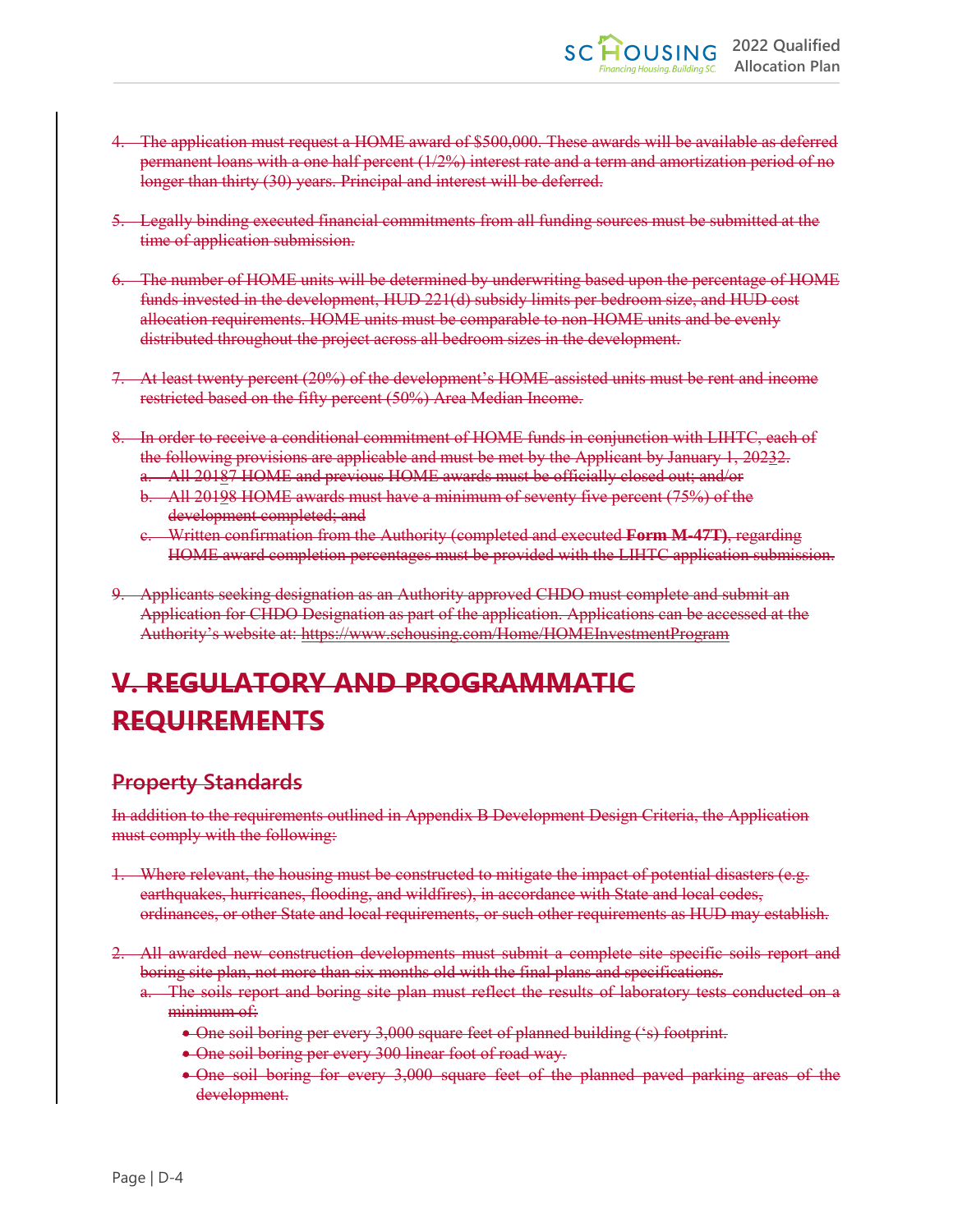- b. A registered professional engineer or a certified testing agency with a current license to practice in the State of South Carolina must prepare the report.
- c. All geotechnical recommendations must be incorporated into plans and cost estimates.
- 3. The housing must meet the accessibility requirements of 24 CFR part 8, which implements Section 504 of the Rehabilitation Act of 1973 (29 U.S.C. 794), and Titles II and III of the Americans with Disabilities Act (42 U.S.C. 12131-12189) implemented at 28 CFR parts 35 and 36, as applicable. Covered multifamily dwellings, as defined at 24 CFR 100.201, must also meet the design and construction requirements at 24 CFR 100.205, which implements the Fair Housing Act (42 U.S.C. 3601-3619).
- 4. The cost construction addendum must be completed by an independent  $3<sup>rd</sup>$  party that will not bid on the project or be awarded any contracts associated with the construction of the development. The Authority or its designee will determine whether the construction costs are reasonable.

### **Site and Neighborhood Standards**

Housing provided through the HOME program must promote greater choice of housing opportunities.

- 1. All HOME-provided housing must be suitable from the standpoint of facilitating and furthering full compliance with Title VI of the Civil Rights Act of 1964, as amended (42 U.S.C. 2000d), Title VIII of the Civil Rights Act of 1968, as amended "The Fair Housing Act" (42 U.S.C. 3601) and Equal Opportunity in Housing (Executive Order 11063).
- 2. If the Authority determines any detrimental site characteristics exist on, adjacent to, or within unallowable distances from the site, the Authority may reject the application.
- 3. Complete and submit a Site and Neighborhood Standards Certification (Form M-40).
- 4. Sites proposed for new construction developments or rehabilitation that includes increasing the number of units in an existing development must:
	- a. be adequate in size, exposure, and contour to accommodate the number and type of units proposed;
	- b. have utilities available and have adequate streets to service the site;
	- c. promote greater choice of housing opportunities and avoid undue concentration of assisted persons in areas containing a high proportion of low-income persons;
	- d. not be one which is seriously detrimental to family life or in which substandard dwellings or other undesirable conditions predominate, unless there is actively in progress a concerted program to remedy the undesirable conditions;
	- e. be accessible to social, recreational, educational, commercial, and health facilities and services, and other municipal facilities and services that are at least equivalent to those typically found in neighborhoods consisting largely of unassisted, standard housing of similar market rents;
	- f. except for new construction housing designed for elderly persons, travel time and cost via public transportation or private automobile, from the neighborhood to places of employment providing a range of jobs for lower-income workers, must not be excessive.
	- g. not be located in areas of minority concentration or in a racially mixed area if the project will cause a significant increase in the proportion of minority to non-minority residents.
		- i. Minority concentration, for purposes of this section, shall be defined as census tracts where the percentage of the total minority population and/or the population of any minority group listed below is greater than or equal to twenty percentage points higher than the population of the same group for the State as a whole. Those proposals which are located in a census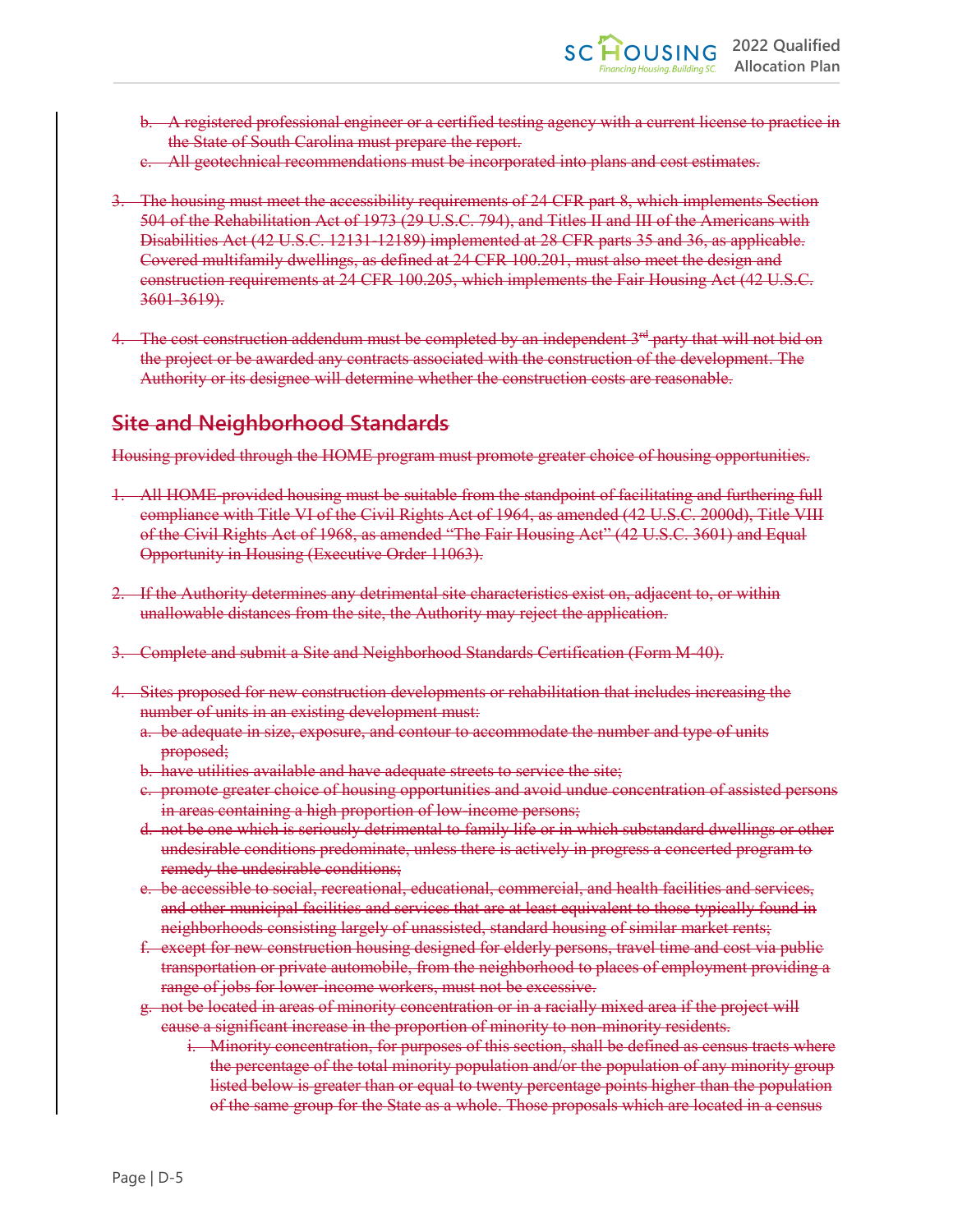track where the percentage of the total minority population and/or the population of a minority group is greater than or equal to the percentages listed below are deemed areas of minority concentration:

| <b>Minority Group</b>                         | <b>Statewide</b> | <b>Equal To or Greater Than</b> |
|-----------------------------------------------|------------------|---------------------------------|
| <b>Total Minority Population</b>              | 33.8%            | $33.8 + 20 = 53.8 \%$           |
| <b>Black or African American</b>              | 27.9%            | $27.9 + 20 = 47.9 %$            |
| American Indian and Alaska Native             | $0.4\%$          | $0.4 + 20 = 20.4$ %             |
| Asian                                         | $1.3\%$          | $1.3 + 20 = 21.3%$              |
| Native Hawaiian and Other Pacific<br>Islander | $0.1\%$          | $0.1 + 20 = 20.1 \%$            |
| Hispanie or Latino                            | $5.1\%$          | $5.1 + 20 = 25.1 \%$            |

Source: U.S. Census Bureau, 2010 Census

To determine whether a project is located in an area of minority concentration, applicants must use FFIEC Online Census Data System to provide data for the census track where the project is located:

- Go to https://www.ffiec.gov/census/default.aspx
- Scroll down the list of states, select "45- SOUTH CAROLINA (SC)," then click "RETRIEVE BY COUNTY."
- Seroll down the list of counties, select the county in which you're the site is located, then click "GET TRACT LIST."
- Seroll down the list of tracts, select the tract in which the site is located, then click "GET CENSUS DEMOGRAPHIC."
- Under the header labeled "Data Report Links," click on the word "Population."
- Print the report and submit it with the application.

The two available exceptions to the prohibition against being located in an area of minority concentration as defined above are identified in 24 CFR  $983.57(e)(3)$ . They include:

- i. The project is necessary to meet overriding housing needs that cannot be met in the housing market area. To meet this exception, the overriding housing need must not be caused by the fact that discrimination on the basis of race, color, religion, sex, national origin, age, familial status, or disability renders sites outside areas of minority concentration unavailable. For example, the site is integral to the overall local strategy for the preservation or restoration of the immediate neighborhood and of sites in a neighborhood experiencing significant private investment that is demonstrably improving the economic character of the area (a "revitalizing area").
- ii. Sufficient, comparable opportunities exist for housing for minority families in the income range to be served by the proposed project outside areas of minority concentration. To meet this exception, units may be considered comparable opportunities if they have the same household type (elderly, disabled, family, large family) and occupant type (owner/renter); require approximately the same tenant contribution towards rent; serve the same income group; are located in the same housing market; and are in standard condition. Additionally, there must be an assessment of the overall impact of HUD-assisted housing on the availability of housing choices for low-income minority families in and outside areas of minority concentration which must take into account the extent to which the following factors are present, along with other factors relevant to housing choice:
	- a significant number of assisted housing units are available outside areas of minority concentration;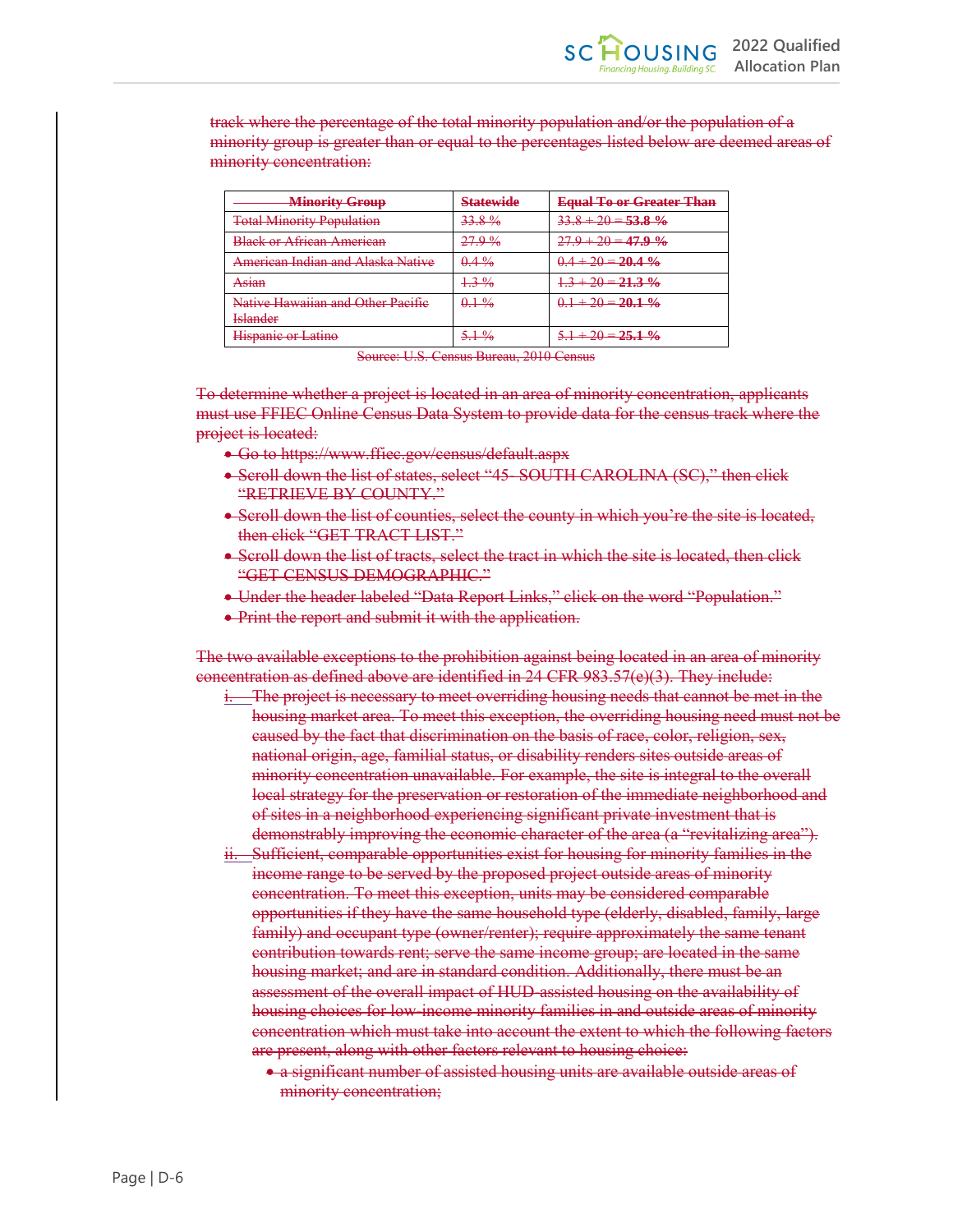- significant integration of assisted housing projects constructed or rehabilitated in the past 10 years relative to the racial mix of the eligible population;
- whether there are racially integrated neighborhoods in the locality;
- programs are operated by the locality to assist minority families that wish to find housing outside areas of minority concentration;
- minority families have benefited from local activities (*e.g.*, acquisition and writedown of sites, tax relief programs for homeowners, acquisitions of units for use as assisted housing units) undertaken to expand choice for minority families outside of areas of minority concentration;
- a significant proportion of minority households have been successful in finding units in non-minority areas under the tenant-based assistance programs; and
- comparable housing opportunities have been made available outside areas of minority concentration through other programs.

Units produced under this exception should produce a reasonable distribution of assisted units each year that, over a period of several years, will approach an appropriate balance of housing choices within and outside areas of minority concentration. An appropriate balance must be determined in light of local conditions affecting the range of housing choices available for low-income minority families and in relation to the racial mix of the locality's population.

Should a proposal be located in an area of minority concentration, but is eligible for an exception, the applicant must provide the Authority with an opinion letter that adequately addresses which exception applies and why. Documentation should be attached in support of the letter. For example, if a development is located in a designated "Revitalization Area," documentation evidencing the designation must be included. Opinion letters for exception 1 must be prepared and signed by the locality. Opinion letters must for exception 2 must be prepared and signed by the Market Study Analyst.

#### **Environmental Requirements**

Completion of the environmental review process, including HUD approval for use of HOME funds, is mandatory before taking action on a site, including the purchase of the site, or making a commitment or expenditure of HUD or non-HUD funds for property acquisition, rehabilitation, conversion, lease, repair or construction activities.

In accordance with 24 CFR Part 58 participants, recipients, owners, developers, sponsors or any third party partners must not take any physical actions on a site, begin construction, commit, expend, or enter into any legally binding agreements that constitute choice limiting actions for any HUD or non-HUD funds before the environmental review process has been completed and an "Authority to Use Grant Funds" has been received from HUD. Any violation of the statutory regulation will result in the automatic de-obligation of a HOME conditional commitment.

- 1. Awarded applicants will commission environmental consultants to prepare NEPA environmental reviews their applications. An Environmental Consultant/Firm from the Authority's Approved Environmental Consultant List must be used to complete the NEPA environmental review. A NEPA environmental review is required ONLY if a development is awarded HOME funds.
- 2. Once HOME awardees have been environmentally cleared, the Authority will publish a Notice of Intent (NOI) and a Request for Release of Funds (RROF). Local governments are responsible for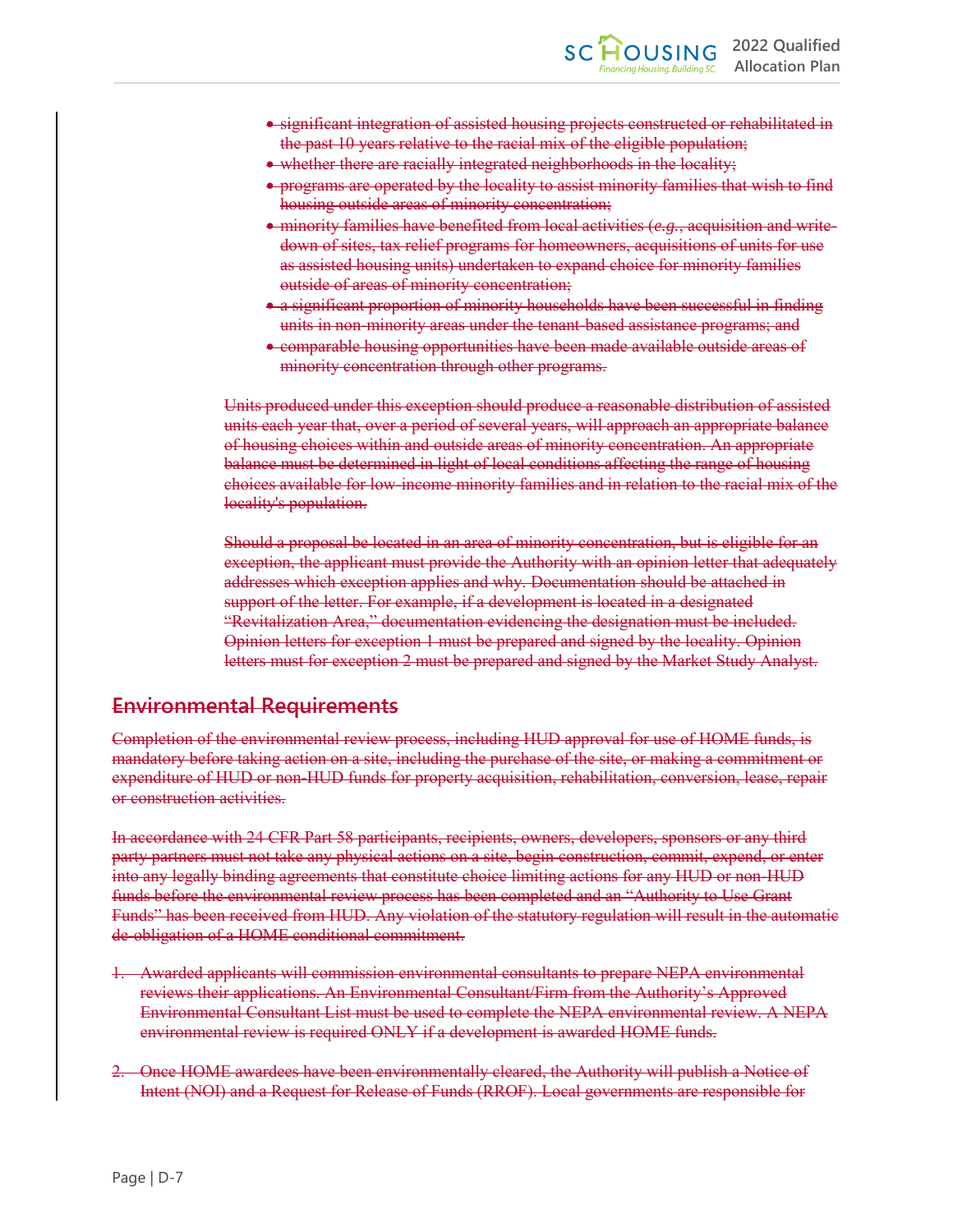their own publishing of these notices.

- 3. HOME funds will not be awarded to projects which require mitigation of any hazardous materials, other than lead-based paint and/or asbestos, found on, within, or adjacent to the proposed site(s).
- 4. HOME funds will not be awarded to projects that impact a FEMA designated floodplain, this includes the 100 and 500 year floodplains.
- 5. HOME funds will not be awarded to projects that impact a jurisdictional or non-jurisdictional wetland in accordance with the 1989 Federal Manual for Identifying and Delineating Wetlands.
- 6. HOME funds will not be awarded to projects with exterior noise assessment levels of 75 dB or higher or interior noise levels of 45 dB or higher.
- 7. For projects involving acquisition, an option agreement on a proposed site or property is allowable prior to the completion of the environmental review if and only if the option agreement is conditional in nature so as not to provide legal claim to any amount of HOME funds to be used for the specific project or site until the environmental review process is completed. The required language to meet this requirement is provided below:

*"Notwithstanding any provision of this Agreement, the parties hereto agree and acknowledge that this Agreement does not constitute a commitment of funds or site approval, and that such commitment of funds or approval may occur only upon satisfactory completion of an environmental review and receipt by the SC State Housing Finance and Development Authority of a release of funds from the U.S. Department of Housing and Urban Development under 24 CFR Part 58. The parties further agree that the provision of any funds to the project is conditioned on the Authority's determination to proceed with, modify or cancel the project based on the results of a subsequent environmental review."*

- 8. If the proposed project is already underway all work must cease immediately once the application for HOME funds has been made. No work or choice limiting actions may occur after the application date. Work may only recommence after an environmental review has been completed and an Authority to Use Grant Funds has been issued.
- 9. HOME funds will not be awarded to any site listed on or adjacent to a site listed on the National Priority List under the Comprehensive Environmental Response, Compensation, and Liability Act (CERCLA), commonly known as Superfund sites.
- 10. All Applicants should refer to the Authority's Environmental Review Manual for further information. http://www.schousing.com/library/HOME/Environmental%20Forms/Environmental%20Manual\_rev 2017.pdf.

### **Community Housing Development Organizations (CHDOs)**

To qualify for CHDO designation, a Community housing development organization must be a private nonprofit organization that must meets the applicable federal and Authority following requirements.:

- 1. Is organized under State or local laws;
- 2. Has no part of its net earnings inuring to the benefit of any member, founder, contributor, or individual;
- 3. Is neither controlled by, nor under the direction of, individuals or entities seeking to derive profit or gain from the organization. A community housing development organization may be sponsored or created by a for-profit entity, but: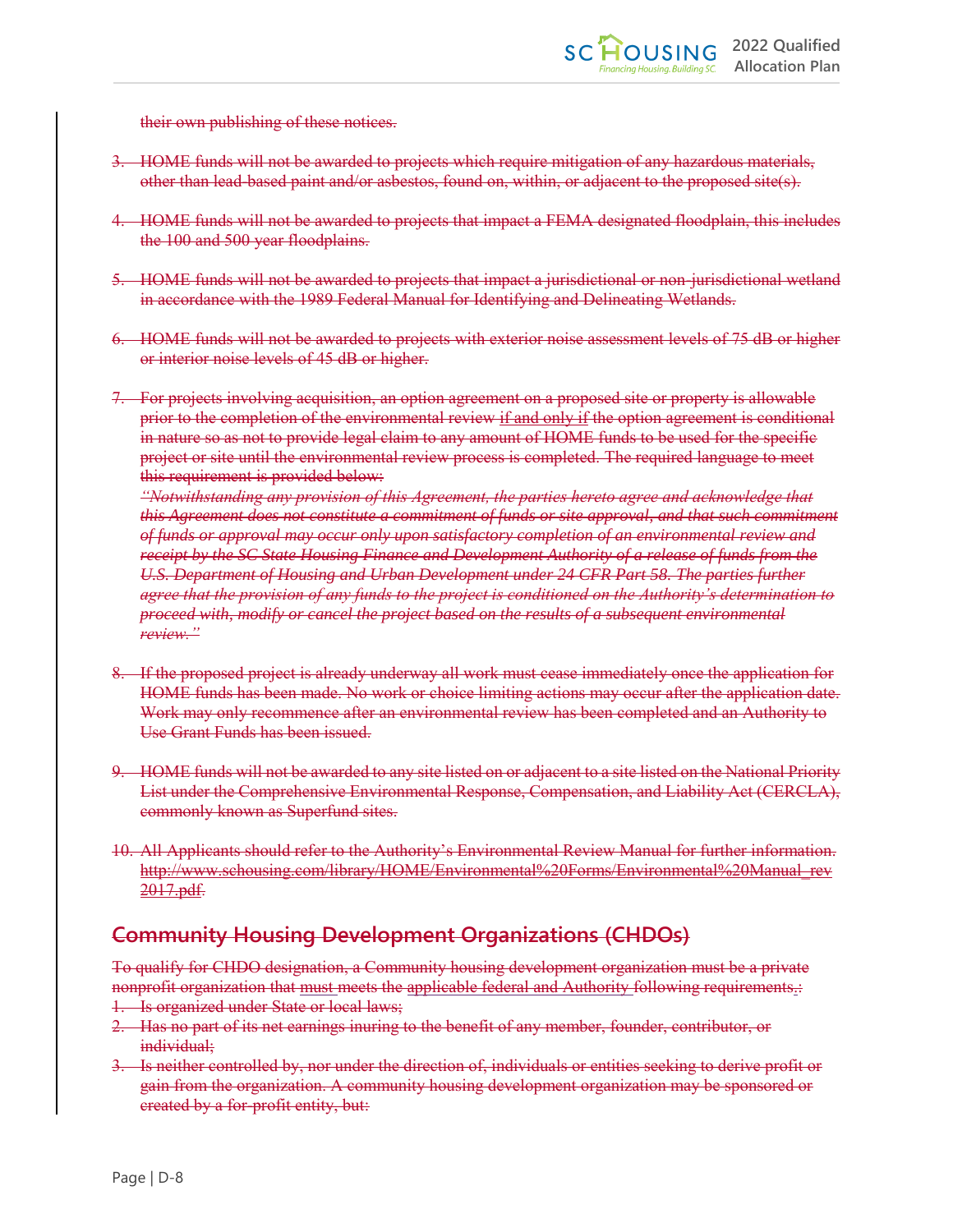- a. The for-profit entity may not be an entity whose primary purpose is the development or management of housing, such as a builder, developer, or real estate management firm.
- The for-profit entity may not have the right to appoint more than one-third of the membership of the organization's governing body. Board members appointed by the for-profit entity may not appoint the remaining two-thirds of the board members;
- c. The community housing development organization must be free to contract for goods and services from vendors of its own choosing; and
- d. The officers and employees of the for-profit entity may not be officers or employees of the community housing development organization.
- 4. Has a tax exemption ruling from the Internal Revenue Service under section 501(c)(3) or (4) of the Internal Revenue Code of 1986 (26 CFR 1.501 $(e)(3)$ ) 1 or 1.501 $(e)(4)$  1)), is classified as a subordinate of a central organization non-profit under section 905 of the Internal Revenue Code of 1986, or if the private nonprofit organization is an wholly owned entity that is disregarded as an entity separate from its owner for tax purposes (e.g., a single member limited liability company that is wholly owned by an organization that qualifies as tax-exempt), the owner organization has a tax exemption ruling from the Internal Revenue Service under section  $501(e)(3)$  or (4) of the Internal Revenue Code of 1986 and meets the definition of "community housing development organization;"
- 5. Is not a governmental entity (including the participating jurisdiction, other jurisdiction, Indian tribe, public housing authority, Indian housing authority, housing finance agency, or redevelopment authority) and is not controlled by a governmental entity. An organization that is created by a governmental entity may qualify as a community housing development organization; however, the governmental entity may not have the right to appoint more than one-third of the membership of the organization's governing body and no more than one- third of the board members may be public officials or employees of governmental entity. Board members appointed by a governmental entity may not appoint the remaining two-thirds of the board members. The officers or employees of a governmental entity may not be officers or employees of a community housing development organization;
- 6. Has standards of financial accountability that conform to 2 CFR 200.302, 'Financial Management' and 2 CFR 200.303, 'Internal Controls;'
- 7. Has among its purposes the provision of decent housing that is affordable to low-income and moderate-income persons, as evidenced in its charter, articles of incorporation, resolutions or bylaws;
- Maintains accountability to low-income community residents by:
	- a. Maintaining at least one-third of its governing board's membership for residents of low-income neighborhoods, other low-income community residents, or elected representative of low-income neighborhood organizations. For urban areas, "community" may be a neighborhood or neighborhoods, city, county or metropolitan area; for rural areas, it may be a neighborhood or neighborhoods, town, village, county, or multi-county area (but not the entire State); and
	- b. Providing a formal process for low-income program beneficiaries to advise the organization in its decisions regarding the design, siting, development, and management of affordable housing.
- 9. Has a demonstrated capacity for carrying out housing projects assisted with HOME funds. A designated organization undertaking development activities as a developer or sponsor must satisfy this requirement by having paid employees with housing development experience who will work on projects assisted with HOME funds. For its first year of funding as a community housing development organization, an organization may satisfy this requirement through a contract with a consultant who has housing development experience to train appropriate key staff of the organization. An organization that will own housing must demonstrate capacity to act as owner of a project and meet the requirements of  $\S 92.300(a)(2)$ . A nonprofit organization does not meet the test of demonstrated capacity based on any person who is a volunteer or whose services are donated by another organization; and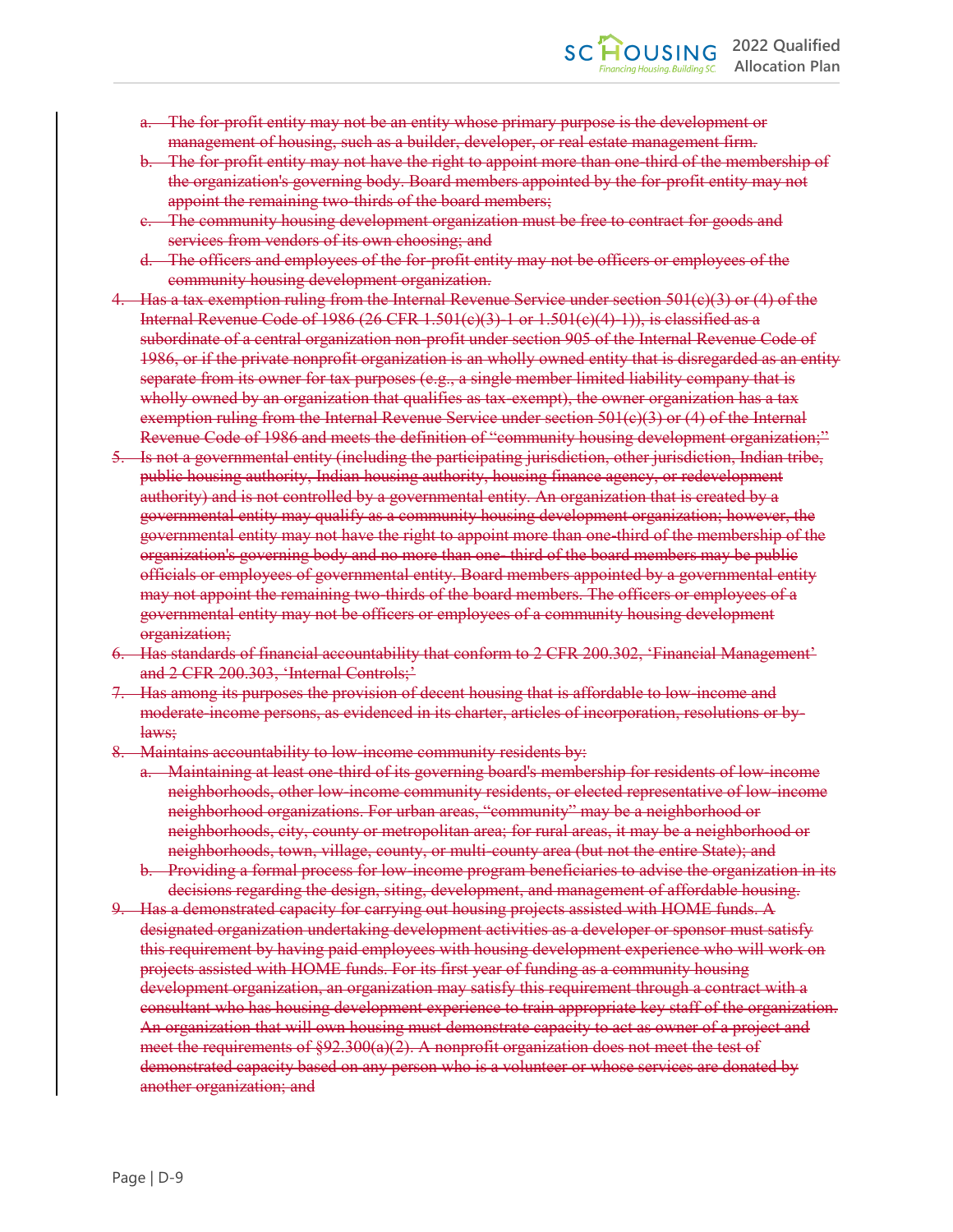10. Has a history of serving the community within which housing to be assisted with HOME funds is to be located. In general, an organization must be able to show one year of serving the community before HOME funds are reserved for the organization. However, a newly created organization formed by local churches, service organizations or neighborhood organizations may meet this requirement by demonstrating that its parent organization has at least a year of serving the community.

### **Lead Based Paint Requirements**

HOME-assisted projects must comply with Lead-Based Paint Regulations. Effective September 15, 2000, the U.S. Department of Housing and Urban Development (HUD) issued regulations designed to protect young children from lead-based paint hazards in housing that is financially assisted by the federal government or being sold by the government. The regulation, "Requirements for Notifications, Evaluation and Reduction of Lead-Based Paint Hazards in Federally Owned Residential Property and Housing Receiving Federal Assistance," was published in the Federal Register on September 15, 1999. This regulation appears within title 24 of the Code of Federal Regulations as part 35 (24 CFR Part 35). The requirements apply to housing built before 1978, the year lead-based paint was banned nationwide for consumer use. The regulation sets hazard reduction requirements that give a much greater emphasis than previous regulations to reducing lead in house dust. Specific requirements depend on whether the housing is being disposed of or assisted by the federal government, and also on the type and amount of financial assistance, the age of the structure, and whether the dwelling is rental or owner-occupied.

See the HOME/LIHTC Implementation Manual for information regarding HOME lead-based paint requirements. All applicants requesting HOME funds must complete and submit Lead-Safe Housing Rule Applicability (**Form M-7B**).

### **Rent Levels**

Rents for HOME assisted units are determined on an annual basis by HUD and are restricted for the length of the applicable affordability period. The HOME Final Rule requires approval of all rents on an annual basis for developments with HOME units. The approval process is overseen by the Authority's Compliance Monitoring Department. Annual Rent Approval Form M-66 is required to be submitted to Compliance Monitoring staff to begin the approval process. HOME Rent limits are updated annually by HUD and can be found on the Authority's website:

https://www.schousing.com/Home/PartnerIncomeLimits. The rents, as listed, include all applicable utilities. Utilities paid by tenants must be subtracted from the rents to determine the maximum allowable rent. Rents may increase or decrease from year to year. Applicants must use the HOME Utility Allowances provided on the Authority's website ONLY. These utility allowances are based on the HUD Model. The HOME Utility Allowances can be found here: https://www.schousing.com/Home/UtilityAllowances.

### **Affordability Period**

New construction projects assisted with HOME funds must remain affordable and in compliance with regulatory requirements for twenty (20) years.

### **Fixed and Floating Units**

The owner must elect either "fixed" or "floating" HOME unit designations at the time of application.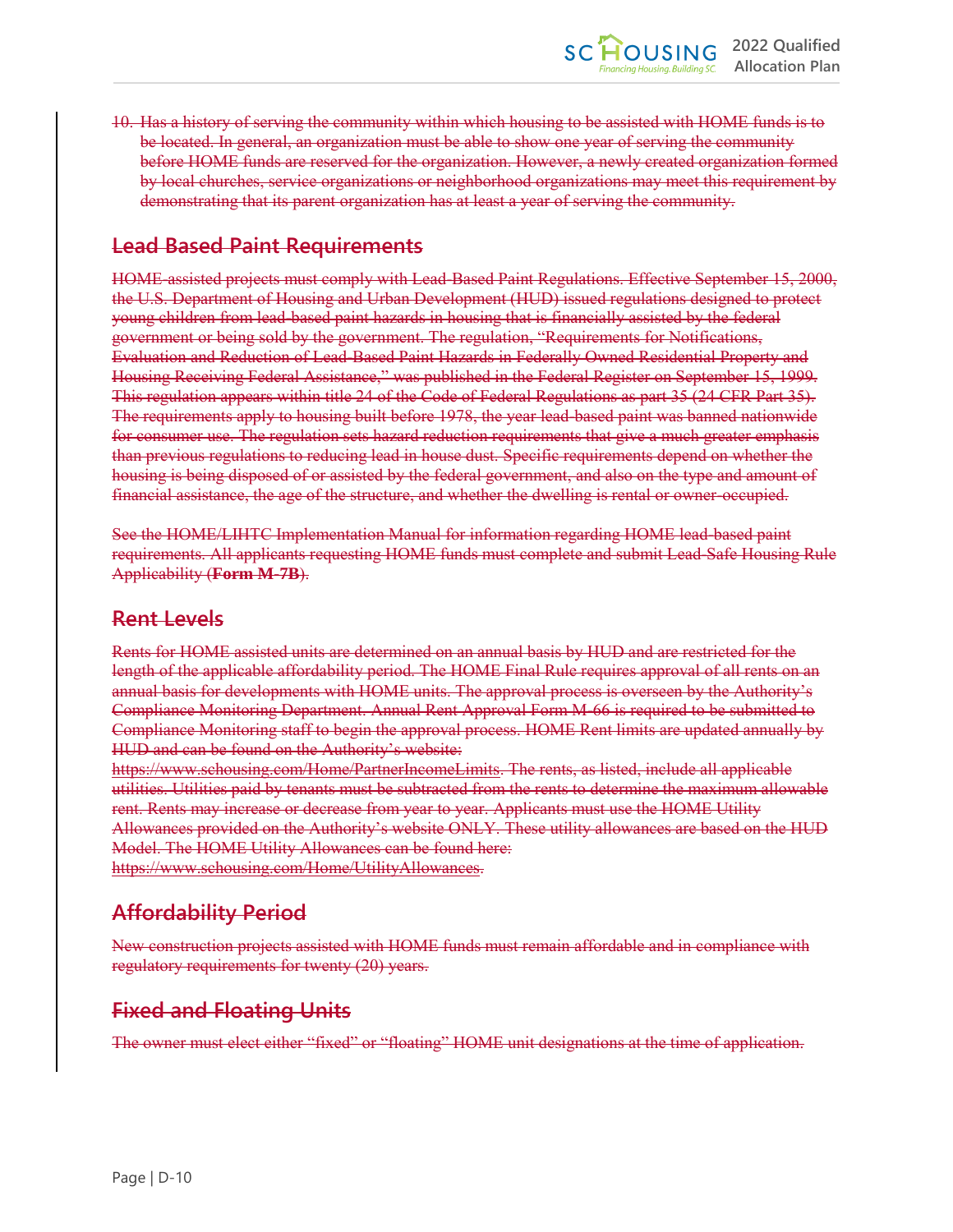- 1. Fixed units are specific units that are designated as HOME assisted units and therefore, are subject to HOME rent and occupancy requirements for the duration of the affordability period. The designated HOME units and their specific income restriction never changes.
- 2. Floating units are units are designated as HOME assisted and these units may change or float over time as long as the total number of HOME assisted units in the project remains constant and comparable in size, features, and number of bedrooms.

### **HOME Loans and Disbursement of Funds**

The Authority's HOME funds are provided as a permanent financing source and therefore may only be disbursed at project completion. HOME funds may only be requested once the following criteria have been met:

- 1. The project is 100% complete and certificates of occupancy for all buildings have been issued by city/county officials;
- 2. The project has passed a final inspection completed by the Authority or its designee; and
- 3. The HOME loan has been closed and all required executed/recorded documents have been submitted to the Authority.

A mortgage and restrictive covenant will be recorded in all cases where HOME assistance is provided. Upon project completion, the rent and occupancy requirements will be enforced by a recorded restrictive covenant amendment running with the property(s) for the duration of the affordability period.

### **Eligible Project Costs**

All costs paid for with HOME funds must be eligible, reasonable and necessary, included in the application, and approved as part of the development budget. The HOME funds disbursed at project completion may be used to pay off construction loans, bridge financing loans, or guaranteed loan that were used for the following eligible costs:

*Development hard costs –* These are actual cost of constructing housing and include the following: Costs to meet the new construction standards in §92.251;

To demolish existing structures;

To make utility connections including off-site connections from the property line to the adjacent street; and

To make improvements to the project site that are in keeping with improvements of surrounding, standard projects. Site improvements may include on-site roads and sewer and water lines necessary to the development of the project. The project site is the property, owned by the project owner, upon which the project is located.

Costs to construct laundry and community facilities that are located within the same building as the housing and which are for the use of the project residents and their guests.

Costs to make utility connections or to make improvements to the project site, in accordance with the provisions of §92.206(a)(3) (ii) and (iii) are also eligible in connection with acquisition of standard housing.

*Acquisition costs -* Costs of acquiring improved or unimproved real property.

*Related soft costs -.* Other reasonable and necessary costs incurred by the owner and associated with the financing, or development of new construction or acquisition of housing assisted with HOME funds. These costs include, but are not limited to: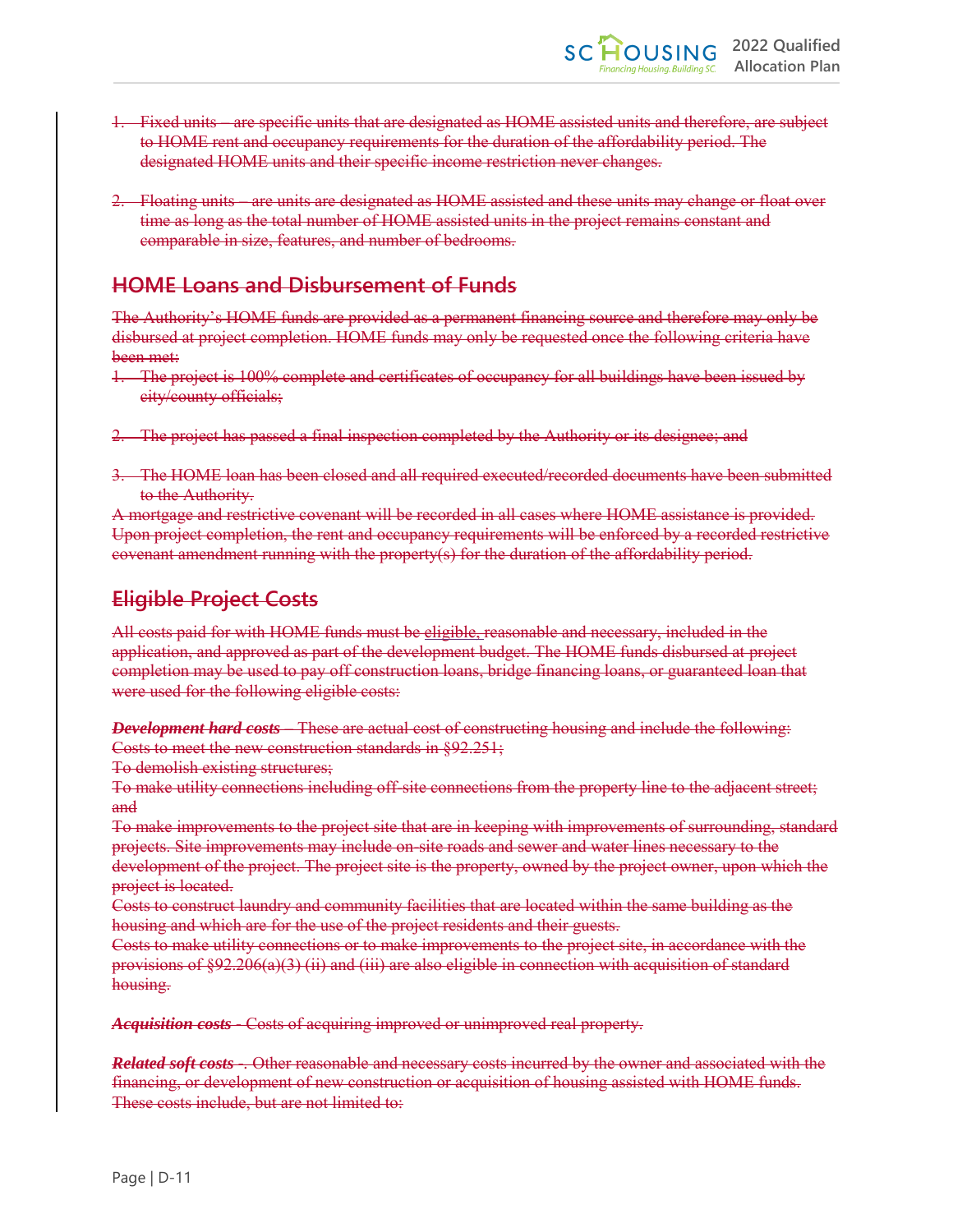Architectural, engineering, or related professional services required to prepare plans, drawings, specifications, or work write-ups. The costs may be paid if they were incurred not more than 24 months before the date that HOME funds are committed to the project and the Authority expressly permits HOME funds to be used to pay the costs in the written agreement committing the funds;

Costs to process and settle the financing for a project, such as private lender origination fees, credit reports, fees for title evidence, fees for recordation and filing of legal documents, building permits, attorney's fees, private appraisal fees and fees for an independent cost estimate, builders or developers fees;

Costs of a project audit, including certification of costs performed by a CPA, that the Authority requires with respect to the development of the project;

Costs to provide information services such as affirmative marketing and fair housing information to prospective tenants as required by §92.351;

For new construction, the cost of funding an initial operating deficit reserve, which is a reserve to meet any shortfall in project income during the period of project rent-up (not to exceed 18 months) and which may only be used to pay project operating expenses, scheduled payments to a replacement reserve, and debt service. Any HOME funds placed in an operating deficit reserve that remain unexpended after the period of project rent-up may be retained for project reserves if permitted by the Authority;

For new construction, costs for the payment of impact fees that are charged for all projects within a jurisdiction;

Costs of environmental review and release of funds in accordance with 24 CFR part 58 which are directly related to the project;

Eligible costs of project-specific assistance for Community housing development organization costs are set forth in §92.301; and/or

If the HOME funds are not used to directly pay a cost specified in this section, but are used to pay off a construction loan, bridge financing loan, or guaranteed loan, the payment of principal and interest for such loan is an eligible cost only if.

The loan was used for eligible costs specified in this section; and

The HOME assistance is part of the original financing for the project and the project meets the requirements of this part.

### **Ineligible Project Costs**

HOME funds may not be used for the following:

- HOME funds may not be used to reimburse a non-governmental entity for project related costs incurred after the Applicant has submitted an application for HOME funds and before the environmental review process has been completed, approved by HUD and the Authority in receipt of the Authority to Use Grant Funds;
- Delinquent taxes, fees or charges on properties to be assisted with HOME funds;
- Any cost that is not eligible under §§ 92.206 through 92.209;
- Infrastructure costs in projects where HOME funds will be used for infrastructure only; and
- Playground equipment.

### **Allocating Costs for Mixed Income and Mixed-Use Developments**

All HOME funds used in conjunction with a mixed income development shall be used solely for the benefit of the affordable units in the development. A building that is designed in part for use other than residential housing may qualify as affordable housing under the HOME program if, at least fifty-one percent (51%) of the total space is residential and meets the rent and occupancy limitations.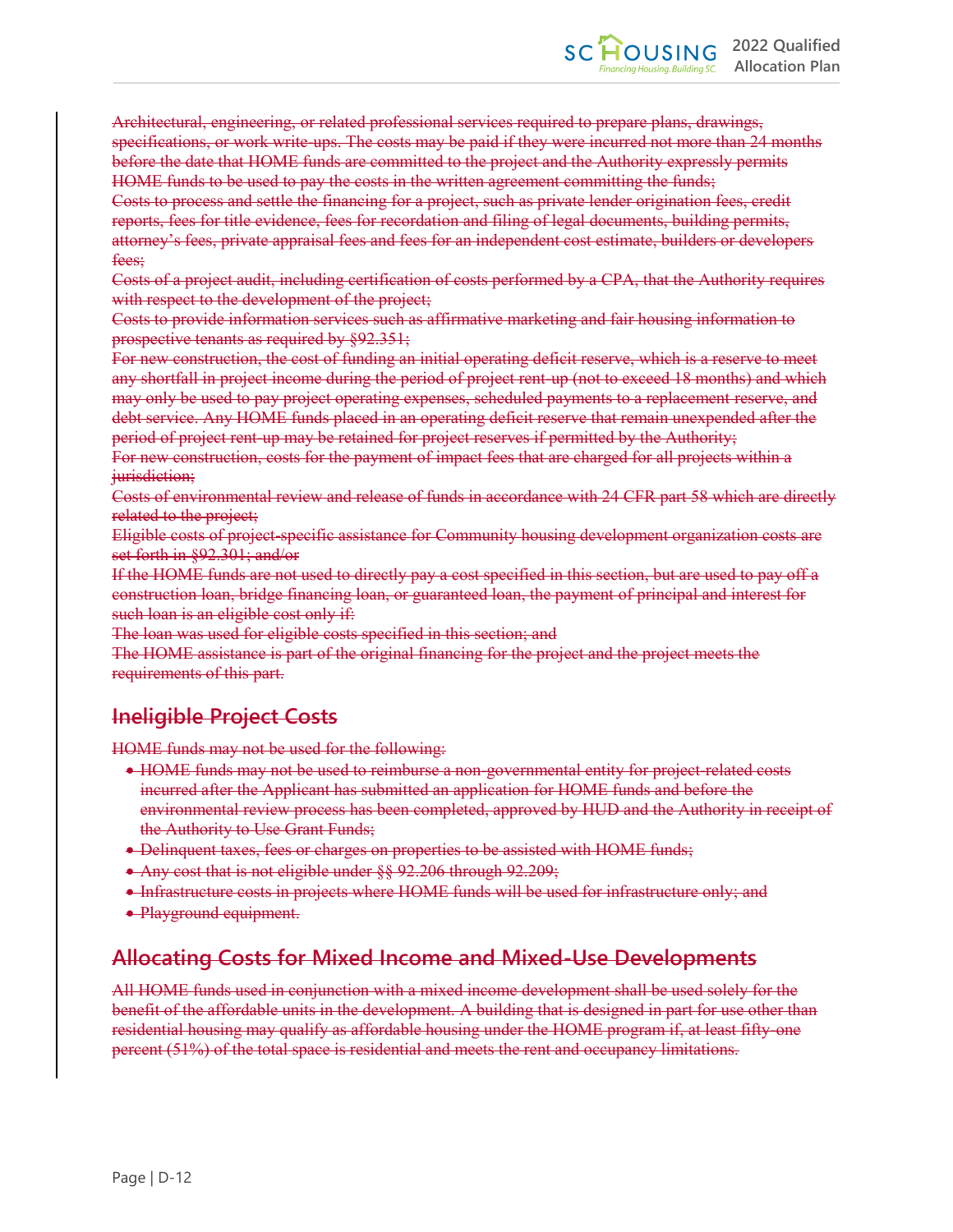### **Tenant Selection Procedures**

Applicants must ensure that tenant selection policies and criteria are written and:

- Are consistent with the purpose of providing housing for very low and low-income families;
- Are reasonable, given HOME Program eligibility and acceptance requirements;
- Consideration is given to the housing needs of families with federal preferences for admission to Section 8 and public housing;
- Tenants are selected from a written waiting list in chronological order; and
- Are given prompt written notification of rejection and the grounds for such rejection.

### **Uniform Relocation Act**

All HOME projects are subject to the Uniform Relocation Assistance and Real Property Acquisition Policies Act of 1970 (URA) and other HUD requirements such as Section 104(d) of the Housing and Community Development Act. Developments containing residential or commercial buildings that are not vacant at the time of the "Initiation of Negotiations" cannot request HOME funds.

Applicants must submit an M-52 Notice to Seller for the Acquisition of Property with Federal Funds, executed prior to or at the time of the execution of the option or contract, if the application involves acquiring property.

### **Tenant Protections and Prohibited Lease Terms**

The Applicant is required to follow the provisions of 24 CFR Part 92.253 of the HOME regulations for tenant lease protections and execute lease agreements for a minimum of twelve (12) months, unless by mutual consent, the tenant and owner agree to a lesser term. An owner may not terminate the tenancy or refuse to renew the lease of a tenant for rental housing assisted with HOME funds except for serious or repeated violations of the terms of the lease, for violation of applicable federal, state or local law, or for other good cause. Any termination or refusal to renew must be preceded by no less than thirty (30) days written notice specifying the grounds for the action.

Owners may not refuse, except for just cause, to lease a HOME-assisted unit to a family, which holds a rental certificate or voucher or a comparable document under the HOME Program.

The following are prohibited lease terms:

- 1. *Agreement to be sued -* Agreement by the tenant to be sued, admit guilt or to a judgment in favor of the owner in a lawsuit brought in connection with the lease.
- 2. *Treatment of Property -* Agreement by the tenant that the owner may take, hold, or sell personal property of household members without notice to the tenant and a court decision on the rights of the parties. This prohibition however, does not apply to an agreement by the tenant concerning disposition of personal property remaining in the housing unit after the tenant has moved out of the unit. The owner may dispose of this personal property in accordance with State law.
- 3. *Excusing the Owner from Responsibility* Agreement by the tenant not to hold the owner or the owner's agents legally responsible for actions or failure to act, whether intentional or negligent.
- 4. *Waiver of Notice* Agreement by the tenant that the owner may institute a lawsuit without notice to the tenant.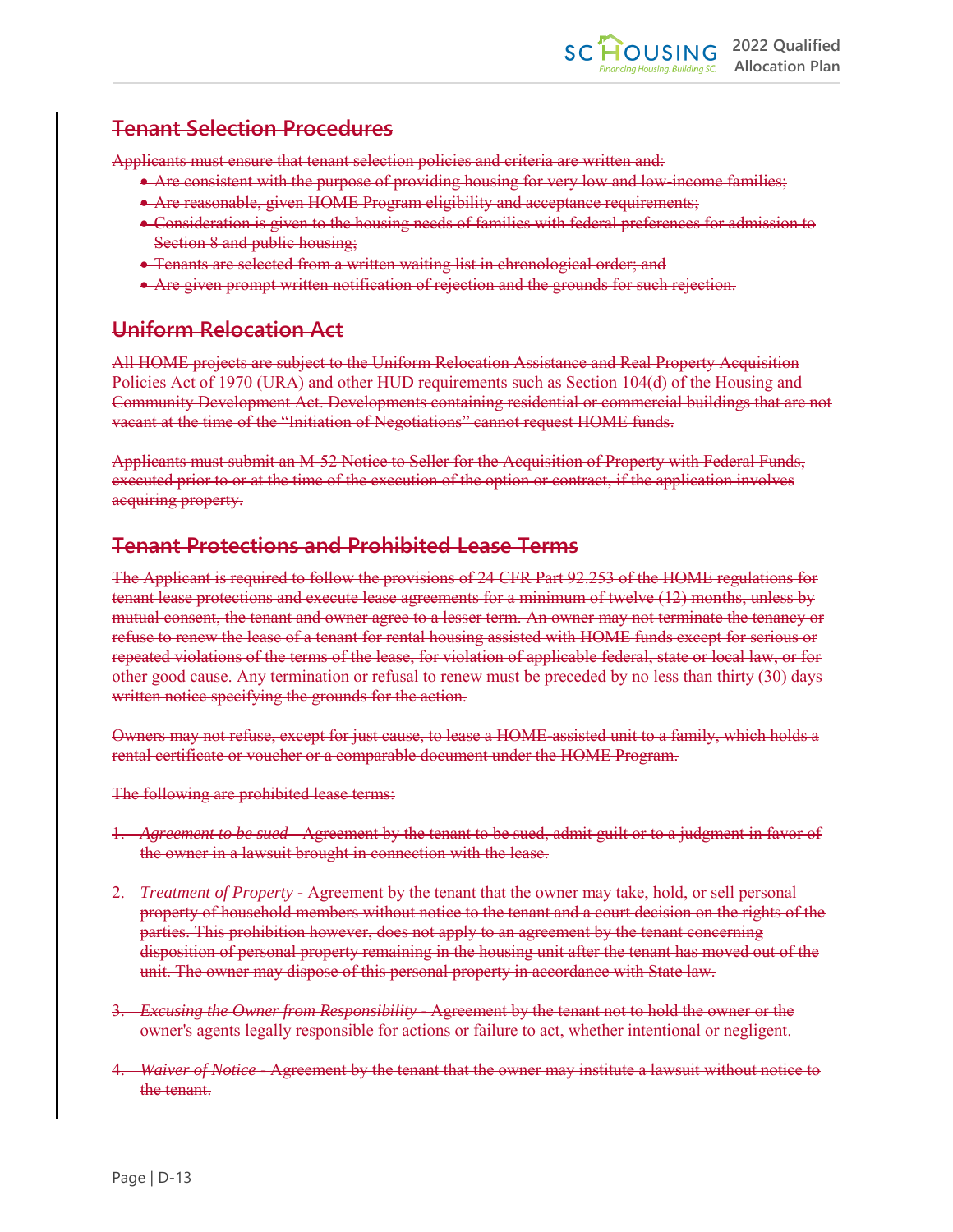- 5. *Waiver of Legal Proceedings* Agreement by the tenant that the owner may evict the tenant or household members without instituting a civil court proceeding in which the tenant would have the opportunity to present a defense.
- 6. *Waiver of Legal Trial* Agreement by the tenant to waive any right to a jury trial.
- 7. *Waiver of Right to Appeal Court Decision* Agreement by the tenant to waive their right to appeal or to otherwise challenge in court a decision in connection with the lease.
- 8. *Tenant Chargeable with Cost of Legal Actions regardless of Outcome* Agreement by the tenant to pay attorney fees or other legal costs even if the tenant wins the court proceeding by the owner against the tenant. The tenant however, may be obligated to pay costs if the tenant loses.
- 9. Requirement for tenants to participate in mandatory services.

### **Procurement and Contracting Requirements**

Applicants must ensure that every entity and/or individual awarded a contract is not on the list of Parties Excluded from Federal Procurement or Non-Procurement Programs (SAM.gov) as published by the U. S. General Services Administration and HUD Regional and Field Offices' Limited Denials of Participation lists. Applicants must have successfully completed an environmental review and received an Authority to Use Grant Funds notice from HUD before taking any choice limiting actions on a site, such as executing construction contracts, starting construction, or taking any physical actions on a site.

Applicants must use a competitive sealed bid process when procuring for the general construction contract. Procurement policies or bid selection procedures must comply with the regulations of Section 3, MBE/WBE outreach requirements, and federal labor standards when applicable. Developments subject to Section 3 regulations must include the M-11E Certification of a Section 3 Business Form and the M-11D Section 3 Guidance for Contractors in all bid packages when applicable.

In circumstances where an Identity of Interest relationship exists and the Applicant wishes to act as the general contractor, the applicant must request approval to do so in writing. Requests can be submitted with the application by completing the M-8 Identity of Interest Certification and the M-8A Request for Identity of Interest.

General contractors must meet the following minimum requirements to be awarded HOME construction contracts.

- 1. Construction companies must have been in business for a minimum of five years and have permanent full-time employees.
	- a. Documentation must be provided that demonstrates the construction company been in business for at least five years of continuous operation, operating under the same business name.
	- b. Documentation that the company is in good standing with the SC Secretary of State
	- c. Copy of most current license issued by SC Department of Licensing, Labor and Regulations.
	- d. Completed W-9
	- e. M-9 Debarment Certification
- 2. Provide a list of similar projects the construction company has successfully completed during the last five years. Include the following information for each project:
	- a. Project Name
	- b. Project Owner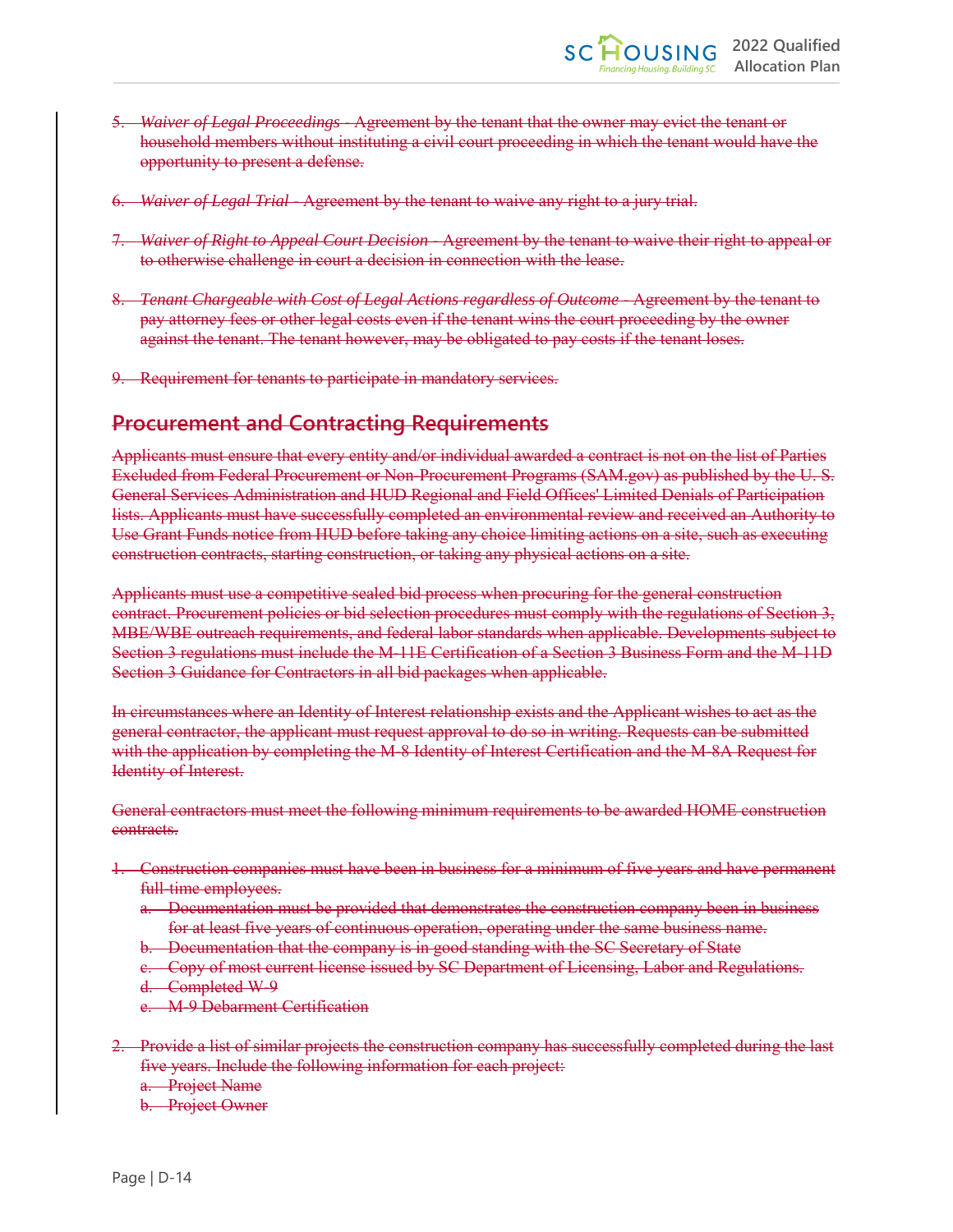- c. Project Address
- d. # of Units and Type (affordable, market rate)
- **Construction Start/End dates**
- f. Project Type (New Construction, Rehab, Adaptive Re-Use, Conversion) Description of Funding **Sources**
- g. Color Photo of Completed Projects
- 3. Provide the construction company's organizational chart (including employee names and titles) and employee roster. The construction company must have full-time permanent employees, including fulltime on-site job superintendents/project managers. Provide the following information for each employee:
	- a. Employee Name
	- b. Job Title
	- c. Resumes of all key staff members and principals
	- d. Description of responsibilities and job duties and employment type (i.e. full-time/part-time)

### **Davis-Bacon Requirements**

All HOME-assisted projects containing twelve (12) or more HOME-assisted units shall comply with the Davis-Bacon Act. When funds are used in twelve (12) or more units, the Applicant must comply with the provisions requiring the payment of not less than the prevailing wages in the locality. Refer to the HOME/LIHTC Implementation Manual for more details.

### **Section 3 Requirements**

To the greatest extent feasible, HOME recipients, their contractors and subcontractors must provide opportunities for job training, employment, contracting and subcontracting to Section 3 residents and businesses. See 24 CFR Part 135 for regulations enacted in furtherance of Section 3.

Section 3 requirements apply to all contracts and subcontracts for professional and construction services exceeding \$100,000 that were awarded in connection with the HOME funded project. When there are contracts and subcontracts awarded in conjunction with the Section 3 applicable project, then Section 3 requirements apply to all contractors awarded contracts for work in excess of \$100,000. These include all contracts and subcontracts awarded in excess of \$100,000, even those not funded with HOME funds and those that are for non-construction activities.

The HUD sponsored Section 3 Business Registry is available online at: http://www.hud.gov/Sec3Biz. The registry can be used to search for self-certified Section 3 businesses or to register a business for inclusion as Section 3 eligible.

### **Violence Against Women Act**

All HOME-assisted projects are required to be in compliance with the Violence Against Women Act (VAWA). VAWA requires the following:

- Notice of Occupancy Rights explains the protections provided and how to request them.
- Owner Notice of Occupancy Rights and Obligations for owner/landlords that have units assisted with HOME funds.
- Emergency Transfer Plan VAWA requires the implementation of an emergency transfer plan which identifies participants who are eligible for an emergency transfer, the documentation needed to request an emergency transfer, confidentiality protections, how an emergency transfer may occur, and guidance to participants on safety and security.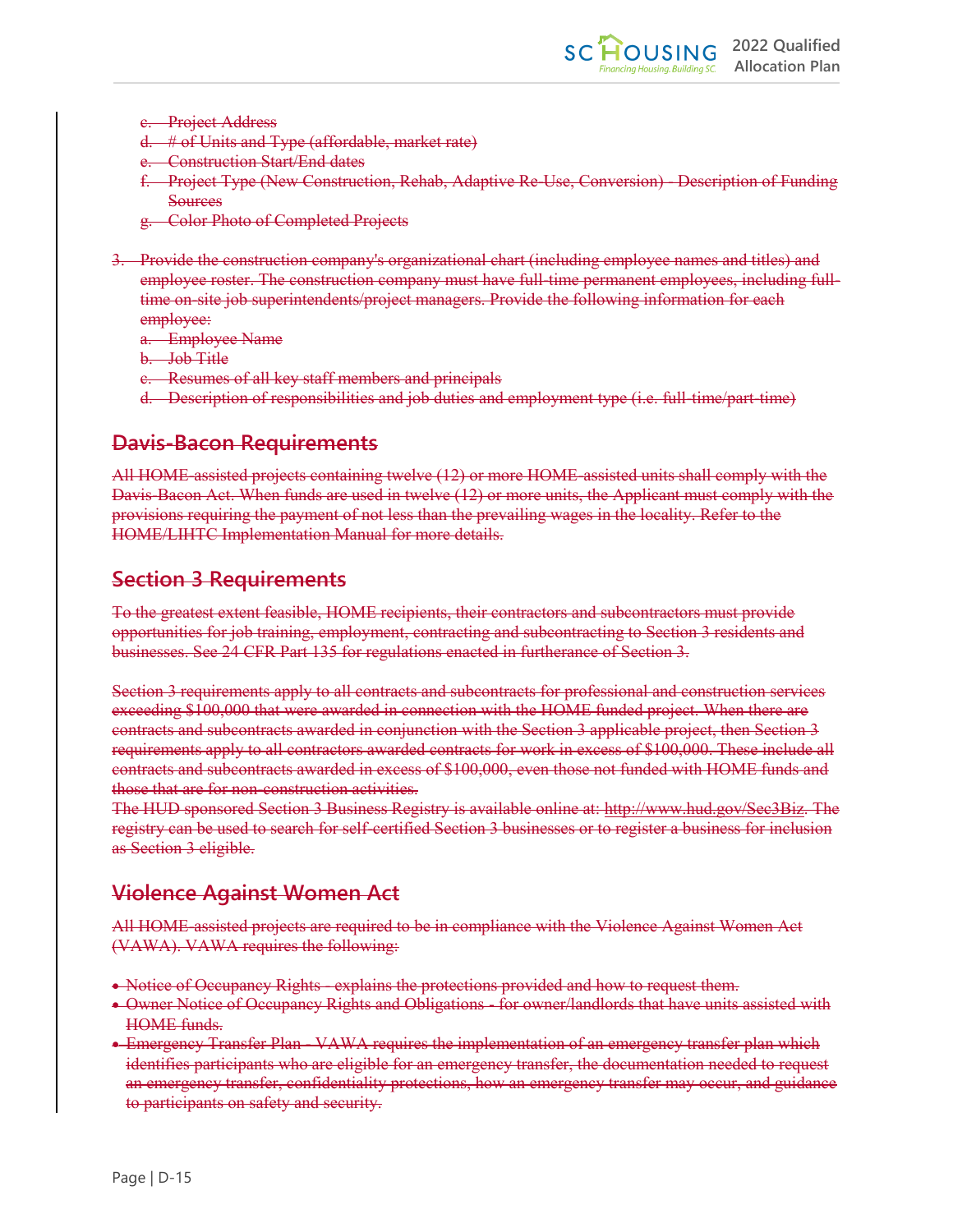### **Other Federal Requirements**

Applicants shall comply with all other federal requirements that may not be listed in this manual that are outlined in 24 CFR Part 92 and 24 CFR Part 92 Subpart H such as, but not limited to:

- **Procurement and Contracting Requirements**
- General Audit Requirements
- Affirmative Marketing
- Equal Opportunity and Fair Housing
- Affirmatively Furthering Fair Housing
- Conflict of Interest
- Debarment and Suspension
- Flood Insurance and Executive Order 12372

### **Monitoring and Compliance**

All awarded projects are subject to HOME compliance monitoring requirements. At a minimum, the owners of projects are responsible for conducting the following annually:

Maximum rent and utility allowances must be reviewed and recalculated annually upon the anniversary of the lease renewal date. HOME rents are published annually by HUD and are provided on the Authority's website.

The HOME Final Rule requires approval of all rents on an annual basis for developments with HOME units. The approval process is overseen by the Authority's Compliance Monitoring Department. Annual Rent Approval (Form M-66) is submitted annually to Compliance Monitoring staff to begin the approval process.

The annual income of tenants in HOME projects must be reviewed and verified each year. HOME incomes limits are updated annually by HUD and are provided on the Authority's website. On-site inspections for compliance with Uniform Physical Conditions Standards (UPCS) should be conducted by the owners.

At least annually, the Authority will examine the financial condition of HOME-assisted projects with ten (10) or more HOME-assisted units to determine the continued viability of the project.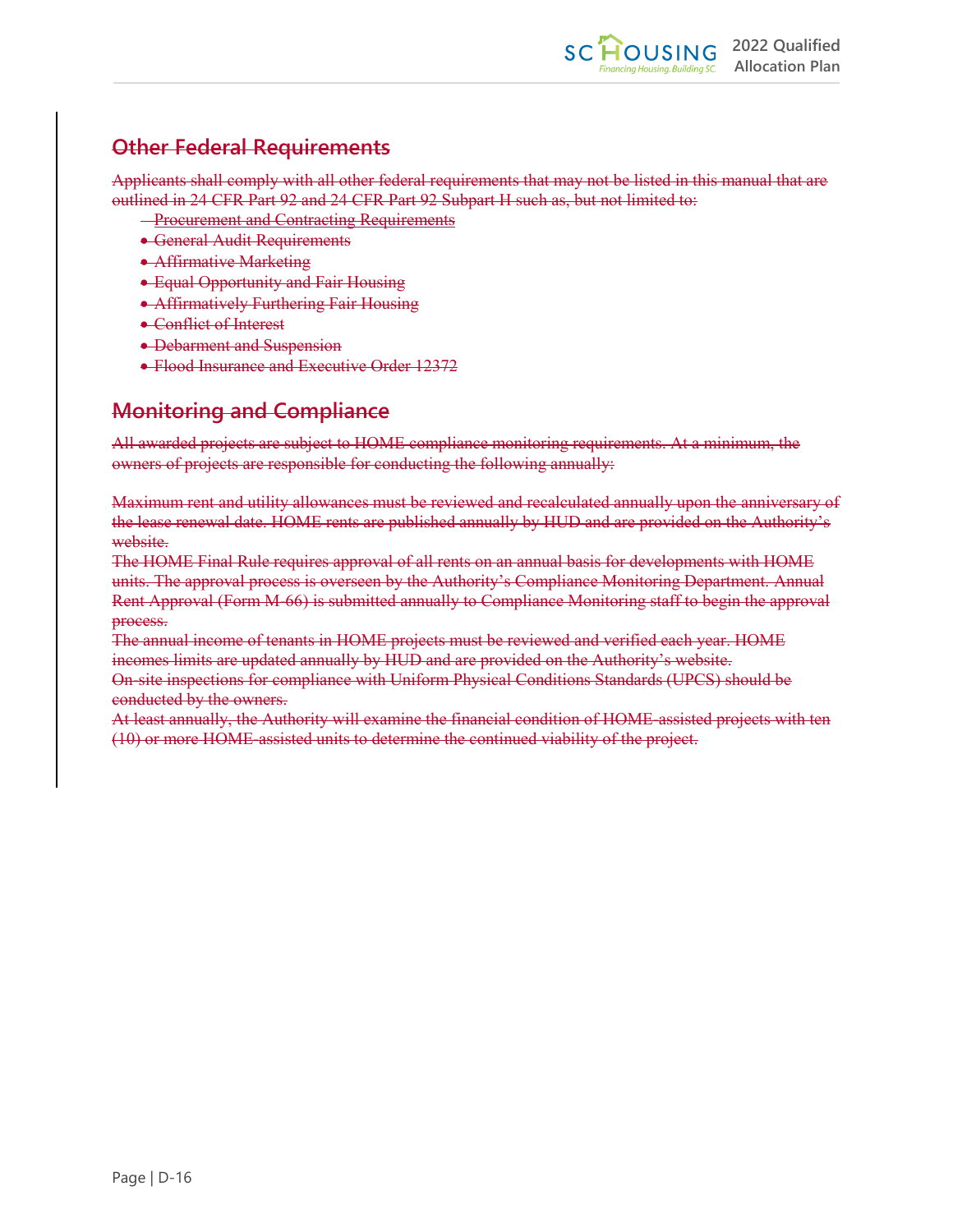

### **Exhibit 1- Checklist**

#### **South Carolina State Housing Finance and Development Authority HOME Program**

#### **HOME Addendum Application Checklist**

Applicant Name: Date: Date: Date: Date: Date: Date: Date: Date: Date: Date: Date:

Development Name:<br>
<u>Development Name</u>:

#### *Applicants must initial each category for which documents are included and complete.*

| Attachment Item                                                                                                                                                                       | <b>Initial</b> |
|---------------------------------------------------------------------------------------------------------------------------------------------------------------------------------------|----------------|
| <b>HOME Rental Addendum Application</b>                                                                                                                                               |                |
| <b>CHDO Application for Designation with supporting documentation</b> (if<br><i>applicable</i> )                                                                                      |                |
| <b>HOME Eligibility Certification (Form M-47T) ALL Applications</b>                                                                                                                   |                |
| <b>URA</b> Requirements<br><b>Notice to Seller (Form M-52) ALL Applications</b>                                                                                                       |                |
| <b>Site and Neighborhood Standards Requirements</b><br>Form M-40 Site and Neighborhood Standards Certification ALL<br><b>Applications</b>                                             |                |
| <b>FFIEC Online Census Data Report ALL Applications</b><br>Exhibit 4 for Option 1 or 2 (applicable for all projects located in in area of<br>$minority concentration - see pages 6-9$ |                |
| <b>Lead Safe Housing Rule Applicability Form (Form M-7B) ALL</b><br><b>Applications</b>                                                                                               |                |
| <b>Procurement and Contracting Requirements ALL Applications</b><br>Procurement Policy Required if not requesting an IOI                                                              |                |
| <b>Hantity of Interest Certification (Form M-8) If applicable</b><br><b>Haentity of Interest Request (Form M-8A) If applicable</b>                                                    |                |
|                                                                                                                                                                                       |                |
|                                                                                                                                                                                       |                |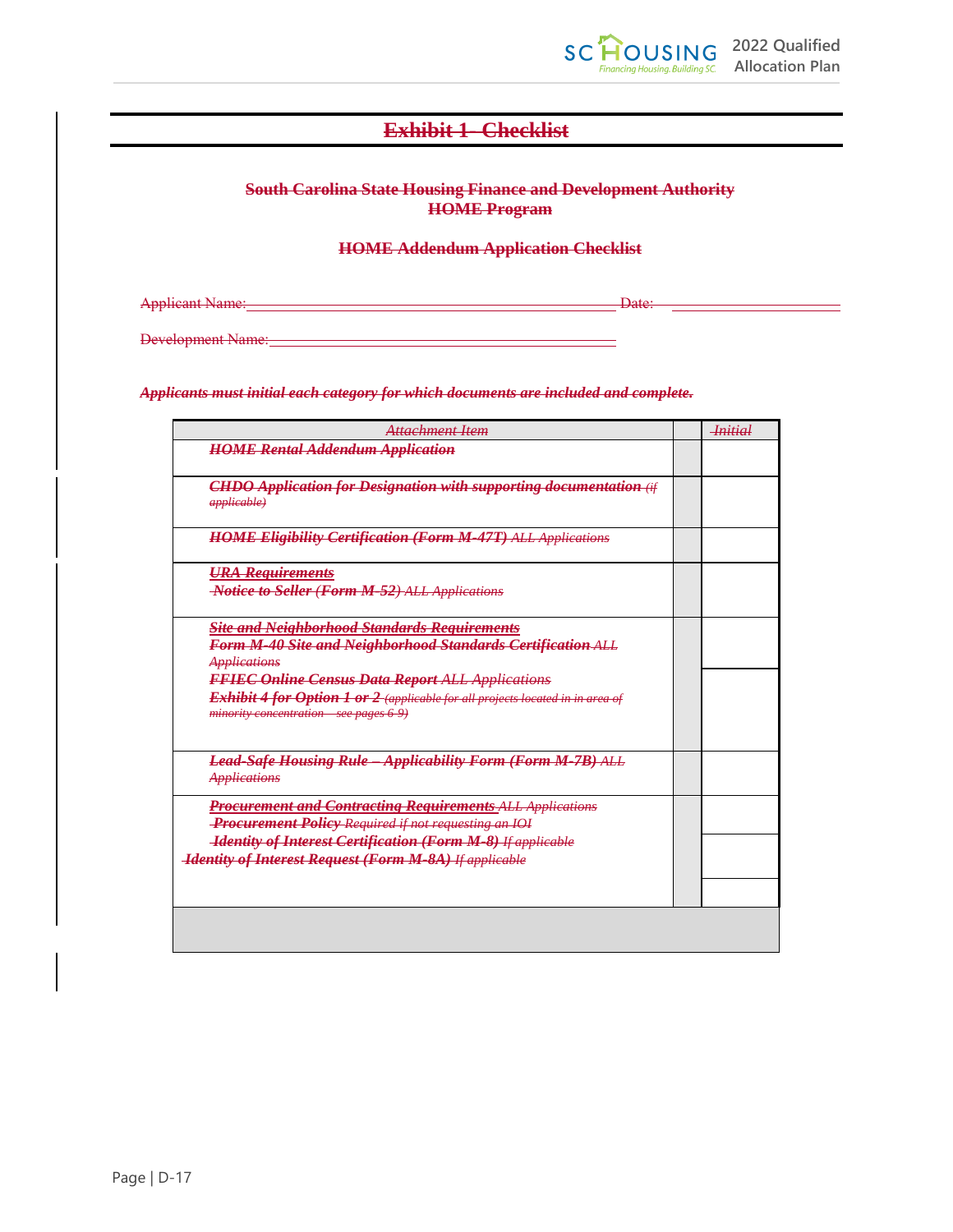# **APPENDIX E 2022 LOW-INCOME HOUSING TAX CREDIT MANUAL**

All deadlines listed herein are for 5:00 PM Eastern Standard Time and fall to the next business day if it otherwise would occur on a holiday or weekend.

# <span id="page-56-0"></span>**I. RESERVATION/CARRYOVER ALLOCATION PROCEDURES**

Any reservation or carryover allocation obtained on the basis of false or misleading information shall be void.

### <span id="page-56-1"></span>**A. Reservation Certificates**

The Authority will mail Reservation Certificates to all funded developments upon completion of the competitive scoring process. To acknowledge acceptance of the reservation of LIHTCs, Owner must execute and return the Reservation Certificate and pay all fees then due within ten (10) business days of receipt. The Reservation Fee is an amount equal to ten percent (10%) of the annual LIHTC amount reserved for the development. Upon receipt of the Reservation Fee, Construction Inspection Fees, and the executed Reservation Certificate, the Authority will execute the Reservation Certificate and forward a copy to the Owner. The date of the Reservation Certificate is the "Reservation Date."

Once all Reservation Certificates have been executed and returned, the LIHTC Awards List will be released and posted on the Authority's website: [www.schousing.com.](http://www.schousing.com/)

Issuance of a Reservation Certificate does not guarantee that the development will receive an allocation of LIHTC in the amount stated, or at all.

Any violation of the terms and conditions of the Reservation Certification and/or an untimely submission of documentation referenced in the Reservation Certificate may result in its cancellation.

### <span id="page-56-2"></span>**B. Carryover Allocations**

Owners seeking a Placed-In-Service (PIS) allocation the year in which the reservation was made must submit a PIS application on or before the second Monday in December. Developments with a reservation of LIHTC that will PIS after December 31 of the reservation year must submit an Application for a Carryover Allocation to the Authority no later than the date specified in the Reservation Certificate.

The Authority will mail a Carryover Agreement together with a Binding Agreement for signature. The Owner must return the original documents by the due date indicated.

### <span id="page-56-3"></span>**C. Phase I Environmental Site Assessment**

Completion of a Phase I Environmental Site Assessment (ESA) report will be a condition of the allocation or must be included in the application submission for 4% LIHTC applications. The ESA will identify Historical, Controlled and Recognized Environmental Conditions (HRECS, CRECs, and RECs)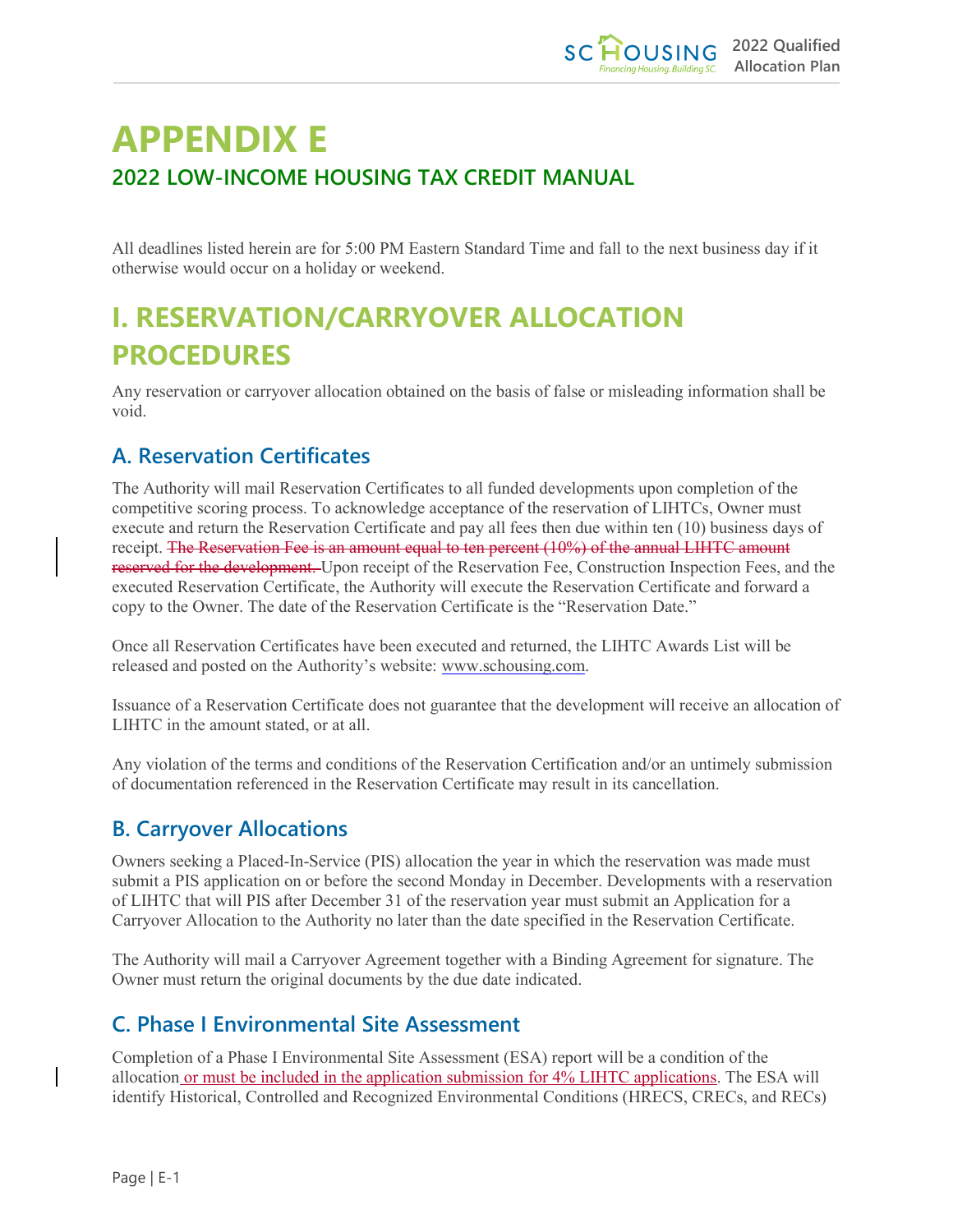that impact the suitability of the proposed site and must include the Environmental Professional's opinion on whether the proposed site requires further examination and the rationale used in making this determination. For proposals with existing buildings built before 1978, the report must also include the results from lead-based paint testing. For any HRECs identified, the ESA must demonstrate that previous efforts to mitigate the issue have been completed to the satisfaction of the applicable regulatory authority and/or that the site under consideration meets current criteria established by the regulatory authority and can be used without mandatory controls. For sites with identified CRECs, the ESA must indicate that the REC has been addressed to the standards and satisfaction of the overseeing regulatory authority and identify the remaining controls in place to mitigate the environmental condition(s).

If the Environmental Professional recommends further examination, the application must include a Phase II ESA. The Phase II ESA must provide a narrative of how the any REC(s) identified will be mitigated using methods recognized and supported by the applicable regulatory authority and the estimated costs of such mitigation.

The report(s) must be prepared by a third-party, independent, licensed environmental professional as defined in 40 CFR § 312.10(b) and addressed to the Authority. The Environmental Professional cannot be a member or affiliate of the Development Team. The report(s) must be prepared in accordance with the American Society for Testing and Materials Practice Standards E-1527-13, or as amended.

# <span id="page-57-0"></span>**II. VERIFICATION OF 10% EXPENDITURE**

The Authority requires owners meet the Verification of Ten Percent Expenditure (10% Test) no later than six (6) months after the Carryover Allocation date. The Authority may permit an extension of this date only under circumstances beyond the Owner's ability to control. In any event, the Authority will not grant an extension longer than ten (10) months after the Carryover Allocation date.

The 10% Test application is due to the Authority within three (3) weeks after the 10% Test deadline. Failure to submit by the due date may result in the cancellation of the LIHTC award.

If any of the required documents are missing/incomplete, the following will apply:

- Prior to the Application deadline the missing/incomplete document(s) may be submitted without penalty.
- After the Application deadline the missing/incomplete document(s) may be submitted upon payment of a \$1,000 administrative fee for each business day after the deadline.
- If the missing/incomplete documents are not corrected and resubmitted to the Authority within seven (7) business days following the notification, the development may forfeit its allocation of LIHTCs.

# <span id="page-57-1"></span>**III. PROGRESS MONITORING**

Applicable to projects awarded in the competitive funding cycle and all 4% LIHTC applications receiving a Section 42(m) letter.

### <span id="page-57-2"></span>**A. Progress Inspections**

Developments will be subject to four (4) construction progress inspections during the construction phase  $(25\%, 50\%, 75\%, \text{ and } 100\%)$  and a final Exhibit G inspection.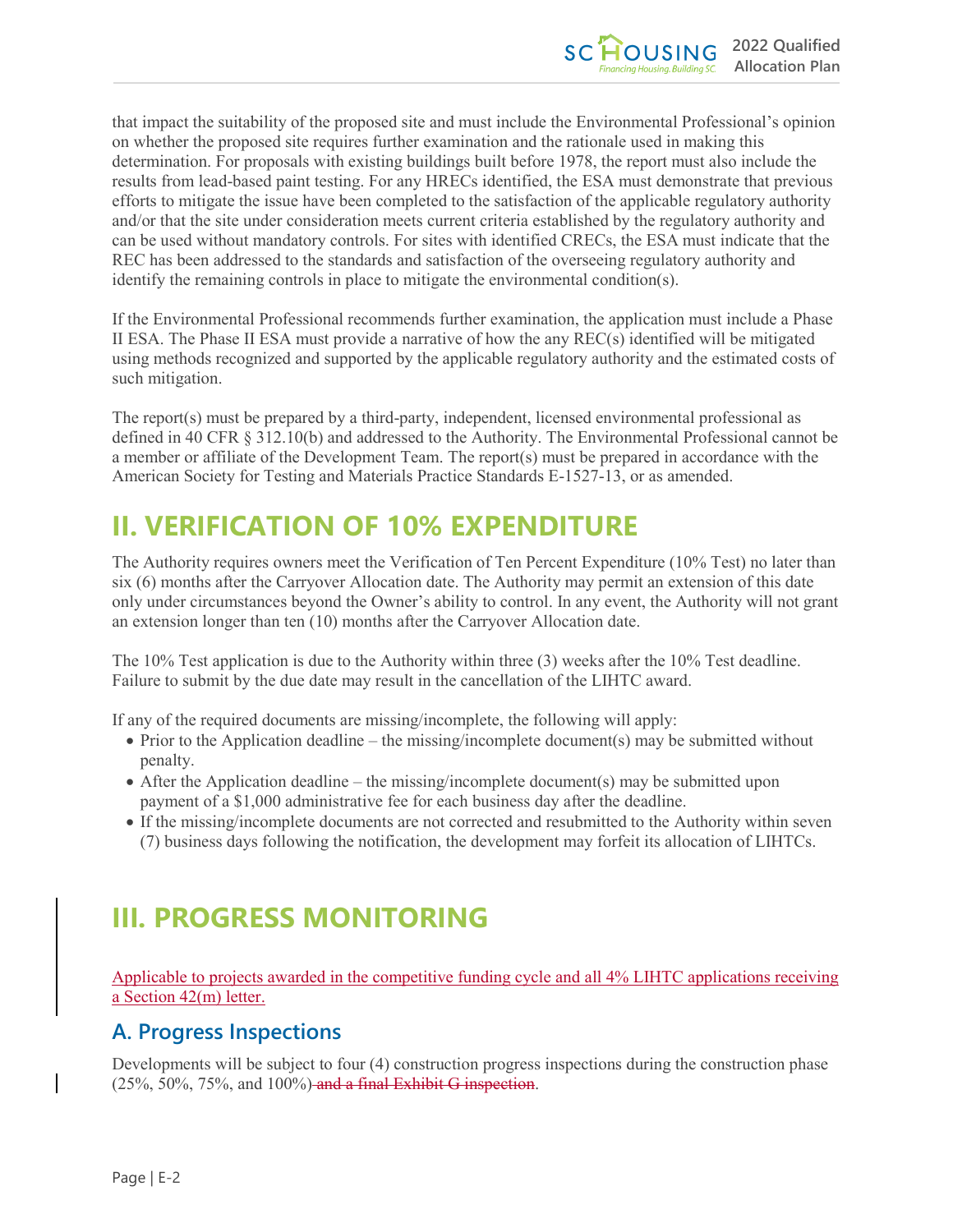### <span id="page-58-0"></span>**B. Progress Deadlines**

The Authority may grant an forty-five (45) calendar day extension of the deadlines below for a fee of \$1,000 for the first request. The fee for any additional request is \$2,000 and will be for only thirty (30) days at a time. All extension requests must be in writing and submitted not less than one (1) week prior to the deadline along with the required fee. The Authority will only accept and grant extensions for individual categories, not an overall blanket extension for all categories.

#### Ten  $(10)$  Months after the Reservation Date or receipt of the Section  $42(m)$  letter :

Final architect certified development plans and specifications for LIHTC developments are due to the Authority not later than ten (10) months after the reservation date. Final plan and specification requirements are outlined in Appendix B Development Design Criteria.

The Owner entity must have title to the land as evidenced by a copy of the recorded deed and/or land lease.

Twelve (12) Months after the Reservation Date or receipt of the Section 42(m) letter: The following documents are due not later than twelve (12) months after the Reservation Date:

- a certified copy of the executed, recorded, FINAL construction mortgage document with the recorder's clock mark date stamp showing the date, book, and page number of recording;
- the original executed and recorded Restrictive Covenants(if applicable); and
- the executed binding commitment for syndication.

Owners must provide evidence that their development is listed on the South Carolina Housing Search website, [www.SCHousingSearch.com.](http://www.schousingsearch.com/)

#### Fifteen (15) Months after the Reservation Date or receipt of the Section 42(m) letter:

All developments must be under construction. New construction developments must have all footings or a monolithic slab in place as evidenced by photographs submitted with a Progress Report certified by the development architect or engineer. Rehabilitation developments must have begun actual rehabilitation of the units, as evidenced by photographs submitted with a Progress Report certified by the development architect. Rehabilitation and new construction must be continuous and progressive from this date to completion.

# <span id="page-58-1"></span>**IV. PLACED IN SERVICE ALLOCATION PROCEDURES**

The owner must submit a Placed-In-Service (PIS) application and all supporting documentation listed on Exhibit A – Placed in Service Checklist on or before the second Monday in December. Applications not received by this due date may be submitted until the last business day in December, upon payment of an administrative fee equal to \$1,000 for each business day after the second Monday in December.

The Authority will review PIS applications in the order received. If the application is incomplete, the following will apply:

- Prior to the second Monday in December the documents may be submitted without penalty.
- After the second Monday in December the documents may be submitted upon payment of a \$1,000 administrative fee for each business day after notification until the documents are submitted.
- If the Authority does not receive the corrected or missing documents and administrative fee within ten (10) business days following December 31, the development may lose its allocation of LIHTCs.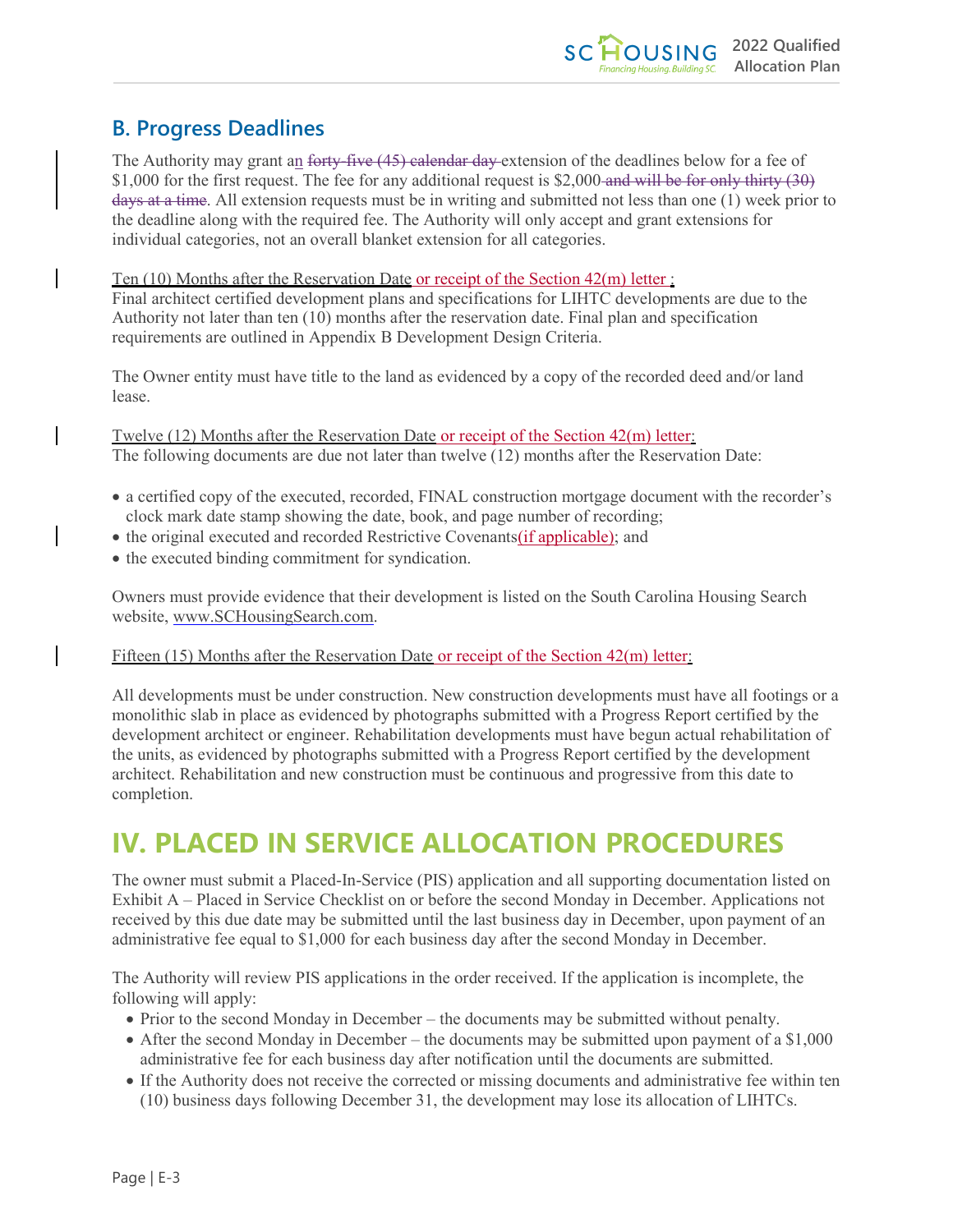The PIS application must include a Contractor Cost Certification in the form outlined in Exhibit J-2 as to the actual costs incurred in construction of the project. A Certified Public Accountant must perform an audit and issue an opinion letter in accordance with Generally Accepted Accounting Principles and Generally Accepted Auditing Standards and execute the CPA Certification Form. The development team must certify that all costs have been reported for inclusion in the cost certification.

The certification must include a statement that a final copy of all costs incurred has been reviewed and is in accordance with the requirements of the LIHTC Program, and that after careful review and investigation into the eligible basis, the costs that are not includable have been excluded from the eligible basis. The Authority may require an attorney opinion for costs that are questionable as to their eligibility for LIHTC purposes.

The Authority will use industry standards to determine the total actual allowable cost for construction and may reduce the LIHTC allocation. If either the audit or Authority staff finds that the Contractor's actual allowable costs for construction are less than budgeted costs at application and as amended by any approved change order requests, then the Authority may reduce the eligible basis and decrease the amount of LIHTCs. The Authority assumes no responsibility for determining which costs are eligible.

Once submitted Owners may not modify or resubmit a certification. All underwriting decisions based on the submitted certification are final.

After receipt of a complete PIS application, the Authority will inspect the development. All units to be one hundred percent (100%) complete and available for immediate occupancy by the placed in service deadline, as documented by the Certificates of Occupancy or an equivalent provided by the local government entity. Failure to meet either criterion may result in cancellation of the LIHTC allocation.

If the PIS application is complete, the Authority will execute and mail Form 8609(s), but not until the last building in a multi-building development has been placed in service*.*

Owner must submit an administrative fee of \$100 for each Form 8609 the Authority corrects prior to the issuance of the corrected Form 8609.

# <span id="page-59-0"></span>**V. PROJECT CHANGES, TRANSFERS AND RETURN OF CREDITS**

### <span id="page-59-1"></span>**A. Material Changes Prohibited**

If, upon the submission of the Carryover Allocation Documents, the 10% Test application or the PIS application, the Authority determines that the development is not substantially the same as described in the original Tax Credit Application, the development may not receive an allocation of LIHTCs.

At all times after award, the owner is responsible for promptly informing the Authority of any changes or alterations which deviate from the final plans and specifications approved at award.

### <span id="page-59-2"></span>**B. Transfers**

Neither reservations nor carryovers are transferable without the prior written consent of the Authority.

No change in the makeup or identity of a GP in a partnership or its equivalent in a limited liability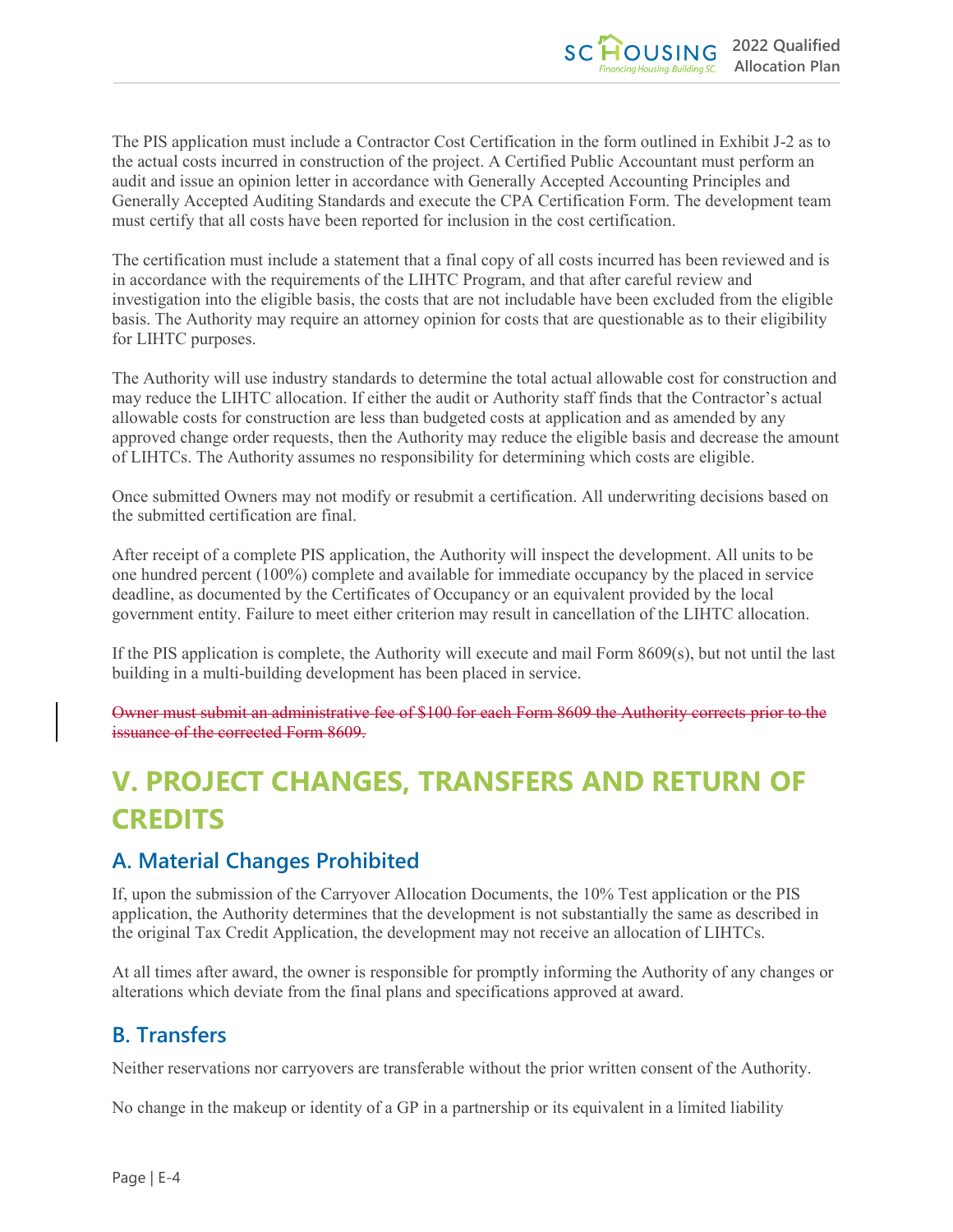company is permitted without the prior written consent of the Authority. Without limitation, this prohibition includes indirect transfers through the admission of any "special limited partner(s)" that leads to the eventual exit of a GP or its equivalent in a limited liability company. LIHTCs allocated to developments whose ownership is altered in violation of this provision shall be subject to revocation by the Authority.

### <span id="page-60-0"></span>**C. Return of Credits and Returned Credit Allocation Procedures**

LIHTC allocations may be returned only on a date agreed upon by the Authority and the Owner.

# <span id="page-60-1"></span>**VI. COMPLIANCE MONITORING PROCEDURES**

The procedures the Authority will follow in monitoring are outlined in the LIHTC Compliance Monitoring Manual on the Authority's website. The manual includes but is not limited to procedures that address the following areas: record keeping and record retention; certification and review; on-site inspection; and notification as to noncompliance.

Additionally, all LIHTC developments must comply with the following:

### <span id="page-60-2"></span>**A. Mandatory Compliance Training Session for On-Site Management Staff**

Once a development reaches 75% construction completion, the Owner must schedule required attendance at a compliance training session for on-site management staff charged with handling the "daily" tasks of property management and program eligibility determinations.

### <span id="page-60-3"></span>**B. Rent Increases:**

In addition to maintaining the applicable QAP market advantage requirement, dDevelopments cannot increase rent levels without approval from the Compliance Monitoring Department. Rent increases in excess of 5% annually may not be approved.

### <span id="page-60-4"></span>**C. Annual Audited Financial Statements:**

All developments, regardless of when funded, must submit audited financial statements and operating expense information not later than June  $1<sup>st</sup>$  of each year on the Authority's formthrough the appropriate Authority platform. A late fee of \$1,000 will be assessed for each month the statements are not received.

# <span id="page-60-5"></span>**VII. DEVELOPMENTS UTILIZING NON-COMPETITIVE TAX CREDITS WITH TAX EXEMPT BOND FINANCING**

Developments proposed for financing by private activity bonds may be eligible to receive 4% LIHTCs if eligible to receive a LIHTC allocation under the QAP for the year in which the application for bond financing is filed with the Authority. The Authority will issue a preliminary, non-binding response to an application for the 4% LIHTC stating whether the development is eligible. After the development places in service, the owner will submit a PIS application.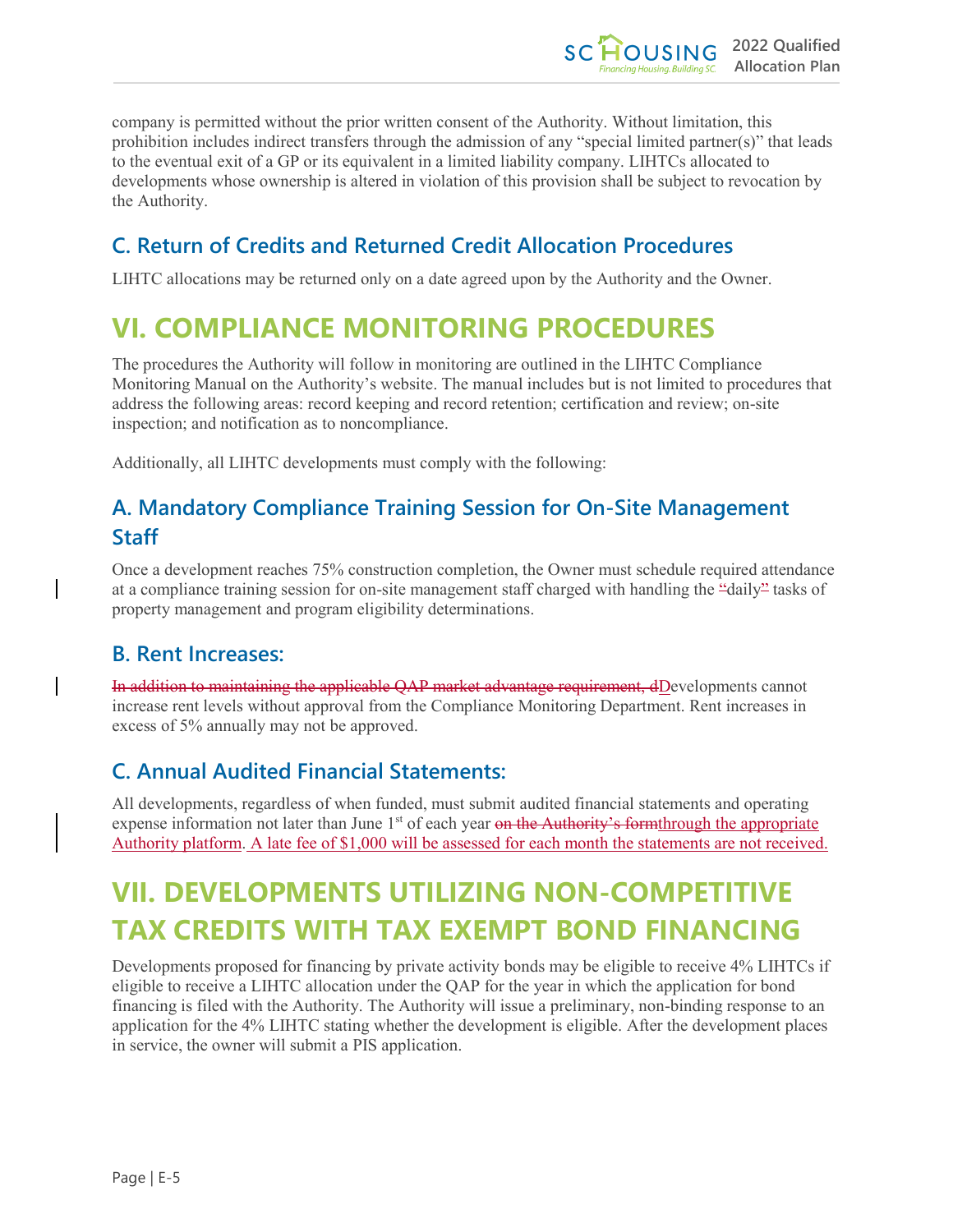### <span id="page-61-0"></span>**A. Application Process**

The Authority will accept 4% non-competitive applications by issuers other than SC Housing a minimum of 120 days prior to the scheduled State Fiscal Accountability Authority meeting. between May 1 and October 31evaluate applications and issue a preliminary, non-binding statement as to whether the development is eligible.

After the development is Placed-In-Service the owner will submit a Final Cost Certification Package, prepared and certified as to accuracy by a third-party Certified Public Accountant licensed by the South Carolina Board of Accountancy.

### <span id="page-61-1"></span>**B. Requirements**

All developments utilizing 4% non-competitive tax credits Tax exempt bond developments must meet all threshold criteria in the QAP, except the following:

#### <span id="page-61-2"></span>**1. SCATTERED SITE:**

Scattered site developments are eligible if the development meets all the following:

- All buildings must be under the ownership of one entity;
- All units must be managed by one management entity;
- All buildings must be developed under one plan of financing and considered a single development by all funding sources;
- The development must be appraised as a single proposed development;
- Each noncontiguous parcel must be located within the same county; and
- Each noncontiguous parcel must contain at least four (4) units per parcel.

#### <span id="page-61-3"></span>**2. PORTFOLIO TRANSACTIONS:**

Applications pooling together multiple properties for acquisition/ rehabilitation under one bond issuance must be:

- separate for each property, and include an appraisal for that single property;
- developed under one plan of financing and considered a single development by all funding sources; and
- entirely managed by one management entity.

#### <span id="page-61-4"></span>**3. REQUIRED DEVELOPMENT EXPERIENCE FOR RAD CONVERSIONS:**

An application proposing to convert public housing developments through the Rental Assistance Demonstration (RAD) program, may request a waiver of the required development experience if the Development Team contracts for the services of an LIHTC consultant who has experience on previous RAD conversions.

#### <span id="page-61-5"></span>**4. TARGETING REQUIREMENTS**

For New Construction family developments, the development must contain a minimum of the following three (3) or more bedroom units: the lesser of twenty-five percent (25%) of the total low-income units or 35 units.

#### <span id="page-61-6"></span>**5. SIZE REQUIREMENTS**

There is no maximum number of units in any county.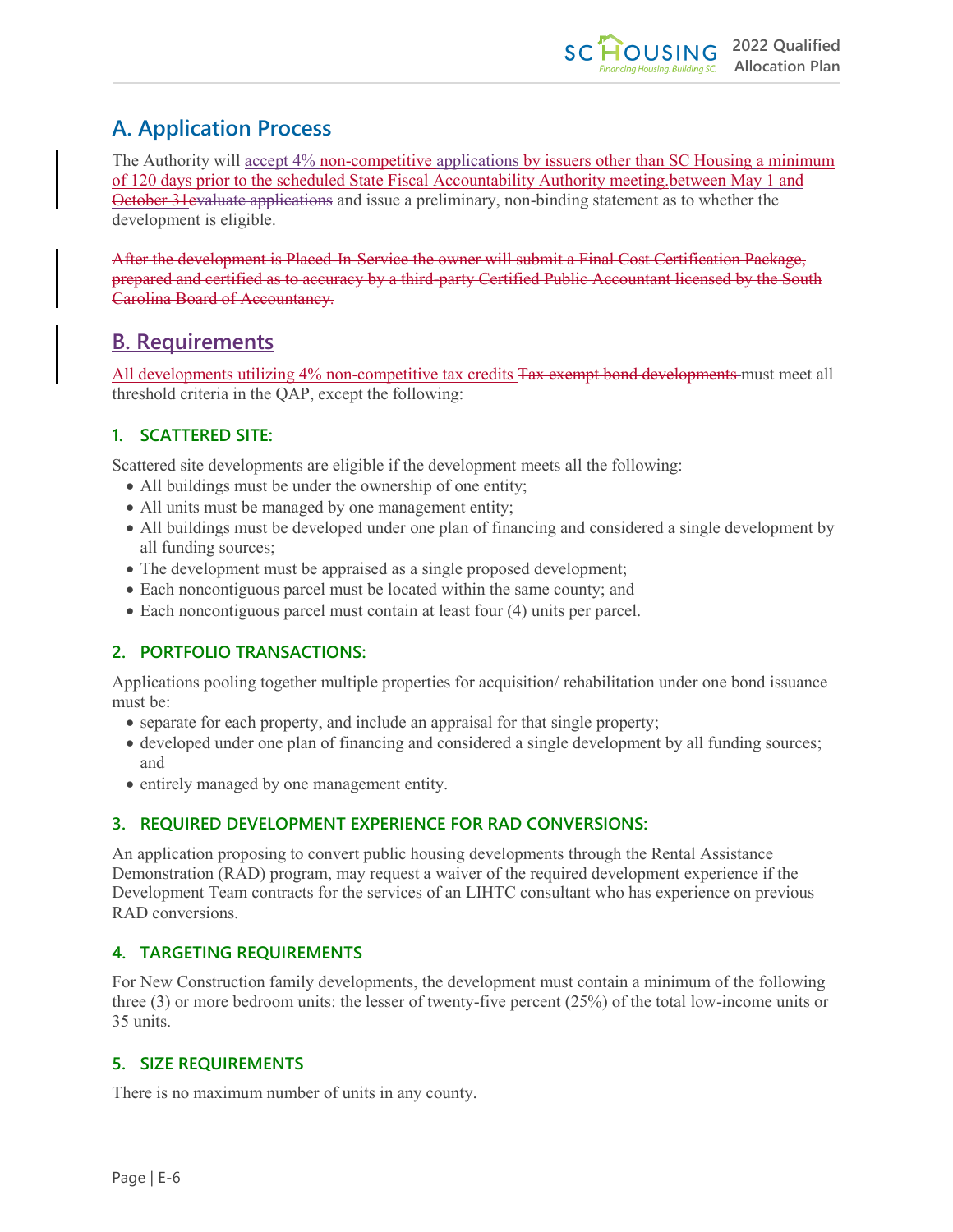#### <span id="page-62-0"></span>**6. MAXIMUM LIHTCS PER UNIT**

There is no maximum amount of LIHTCs-for any set aside or development type.

#### <span id="page-62-1"></span>**7. MANDATORY DESIGN CRITERIA**

The applicant may must request any waiver of the mandatory design criteria specified in the QAP and Appendix B prior to the **adoption of a preliminary resolutionapplication submission**. Any waivers requested after the adoption of the preliminary resolutionsubmission of the application must be due to changed circumstances and must include compelling evidence demonstrating the need for the waiver and why it could not be requested prior, to the adoption of the preliminary resolution.

#### <span id="page-62-2"></span>**8. AUTHORITY-ADMINISTERED HOME FUNDING**

Tax exempt bond developments are not eligible to apply for HOME funds.

#### <span id="page-62-3"></span>**9. DEVELOPER FEE**

For both new construction and rehabilitation developments, developer fee is limited to the lesser of (1) \$3 million or (2) 15% of Total Development Costs less Land, Consulting Fees, Developer Fees, Developer Overhead, Other Developer Costs and Reserves. Deferred Developer Fee: The deferred portion of the developer fee may not exceed fifty percent (50%) of the total at application submission.

#### **10. APPRAISAL**

In lieu of the appraisal requirements included in the 2022 QAP, tax exempt bond developments must meet the following requirements:

- The applicant must submit a commercial real estate appraisal at application submission. The appraisal must identify the Authority as an authorized user of the appraisal, noting that the Authority may rely on the representations made therein.
- The appraiser must be licensed by the South Carolina Real Estate Appraisers Board as a State Certified General Real Estate Appraiser. A temporary practice permit is not acceptable. An appraiser in good standing with an active license in another state must obtain a reciprocal license with the South Carolina Real Estate Appraisers Board.
- The appraisal must be prepared in conformance with the Uniform Standards of Professional Appraisal Practice (USPAP) published by the Appraisal Foundation and with title XI of the Federal Finance Reform, Recovery and Enforcement Act of 1989 (FIRREA).
- Comparable properties must be located in the proposal's sub-market. If no comparable properties are located in the sub-market, comparable properties must be located in the proposal's home county or, in extreme instances, an adjacent county.
- If the appraisal does not substantiate the purchase price submitted in the application, the Authority may decrease the amount proposed in the application to match the appraised value.
- If the Authority deems the appraised value of a proposal to be unusual, excessive, or utilized comparable properties that are not acceptable as detailed above, a separate appraiser will be hired by the Authority at the applicant's expense to prepare a second appraisal.
- For new construction developments, land will be valued using acreage as a measurement and without regard to any contemplated improvements/restrictions. The value will be based on similar land sales in the sub-market or the value of the "land only" portion of improved sales in the submarket with common zoning characteristics. Such sales will not be exclusive to previous LIHTC developments.

All developments utilizing 4% non-competitive tax credits by issuers other than SC Housing must meet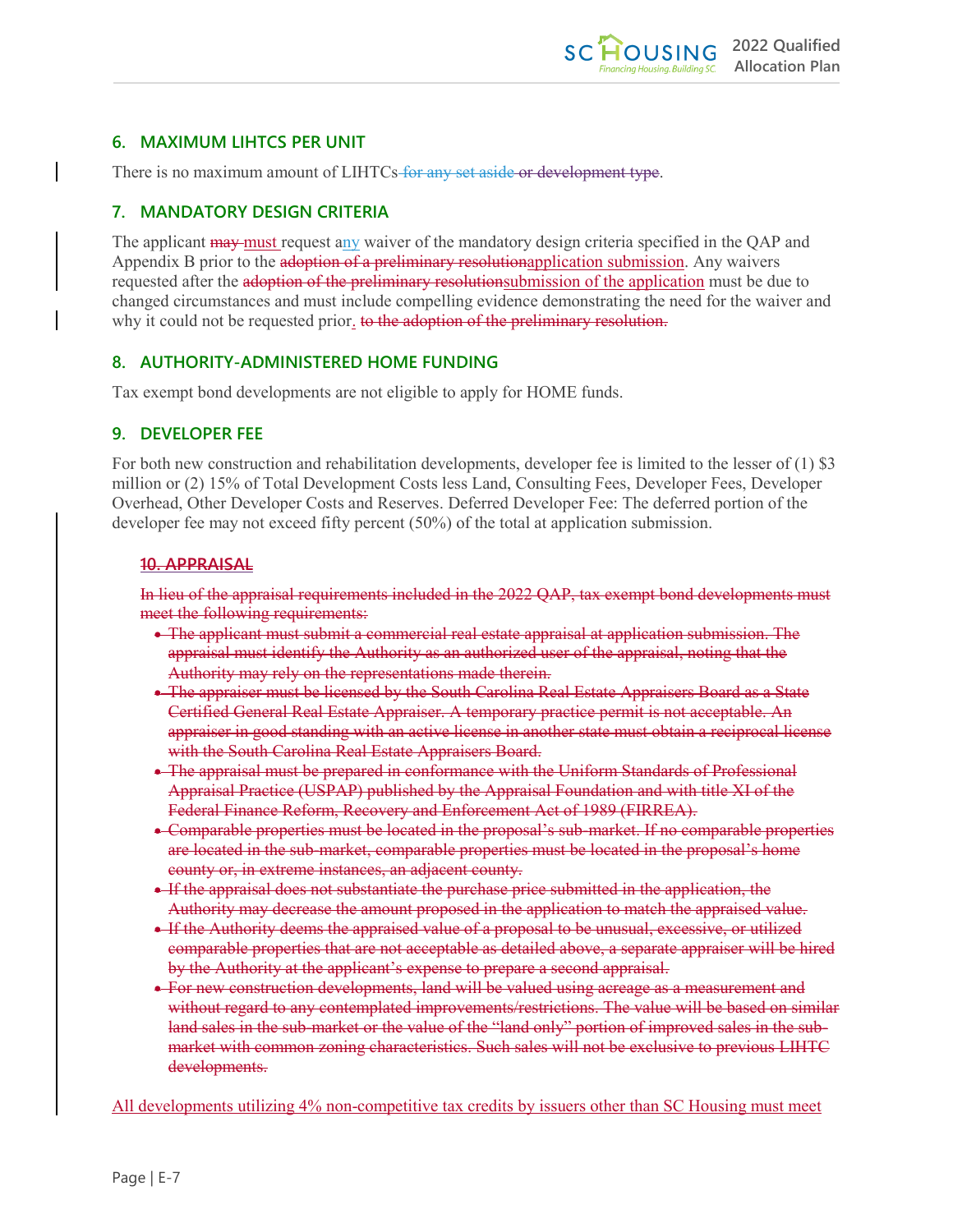#### all criteria in the 2022 Low-Income Housing Tax Credit Manual, except the following:

- 1. Reservation Certificates
- 2. Carryover Allocations
- 1.3.Verification of 10% Expenditure

### <span id="page-63-0"></span>**C. Fees**

Developments utilizing non-competitive tax credits will be responsible for the following:

- Application Fee \$4,500
- Market Study Review Fee- \$600
- Missing Documents Fee \$1,000 assessed for the first missing items and an additional \$500 for each additional.
- Plan Review and Construction Inspections Fees \$5,850 due 14 calendar days after receipt of the Section 42(m) letter.
- Reservation Fee: 10% of the LIHTC award amount due 14 calendar days after receipt of the Section 42(m) letter.
- Compliance Monitoring Fees \$50 per unit annually, plus an additional \$50 per unit annually for projects using the average income minimum set-aside. All compliance monitoring fees must be paid to the Authority within 30 days of the date on which the first building is placed in service and on or before the first day of February of each succeeding year throughout the remainder of the 15 year compliance period and any extended use period. The Authority will assess a ten percent (10%) late fee of the total outstanding balance for payments received after thirty (30) days from the date due. The minimum late fee will be \$50. The Authority may adjust the amount of the fee at any time. Such an adjustment shall not be treated as a QAP amendment.
- Reprocessing of Form 8609 Fee \$100 per Form 8609 for errors in the final cost certification by either the developer or certified public accountant resulting in Authority staff re-underwriting a development.
- Re-underwriting Fee \$2,000 if the Authority has to re-underwrite a development due to a change at any time

# <span id="page-63-1"></span>**VIII. PROGRAM SUSPENSION AND DEBARMENT**

- A. The following events may result in suspension from participating for funding from any of the Authority administered programs for a period of three (3) years:
	- 1. Developments that fail to meet the 10% Test by the date specified in the carryover document or place-in-service by the Code deadline.
	- 2. Removal of the General Partner or its equivalent in a limited liability corporation. The Authority may make exceptions due to death, bankruptcy, or cessation of business operations.
	- 3. Providing a false or inaccurate certification.
	- 4. Failure of a development to remain in compliance with all rules and regulations imposed by the Tax Credit Assistance Program (TCAP) funds or Exchange Program.
	- 5. Interference with a LIHTC application for which an individual or an entity is not a part of the Development Team.
- B. Any of the following actions may result in the permanent debarment from participating for funding from any of the Authority administered programs:
	- 1. Any Development Team member who provides false or misleading information to the Authority or the Hearing Officer with regard to a development seeking LIHTC, regardless of when such false or misleading information is discovered.
	- 2. Any partnership formation and/or developer agreement, whether written or otherwise, that